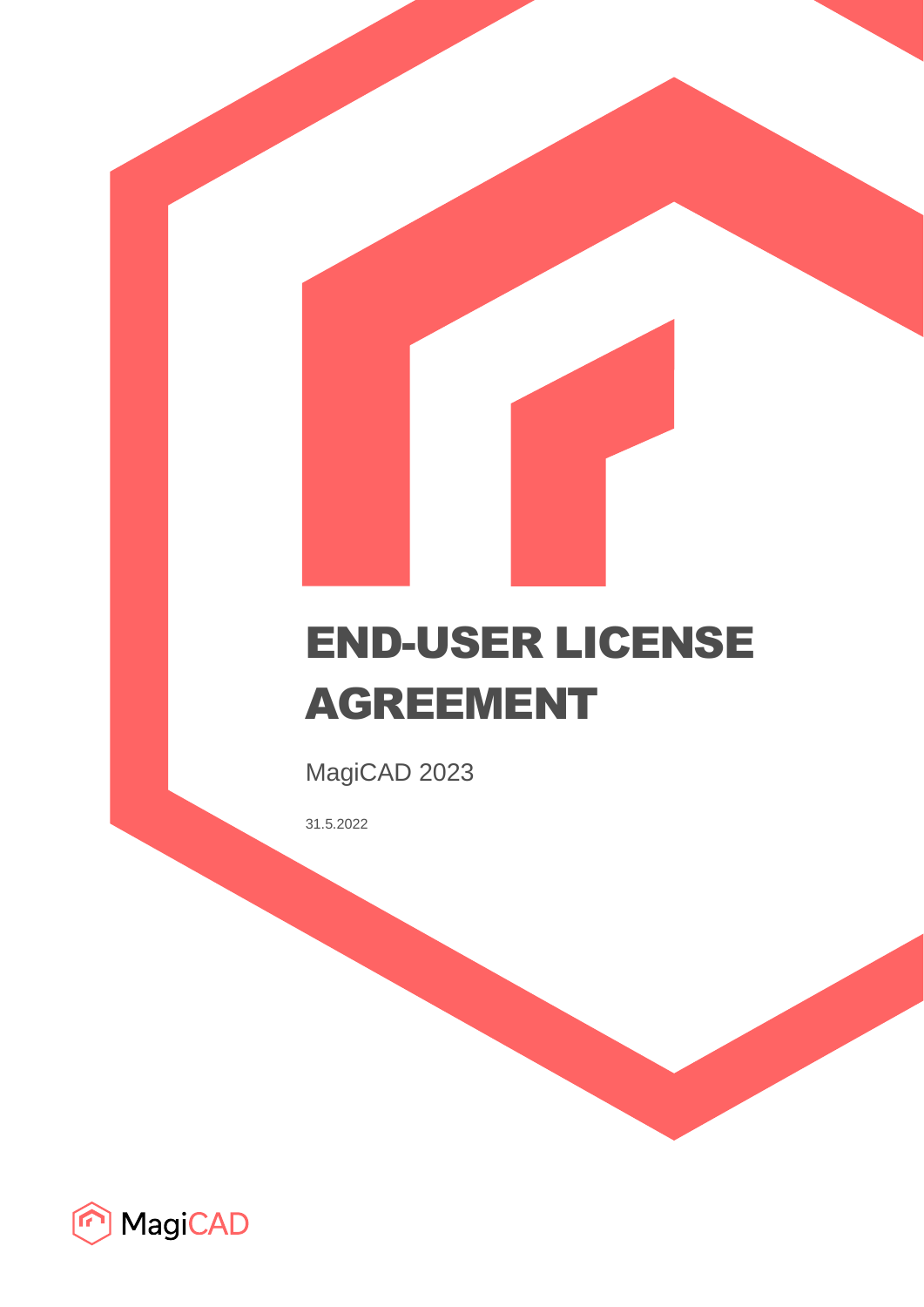

**NB: Please scroll down for to view the EULA in the German, French, Russian, Chinese, Spanish, Italian and languages and to view the special terms regarding the Ecodial engine (part of MagiCAD for Revit Electrical).**  \*\*\*\*\*\*\*\*\*\*\*\*\*\*\*\*\*\*\*\*\*\*\*\*\*\*\*\*\*\*\*\*\*\*\*\*\*\*\*\*\*\*\*\*\*\*\*\*\*\*\*\*\*\*

#### **END-USER LICENSE AGREEMENT**

This End-User License Agreement ("Terms") shall apply to MagiCAD software in object code form and any related documentation ("Product") ordered and made available to the licensee by MagiCAD Group Oy\* ("MAGICAD GROUP"). You as either the licensee or a permitted person user ("you") acknowledges that you have read this End-User License Agreement and agree to be legally bound by these Terms by selecting the 'I accept the terms in the license agreement' option or by using the Product. If you do not agree to these Terms, select the 'I do not accept the terms in the license agreement' option and do not use the Product.

\*MagiCAD is licensed to the licensee in China by Glodon Company Limited.

MAGICAD GROUP's privacy policy is incorporated herein and published at [https://www.magicad.com/en/magicad-privacy-policy/.](https://www.magicad.com/en/magicad-privacy-policy/) You acknowledge and agree that privacy policy may be changed from time to time and that, effective upon effective date, You will be subject to such changes.

If there are discrepancies between the English version and any other language version of these Terms, English version shall take precedence.

#### **GENERAL**

You may download an evaluation version of the Product, in which case you are entitled only to evaluate the Product before purchasing a commercial version of the Product. You shall be responsible for acquiring at your own expense all necessary third-party software, equipment, and telecommunications required for using the Product.

The Product, is neither intended nor fit for the use of consumers but businesses and non-profit organizations only. You shall use the Product only for the purpose it is developed for (check detailed description and suitability on our website at [www.magicad.com\)](http://www.magicad.com/). Furthermore, the Product is not designed to be fault-tolerant and therefore it is not intended to be used in hazardous environments.

For the avoidance of doubt, any calculations, data, or other results generated from the usage of the Product are for the references only and must be checked by you. Neither MagiCAD Group nor any supplier of MagiCAD Group shall be responsible for the reliability and validity of the results, as it is your responsibility to ensure the results are correct.

## **LICENSES OF EVALUATION VERSION, EDUCATIONAL VERSION, COMMERCIAL VERSION AND DEMONSTRATION AND TRAINING VERSION**

You shall have a limited, non-exclusive and non-transferable right to install and use the Product. You are entitled to make and install several copies of the Product provided that having several copies is justifiable for the customary use of the Product. All such copies must include notices concerning the copyright and other rights of MAGICAD GROUP.

If you have downloaded an evaluation version of the Product, you are entitled to use the Product, free-of-charge, strictly for the sole purpose of evaluation the features and usability of the Product, during a separately specified license period.

The educational version of the Product is intended for (i) educational Institutions, (ii) students, (iii) other educational licensee authorised by MAGICAD GROUP. If you have downloaded an educational version of the Product as an educational Institution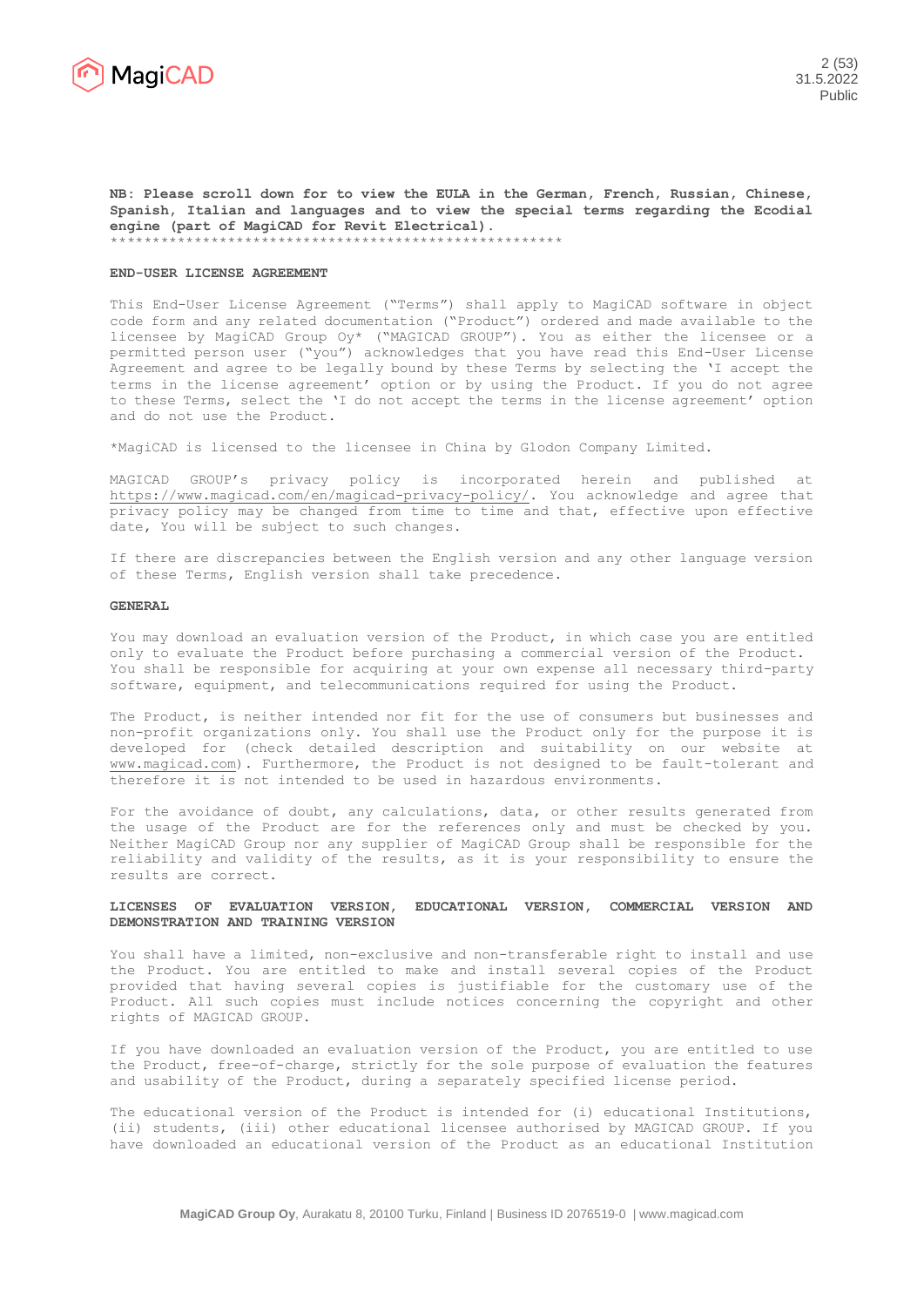

or other educational licensee authorised by MAGICAD GROUP, you are entitled to use the Product, subject to the payment of applicable license fees, strictly within one Institution and only for the Educational purposes of such institution, during a separately specified license period and for such maximum number of simultaneous person users you have purchased licenses for. Students are entitled to use the Product only for the Educational purposes during a separately specified license period. Students may be required to proof their enrollments to educational Institutions or otherwise are to be approved by MAGICAD GROUP. The features and functionalities of the educational version of the Product may differ from the features and functionalities of the commercial version of the Product. For the purposes of this clause, "Institution" means a degree-granting or certificate-granting educational Institution; "person user" means the student or faculty member of the Institution; "Student" means an individual person enrolled as a student at educational Institution, and "Educational purposes" mean internal education activities, which exclude all commercial or for-profit instructional or other purposes, and which are carried out only at and from such locations that are not operated for commercial or for-profit purposes.

If you have obtained a commercial version of the Product, you are entitled to use the Product, subject to the payment of applicable license fees, strictly within one legal entity identified by its individual company ID and only for the internal business purposes of such entity and in intended way (as described on our website at [www.magicad.com\)](http://www.magicad.com/), during a separately specified license period and for such maximum number of simultaneous person users you have purchased licenses for.

MAGICAD GROUP's authorised resellers, manufacturers, who order product data services from MAGICAD GROUP, or other partners and agents, may obtain Demonstration and Training version, which you can use to demonstrate the Product, test product data services results, sell your solutions, and train employees. However, these licenses must not be resold or used for direct revenue-generating activities (excluding customer trainings), commercial purposes (excluding customer trainings), or personal purposes.

After the license period has expired, the Product may disable itself automatically, and you shall discontinue using the Product and destroy the software copy you have installed. However, subject to the availability of the Product, you may purchase a (new) commercial version of the Product, or an educational version if applicable.

You shall not (i) modify, work around any technical limitations, decompile, disassemble, reverse-engineer, or otherwise endeavor to examine the function or structure of the Product, or create derivative works based on the Product, or use detached files, libraries or other parts of the Product in connection with third party software unless expressly permissible under the Product specifications; or (ii) assign, transfer, sublicense, rent, pledge, or otherwise distribute or make available, the Product or your limited right to use the Product; save to the extent that is otherwise expressly provided for by mandatory provisions of applicable law.

#### **USE OF PRODUCTS**

Unless otherwise stated in the delivery agreement, the right to use the Products shall be valid within your legal entity. Nothing in these Terms permits you to install or access the Product outside of your legal entity (including, without limitation, use of virtual machines or other technology).

# **LIMITED WARRANTY AND DISCLAMERS**

MAGICAD GROUP guarantees the performance of the Product in its intended use as specified in the related documentation. The warranty is valid for a sixty (60) day warranty period as of the day of delivery. MAGICAD GROUP shall correct the errors by replacing any defective versions of the Product with a new update version or a service pack version. Alternatively, MAGICAD GROUP can provide a work-around if it does not cause unreasonable inconvenience for you.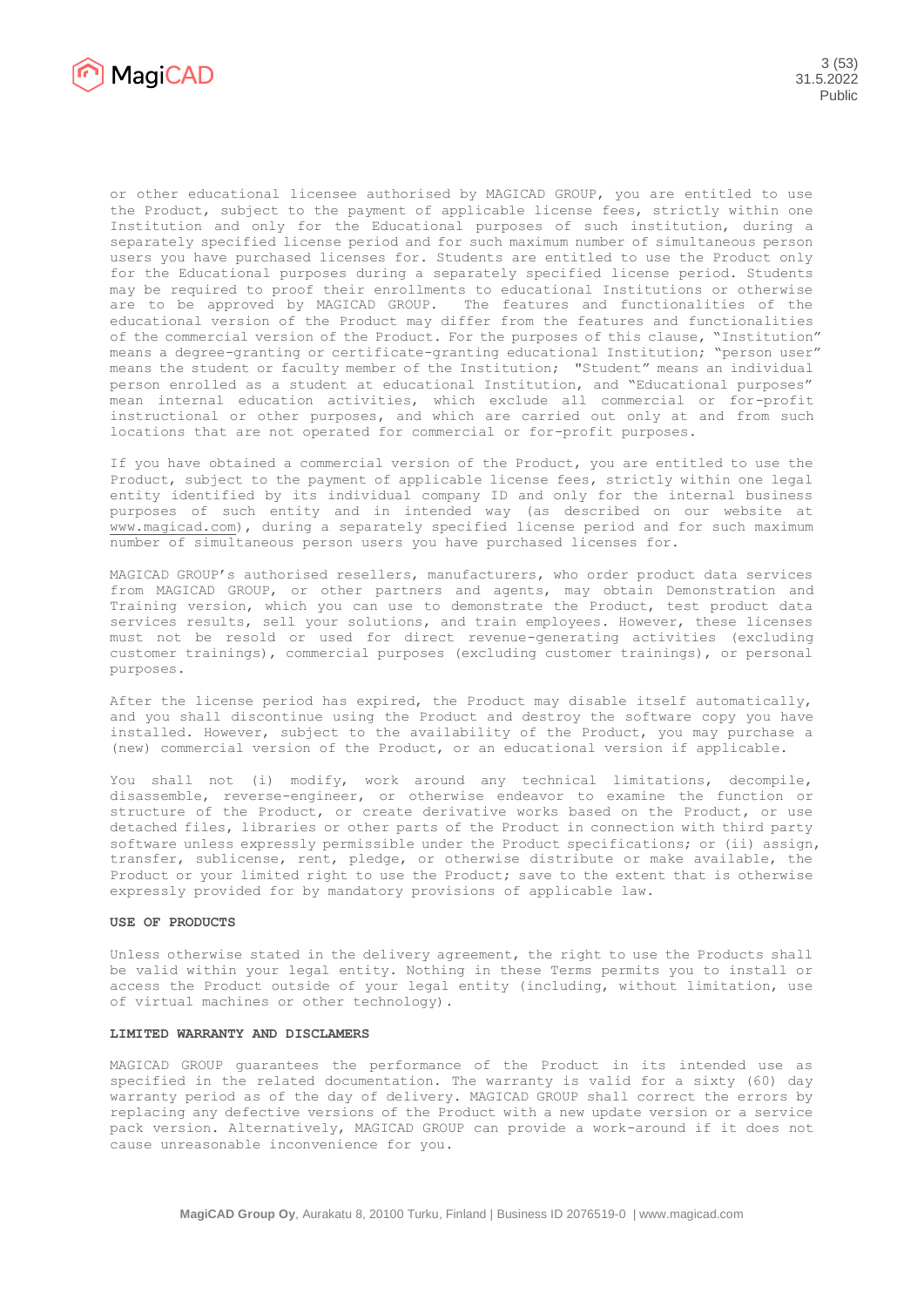

The warranty is not applicable to any defect or deficiency that results from (i) the use of the Product contrary to MAGICAD GROUP's written instructions such as requirements on the operating environment, (ii) any modification taken without MAGICAD GROUP's authorisation or (iii) the use of the Product in combination with any product or service not supplied or authorised by MAGICAD GROUP.

#### **SUPPORT**

MAGICAD GROUP may but is not obliged to provide you with maintenance, support or other consulting services or upgrades of the Product.

However, if you have purchased and duly paid for the commercial version of the Product, MAGICAD GROUP may provide you from time to time free-of-charge with service releases containing minor corrections to the latest released version of the Product.

#### **PROPERTY RIGHTS AND CONFIDENTIALITY**

Title, ownership and all intellectual property rights to the Product belong exclusively to MAGICAD GROUP or any supplier of MAGICAD GROUP. You are granted only a limited right to use the Product.

Aspects of the Product, including the specific design and structure, and license activation codes enabling the use of the Product, are confidential and trade secrets of MAGICAD GROUP or any supplier of MAGICAD GROUP. You shall maintain such information as strictly confidential, and shall not disclose them to any third party or use them for any unauthorised purpose. These confidentiality obligations remain in force even after your right to use the Product has ended.

## **LIMITED LIABILITY**

Due to the fact that the Product is licensed to you strictly on an "AS IS" basis, to the maximum event permitted by the applicable law neither MAGICAD GROUP nor any supplier of MAGICAD GROUP shall be liable for any damages whatsoever, including but without limitation to direct, indirect, special, consequential, punitive or incidental damages, and loss of revenue, profit or data. In any case the maximum liability of MAGICAD GROUP shall be equal to the amount paid by you for the right to use the Product.

These limitations of liability constitute an essential part of these Terms.

## **LAWS AND FORUM**

Your right to use the Product and these Terms shall be governed by substantial laws of Finland. Any and all disputes arising out of these Terms shall be intended to be settled amicably. In case an amicable settlement is not reached, the dispute shall be submitted to the District Court of Helsinki, Finland.

Please note that you must use the Product in compliance with applicable export and import laws, regulations and rules.

#### **TERMINATION OF LICENSE**

Either MAGICAD GROUP or you may terminate with immediate effect these Terms and the License granted hereunder if:

The other party is in material breach of any of its obligations or: the other party (i) goes into liquidation, or (ii) any proceeding is instituted seeking to adjudicate the other Party as bankrupt or insolvent, or (iii) has a receiver appointed in respect of any of its assets, or (iv) if the other party is a partnership, if any of the partners in the partnership is adjudicated bankrupt or executes an assignment for the benefit of his/its or their creditors or otherwise compounded with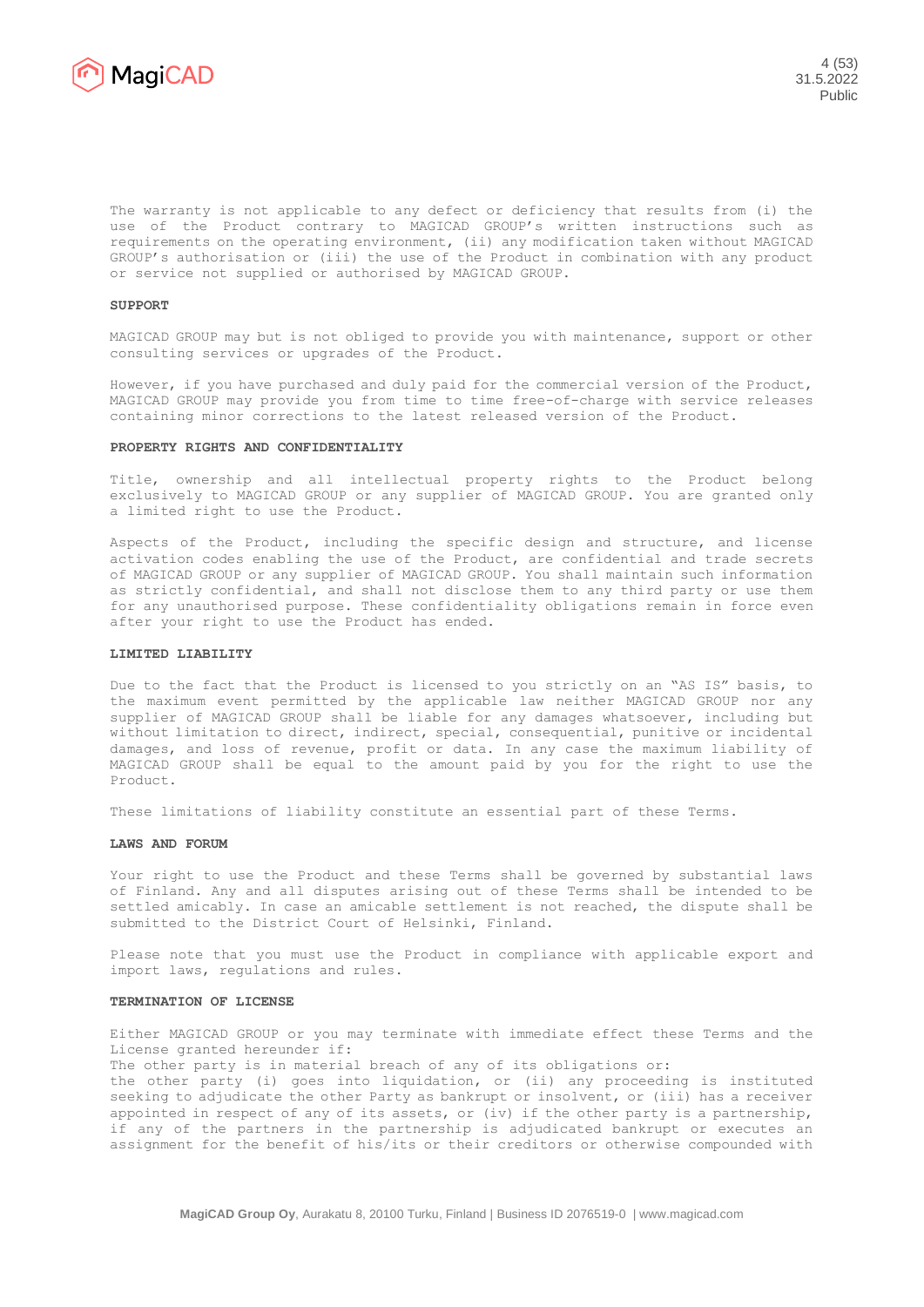

his/its or their creditors, or (v) becomes subject to any similar act or process in any other jurisdiction, or (vi) becomes generally unable to pay its debts as and when they fall due.

## **ENTIRE AGREEMENT AND AMENDMENTS**

These Terms are an integral part of the agreement between you and MAGICAD GROUP with regard to the use of the Product and shall supersede any previous written or oral agreements and understandings.

Any and all amendments to these Terms shall be made in writing and expressly accepted by both you and MAGICAD GROUP.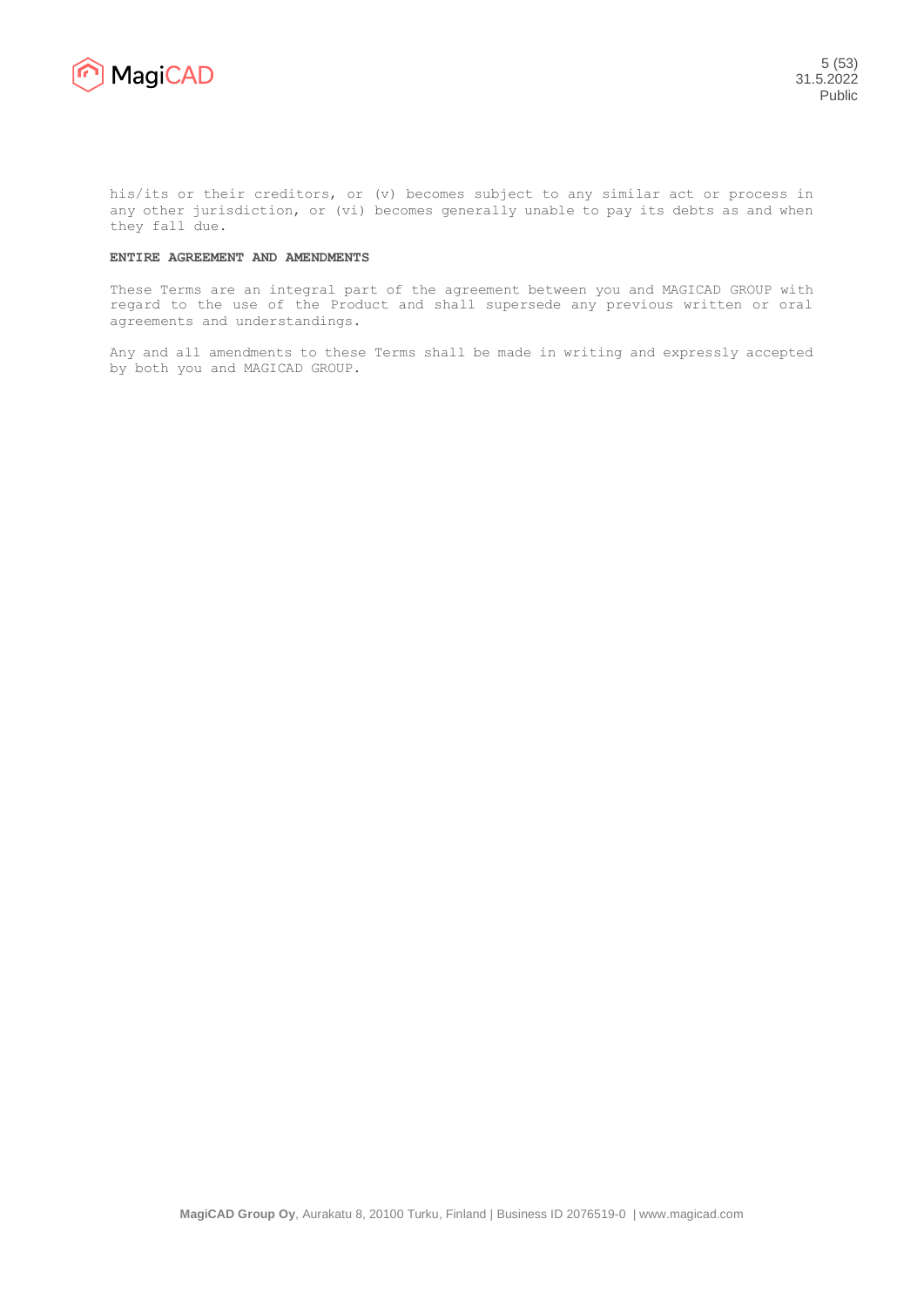

#### \*\*\*\*\*\*\*\*\*\*\*\*\*\*\*\*\*\*\*\*\*\*\*\*\*\*\*\*\*\*\*\*\*\*\*\*\*\*\*\*\*\*\*\*\*\*\*\*\*\*\*\*\*\*

#### **ENDNUTZER-LIZENZVERTRAG**

Dieser Endnutzer-Lizenzvertrag ("Bestimmungen") gilt für die Software [MagiCAD] in Object Code Form und für alle zugehörigen Dokumentationen ("Produkt"), die der Lizenznehmer bei MagiCAD Group Oy\* ("MAGICAD GROUP") bestellt hat oder dem Lizenznehmer von MAGICAD GROUP zur Verfügung gestellt wurden. Sie als Lizenznehmer oder berechtigter Benutzer ("Sie") bestätigen, dass Sie den Endbenutzer-Lizenzvertrag gelesen haben und stimmen zu, durch Aktivierung der Option "I accept the terms in the license agreement" (Ich stimme den Bestimmungen dieses Lizenzvertrages zu) oder durch Verwendung des Produkts an diese Bestimmungen gebunden zu sein. Wenn Sie diesen Bestimmungen nicht zustimmen, wählen Sie die Option "I do not accept the terms in the license agreement" (Ich stimme den Bestimmungen des Lizenzvertrages nicht zu) aus, und verwenden Sie das Produkt nicht.

\*MagiCAD wird in China durch Glodon Company Limited an den Lizenznehmer lizenziert.

Die Datenschutzrichtlinie der MAGICAD GROUP ist hierin enthalten und unter <https://www.magicad.com/en/magicad-privacy-policy/> veröffentlicht. Sie erkennen an und erklären sich damit einverstanden, dass die Datenschutzrichtlinien von Zeit zu Zeit geändert werden können und dass Sie ab dem Datum des Inkrafttretens diesen Änderungen unterliegen.

Bei Unstimmigkeiten zwischen der englischen Version und einer anderen Sprachversion dieser Bedingungen hat die englische Version Vorrang.

# **ALLGEMEINES**

Sie können eine Testversion des Produkts herunterladen. In diesem Fall sind Sie nur berechtigt, das Produkt zu prüfen, bevor Sie eine kommerzielle Version des Produkts erwerben.

Sie sind selbst und auf eigene Kosten dafür verantwortlich, die für die Nutzung des Produkts erforderliche Software anderer Hersteller, Ausrüstung und Telekommunikation zu erwerben.

Das Produkt ist weder für die Verwendung durch Konsumenten bestimmt noch geeignet sondern nur für Unternehmen und gemeinnützige Organisationen. Sie dürfen das Produkt nur für den Zweck verwenden, für den es entwickelt wurde (prüfen Sie die detaillierte Beschreibung und Eignung auf unserer Website unter [www.magicad.com\)](http://www.magicad.com/de).Das Produkt ist außerdem nicht fehlertolerant entworfen. Daher ist es nicht zur Nutzung in gefährlichen Umgebungen vorgesehen, in denen eine ausfallsichere Leistung erforderlich ist.

Zur Klarstellung: Berechnungen, Daten oder andere mithilfe des Produkts erzielten Ergebnisse dienen nur als Referenz und müssen von Ihnen überprüft werden. Weder MagiCAD Group selbst noch Lieferanten von MagiCAD Group sind für die Zuverlässigkeit und Gültigkeit der Ergebnisse verantwortlich. Sie allein tragen die Verantwortung dafür, dass die Ergebnisse korrekt sind.

## **LIZENZEN FÜR TESTVERSIONEN, VERSIONEN FÜR BILDUNGSEINRICHTUNGEN, KOMMERZIELLE VERSIONEN SOWIE VORFÜHR- UND SCHULUNGSVERSIONEN**

Sie haben das beschränkte, nicht ausschließliche und nicht übertragbare Recht, das Produkt zu installieren und zu nutzen. Sie sind berechtigt, mehrere Kopien des Produkts zu erstellen und zu installieren, sofern die Erstellung mehrerer Kopien zur gewöhnlichen Nutzung des Produkts gerechtfertigt ist. Alle diese Kopien müssen Hinweise zum Urheberrecht und zu anderen Rechten von MAGICAD GROUP enthalten.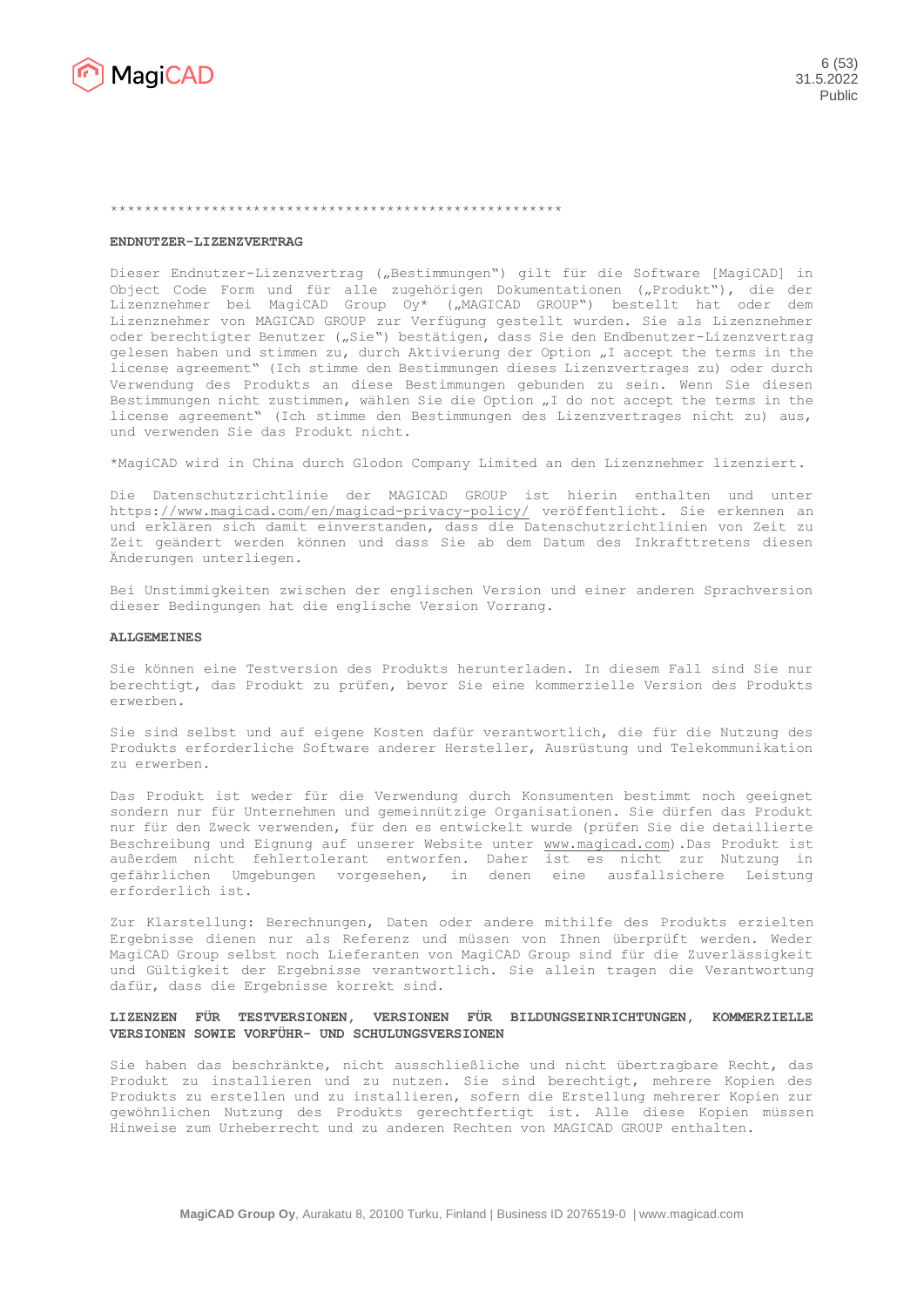

Wenn Sie eine Testversion des Produkts heruntergeladen haben, sind Sie berechtigt, das Produkt während einer eigens angegebenen Lizenzlaufzeit kostenlos zur Bewertung der Funktionen und Eignung des Produkts zu nutzen.

Die Version für Bildungseinrichtungen des Produkts richtet sich an (i) Bildungseinrichtungen, (ii) Studierende und (iii) andere von MAGICAD GROUP autorisierte Lizenznehmer aus dem Bildungswesen. Haben Sie als Bildungseinrichtung oder anderweitiger Lizenznehmer aus dem Bildungswesen eine nicht-kommerzielle Version des Produkts heruntergeladen, sind Sie berechtigt, das Produkt nach Zahlung der geltenden Lizenzgebühren während einer separat festgelegten Lizenzlaufzeit für die maximale Anzahl gleichzeitiger Nutzer, für die Sie Lizenzen erworben haben, innerhalb einer Einrichtung und ausschließlich gemäß dem Bildungsauftrag dieser Einrichtung zu nutzen. Studierende sind berechtigt, das Produkt während einer separat festgelegten Lizenzlaufzeit ausschließlich zu Bildungszwecken zu nutzen. Studierende müssen unter Umständen einen Nachweis über ihren Ausbildungsstatus erbringen oder anderweitig eine Genehmigung von MAGICAD GROUP einholen. Die Features und Funktionalität der nichtkommerziellen Produktversion kann sich von den Features und der Funktionalität der kommerziellen Produktversion unterscheiden. Für die Zwecke dieser Vereinbarung gelten folgende Begriffsbestimmungen: "Einrichtung" bezeichnet eine Bildungseinrichtung, die anerkannte Schul- oder Studienabschlüsse erteilt; "Studierender" bezeichnet eine natürliche Person, die an einer Bildungseinrichtung studiert, und "Bildungszwecke" bezeichnet interne Ausbildungsaktivitäten ohne kommerziellen, gewinnorientierten oder sonstigen bildungsfremden Hintergrund, die ausschließlich an sowie von Standorten aus erfolgen, die keine kommerzielle oder gewinnorientierte Zwecke verfolgen.

Wenn Sie eine kommerzielle Version des Produkts erhalten haben, sind Sie berechtigt, das Produkt nach Zahlung der geltenden Lizenzgebühren grundsätzlich nur innerhalb einer juristischen Einheit, gekennzeichnet durch die individuelle Unternehmens-ID und nur für den Gebrauch innerhalb dieser Organisation und in der bestimmten Weise (wie auf unserer Website unter [www.magicad.com](http://www.magicad.com/de) beschrieben), während einer eigens angegebenen Lizenzlaufzeit und für die Anzahl gleichzeitiger Benutzer, für die Sie Lizenzen erworben haben, zu nutzen.

Autorisierte Reseller von MAGICAD GROUP, Hersteller, die Produktdatendienste von MAGICAD GROUP bestellen, oder andere Partner und Vertreter können eine Vorführ- und Schulungsversion erhalten, um das Produkt vorzuführen, die Ergebnisse der Produktdatendienste zu testen, ihre Lösungen zu verkaufen und Mitarbeiter zu schulen. Die Lizenzen dürfen nicht weiterverkauft oder für umsatzsteigernde Aktivitäten (außer Kundenschulungen), kommerzielle Zwecke (außer Kundenschulungen) oder private Zwecke genutzt werden.

Nach Ablauf der Lizenzlaufzeit deaktiviert sich das Produkt möglicherweise automatisch selbst. Sie haben die Nutzung des Produkts einzustellen und die installierte Software-Kopie zu vernichten. Abhängig von der Verfügbarkeit des Produkts können Sie jedoch möglicherweise eine (neue) kommerzielle Version des Produkts, oder falls zutreffend, eine Version für Bildungseinrichtungen des Produkts, erwerben.

Es ist Ihnen untersagt, (i) die Funktionsweise oder die Struktur des Produkts zu verändern, zu dekompilieren, disassemblieren, zurückzuentwickeln oder anderweitig zu untersuchen oder technische Beschränkungen des Produkts zu umgehen, abgeleitete Werke zu erstellen, die auf dem Produkt beruhen, oder einzelne Dateien, Libraries oder andere Teile des Produkts in Verbindung mit Software anderer Hersteller zu verwenden, es sei denn, dies ist gemäß den Produktspezifikationen ausdrücklich gestattet, oder (ii) das Produkt oder Ihre beschränkte Berechtigung das Produkt zu nutzen, abzutreten, zu übertragen, unterzulizenzieren, zu vermieten, zu versprechen oder anderweitig zu vertreiben oder zur Verfügung zu stellen, es sei denn dies ist gesetzlich ausdrücklich erlaubt.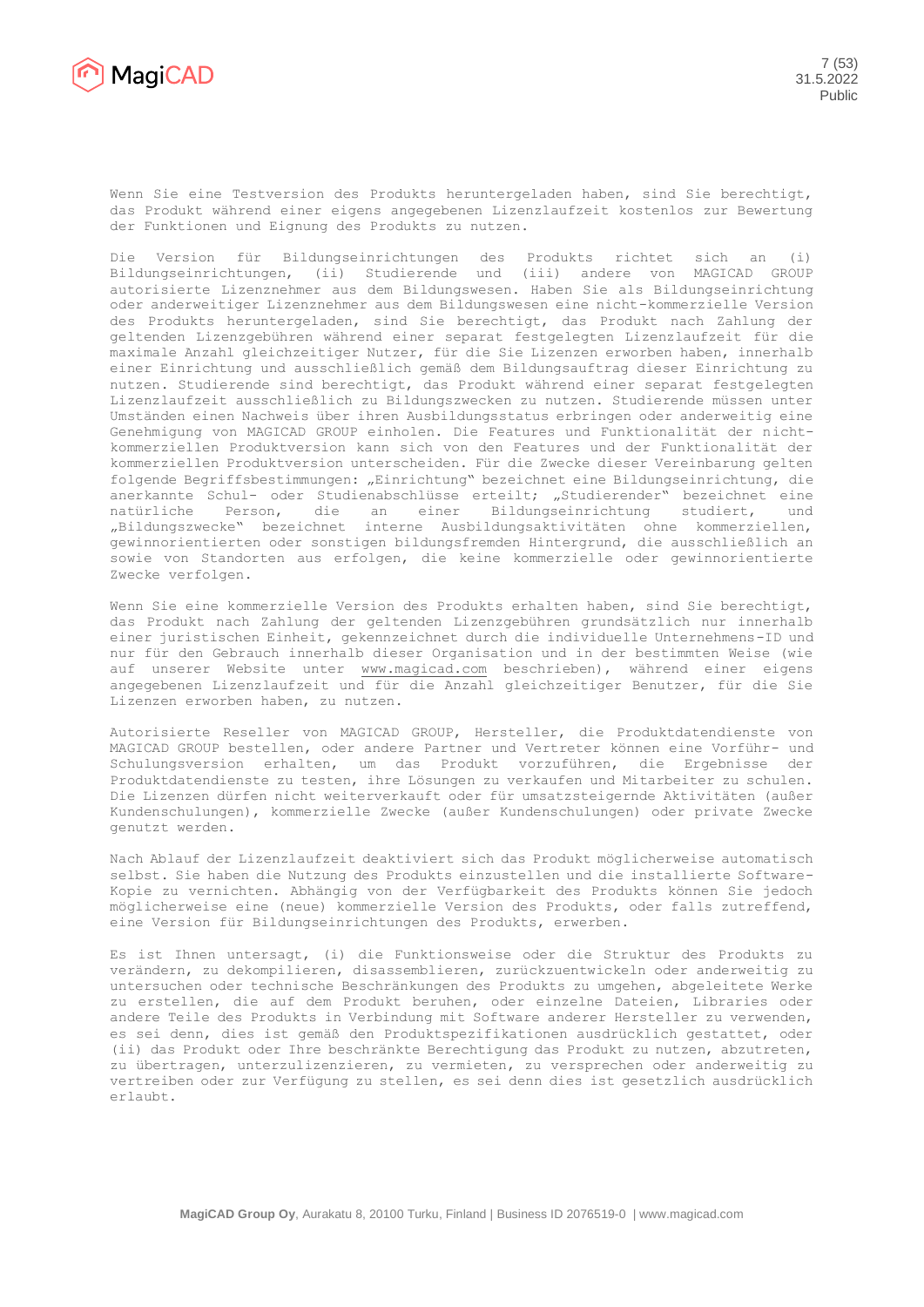

#### **NUTZUNG DER PRODUKTE**

Sofern im Liefervertrag nicht anders angegeben, gilt das Recht zur Nutzung der Produkte innerhalb Ihrer juristischen Person. Die vorliegenden Bestimmungen erlauben es Ihnen in keiner Weise, das Produkt außerhalb Ihrer juristischen Person zu installieren oder außerhalb Ihrer juristischen Person darauf zuzugreifen (insbesondere mithilfe virtueller Maschinen oder anderer Technologien).

#### **EINGESCHRÄNKTE GARANTIE UND HAFTUNGSAUSSCHLÜSSE**

MAGICAD GROUP garantiert die ordnungsgemäße Funktionsweise des Produkts bei einer vorgesehenen Nutzung gemäß der dazugehörigen Dokumentation. Die Geltungsdauer der Garantie beträgt sechzig (60) Tage ab dem Bereitstellungsdatum. MAGICAD GROUP verpflichtet sich, etwaige Fehler zu beheben und mangelhafte Versionen des Produkts durch eine aktualisierte Version oder eine Service-Pack-Version auszutauschen. Alternativ kann MAGICAD GROUP einen Workaround anbieten, sofern dies für Sie keine unzumutbaren Unannehmlichkeiten verursacht.

Die Garantie gilt nicht für Mängel oder Fehler, die aus folgenden Handlungen resultieren: (i) der Nutzung des Produkts entgegen der schriftlichen Vorgaben von MAGICAD GROUP (z. B. Systemvoraussetzungen), (ii) einer Modifikation, die nicht von MAGICAD GROUP genehmigt wurde oder (iii) der Nutzung des Produkts in Verbindung mit einem Produkt oder einer Dienstleistung, das bzw. die nicht von MAGICAD GROUP bereitgestellt oder autorisiert wurde.

#### **SUPPORT**

MAGICAD GROUP stellt möglicherweise Wartungs-Support oder andere Beratungsdienstleistungen, Bug-Fixes oder Upgrades des Produkts bereit, ist dazu aber nicht verpflichtet.

Wenn Sie die kommerzielle Version des Produkts gekauft und ordnungsgemäß bezahlt haben, stellt Ihnen MAGICAD GROUP von Zeit zu Zeit kostenlos Service-Releases zur Verfügung, die kleinere Korrekturen für die aktuellste Version des Produkts enthalten.

#### **EIGENTUMSRECHTE UND VERTRAULICHKEIT**

Eigentum und alle Rechte am geistigen Eigentum am Produkt gehören ausschließlich MAGICAD GROUP oder Anbietern von MAGICAD GROUP. Ihnen wird lediglich ein beschränktes Recht zur Nutzung des Produkts gewährt.

Bestimmte Bestandteile des Produkts, einschließlich Design und Struktur, sowie die Lizenzaktivierungscodes für die Nutzung des Produkts sind vertraulich und Geschäftsgeheimnisse von MAGICAD GROUP oder Anbietern von MAGICAD GROUP. Sie haben diese Informationen streng vertraulich zu behandeln und dürfen sie keinem Dritten gegenüber offenlegen oder sie zu nicht genehmigten Zwecken verwenden. Diese Vertraulichkeitsverpflichtungen behalten auch dann Gültigkeit, wenn Ihr Recht zur Nutzung des Produkts nicht mehr besteht.

#### **BESCHRÄNKTE HAFTUNG**

Denn das Produkt lizenziert "WIE ES IST", soweit gesetzlich zulässig, haften weder MAGICAD GROUP noch Anbieter von MAGICAD GROUP für Schäden. Dies gilt insbesondere für unmittelbare, mittelbare, konkrete oder zufällige Schäden, Folgeschäden oder Schäden mit Strafcharakter, für entgangene Umsätze, Gewinne oder verlorene Daten. Die Haftungshöchstgrenze von MAGICAD GROUP entspricht in jedem Fall dem Betrag, den Sie für das Recht zur Nutzung des Produkts gezahlt haben.

Diese Haftungsbeschränkungen sind essenzieller Bestandteil dieser Bestimmungen.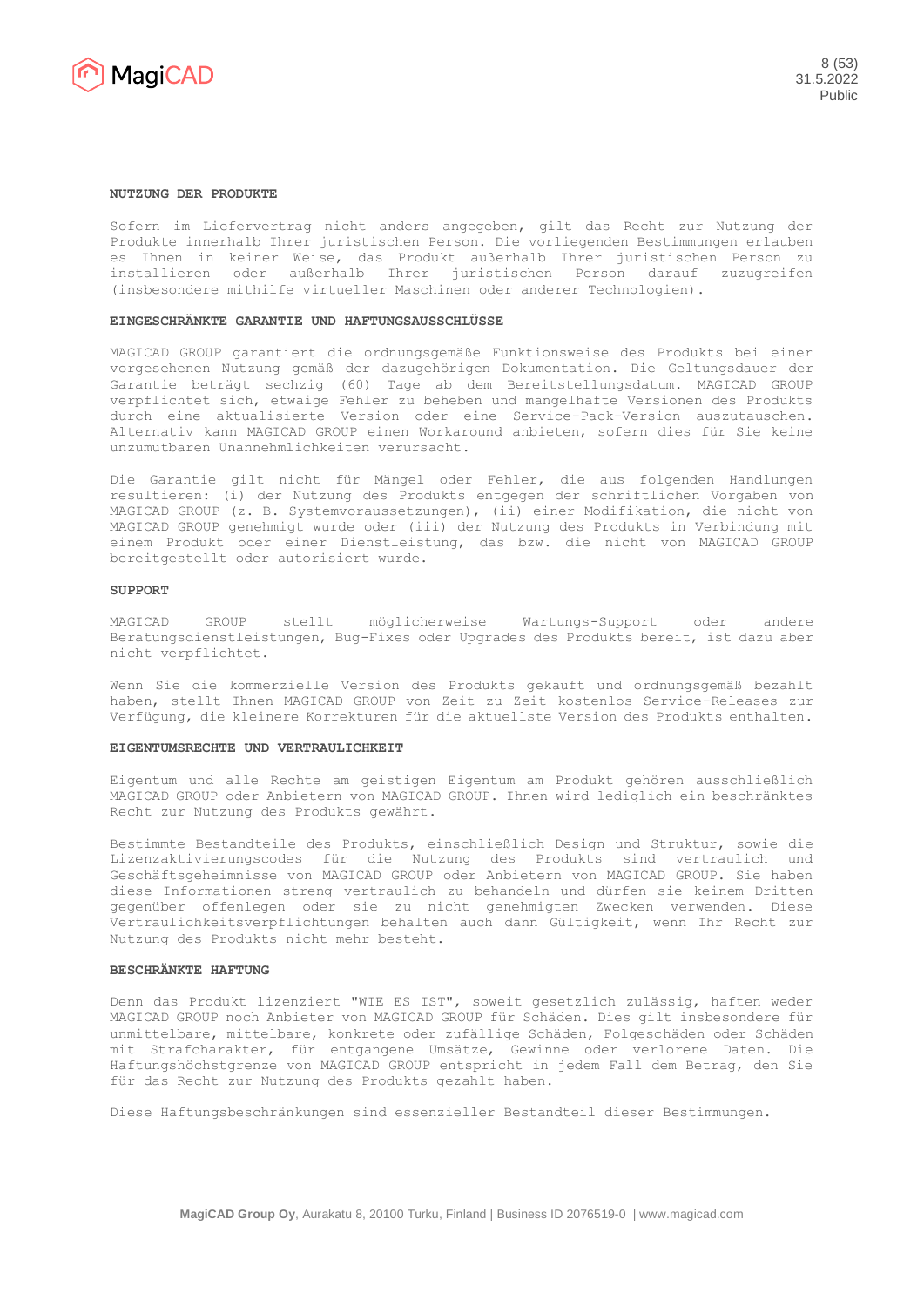

#### **GELTENDES RECHT UND GERICHTSBARKEIT**

Ihr Recht zur Nutzung des Produkts und diese Bestimmungen unterliegen den geltenden Gesetzen von Finnland. Alle Streitigkeiten aufgrund dieser Bestimmungen sollten in gegenseitigem Einvernehmen beigelegt werden. Kann ein gegenseitiges Einvernehmen nicht erreicht werden, sind die Streitigkeiten dem Amtsgericht von Helsinki, Finnland vorzulegen.

Beachten Sie, dass Sie das Produkt nur in Übereinstimmung mit geltenden Export- und Importgesetzen, -vorschriften und -regeln nutzen dürfen.

## **BEENDIGUNG VON LIZENZEN**

MAGICAD GROUP oder Sie können mit sofortiger Wirkung diesen Vertrag kündigen und die hierunter gewährte Lizenz beenden, wenn eine wesentliche Pflichtverletzung der anderen Partei vorliegt oder

(i)die andere Partei in die Liquidation geht, (ii) ein Gerichtsverfahren zur Feststellung der Insolvenz der anderen Partei eingeleitet wurde, (iv) die andere Partei für all ihre Vermögenswerte einen Insolvenzverwalter bestellt hat, (v) die andere Partei partnerschaftlich organisiert ist und die Insolvenz eines Partners aus der Partnerschaft beantragt wird oder ein Partner aus der Partnerschaft einen Vergleich mit seinen Gläubigern anmeldet oder sich anderweitig mit seinen Gläubigern einigt, (v) die andere Partei unter einer anderen Gerichtsbarkeit Gegenstand einer ähnlichen Handlung oder eines ähnlichen Prozesses wird oder (vi) im Allgemeinen nicht mehr in der Lage ist, fällige Schulden zu begleichen.

## **VOLLSTÄNDIGER VERTRAG UND ÄNDERUNGEN**

Diese Bestimmungen sind integraler Bestandteil des Vertrages zwischen Ihnen und MAGICAD GROUP hinsichtlich der Nutzung des Produkts und gehen allen vorherigen schriftlichen oder mündlichen Vereinbarungen oder Abreden vor.

Alle Änderungen an diesen Bestimmungen bedürfen der Schriftform und müssen ausdrücklich von Ihnen und MAGICAD GROUP angenommen werden.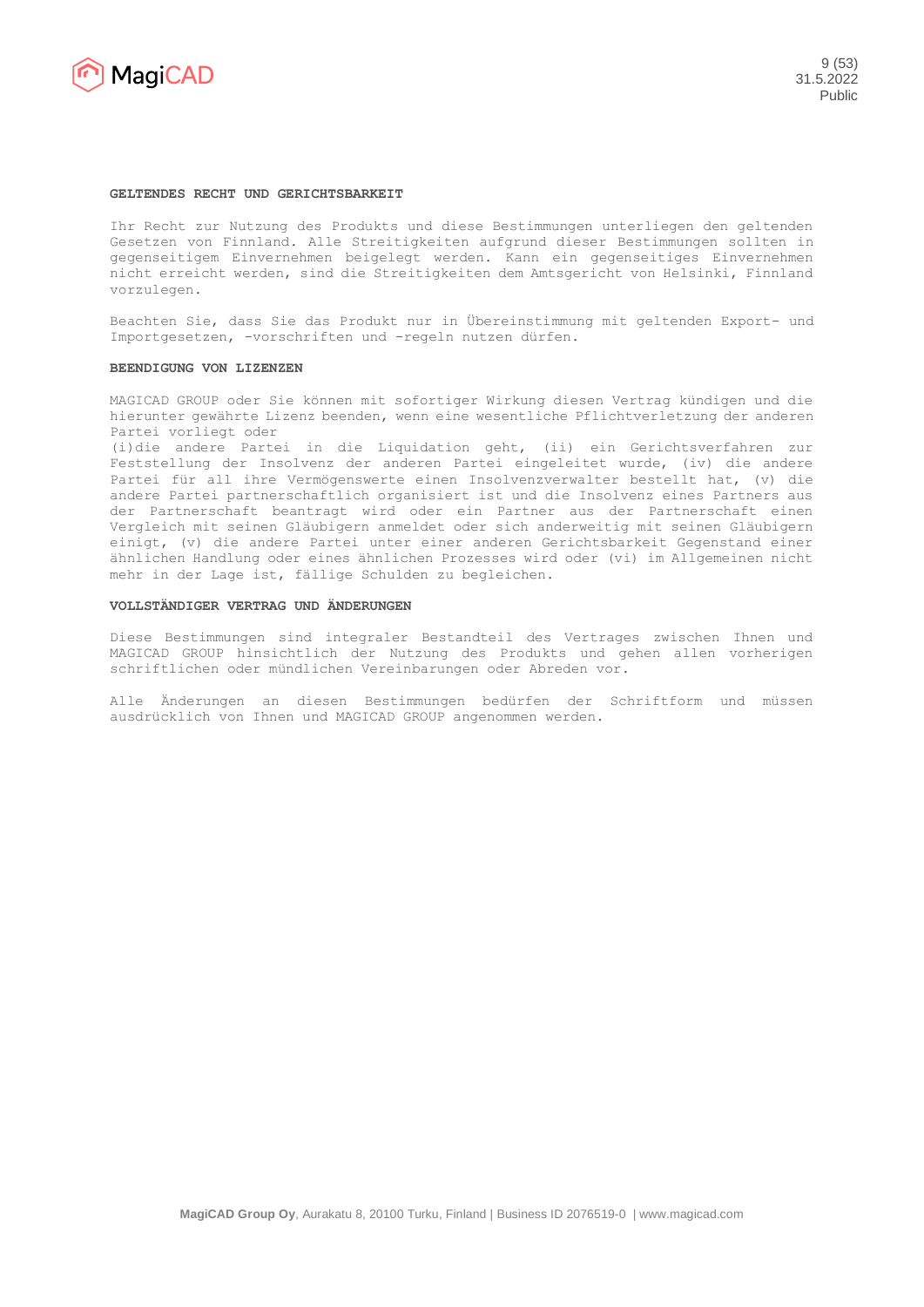

#### \*\*\*\*\*\*\*\*\*\*\*\*\*\*\*\*\*\*\*\*\*\*\*\*\*\*\*\*\*\*\*\*\*\*\*\*\*\*\*\*\*\*\*\*\*\*\*\*\*\*\*\*\*\*

#### **CONTRAT DE LICENCE UTILISATEUR FINAL**

Le présent Contrat de Licence Utilisateur Final (« CLUF ») s'applique au logiciel [MagiCAD] sous forme de code objet ainsi qu'à toute documentation s'y rapportant (le « Produit »), que le détenteur de licence a commandés et que MagiCAD Group Oy\* (« MAGICAD GROUP ») lui a fournis. En cochant la case « J'accepte les termes du contrat de licence » ou en utilisant le Produit en tant que détenteur de la licence ou en tant que personne autorisée (« vous ») reconnaissez avoir lu ce Contrat de Licence d'Utilisateur Final et acceptez l'obligation légale de respecter les présentes Conditions d'utilisation. Si vous êtes en désaccord avec le CLUF, cochez la case « Je n'accepte pas les termes du contrat de licence » et n'utilisez pas le produit.

\*Glodon Company Limited autorise l'utilisation du MagiCAD aux titulaires des licences en Chine.

La politique de confidentialité de MAGICAD GROUP est incorporée à la présente et publiée sur [https://www.magicad.com/en/magicad-privacy-policy.](https://www.magicad.com/en/magicad-privacy-policy) Vous reconnaissez et acceptez que la politique de confidentialité puisse être modifiée et que, à compter de la date d'entrée en vigueur, vous serez soumis à ces modifications.

En cas d'incohérences entre la version anglaise et les versions dans d'autres langues de ces Conditions d'utilisation, la version anglaise prévaut.

## **GÉNÉRALITÉS**

Vous avez la possibilité de télécharger une version d'évaluation du Produit ; dans ce cas, vous êtes uniquement autorisé à évaluer le Produit avant d'en acheter une version commerciale.

L'acquisition, à vos frais, de tous les logiciels tiers, équipements et terminaux de télécommunications nécessaires à l'utilisation du Produit relève de votre responsabilité.

Le Produit s'adresse exclusivement aux entreprises et organisations à but non lucratif ; il n'est pas destiné à répondre aux besoins des particuliers. Vous acceptez d'utiliser le Produit uniquement pour l'usage auquel il est destiné (consultez la description détaillée et l'utilisation conforme sur notre site Web à l'adresse [www.magicad.com\)](http://www.magicad.com/). Par ailleurs, le Produit n'est pas conçu pour la tolérance aux pannes ; par conséquent, il est incompatible avec une utilisation dans des environnements dangereux nécessitant un fonctionnement sécurisé.

Pour éviter tout doute, chaque calcul, donnée ou tout autre résultat provenant de l'usage du Produit doivent uniquement servir de référence et doivent être vérifiés par vous. Ni MagiCAD Group, ni aucun fournisseur de MagiCAD Group ne pourra être tenu responsable à l'égard de la fiabilité et de la validité des résultats, puisque vous êtes responsable de veiller à l'exactitude des résultats.

## **LICENCES DE LA VERSION D'ÉVALUATION, DE LA VERSION PÉDAGOGIQUE, DE LA VERSION COMMERCIALE ET DE LA VERSION DE DÉMONSTRATION ET DE FORMATION**

Vous bénéficiez d'un droit limité, non exclusif et non transférable, d'installation et d'utilisation du Produit. Vous avez le droit de créer et d'installer plusieurs copies du Produit, sous réserve de justifier que l'utilisation courante du Produit nécessite l'existence de ce nombre de copies. Toutes les copies doivent contenir des notices concernant le droit d'auteur et les autres droits de MAGICAD GROUP.

Si vous avez téléchargé une version d'évaluation du Produit, vous avez le droit d'utiliser le Produit à titre gratuit exclusivement dans le but d'évaluer les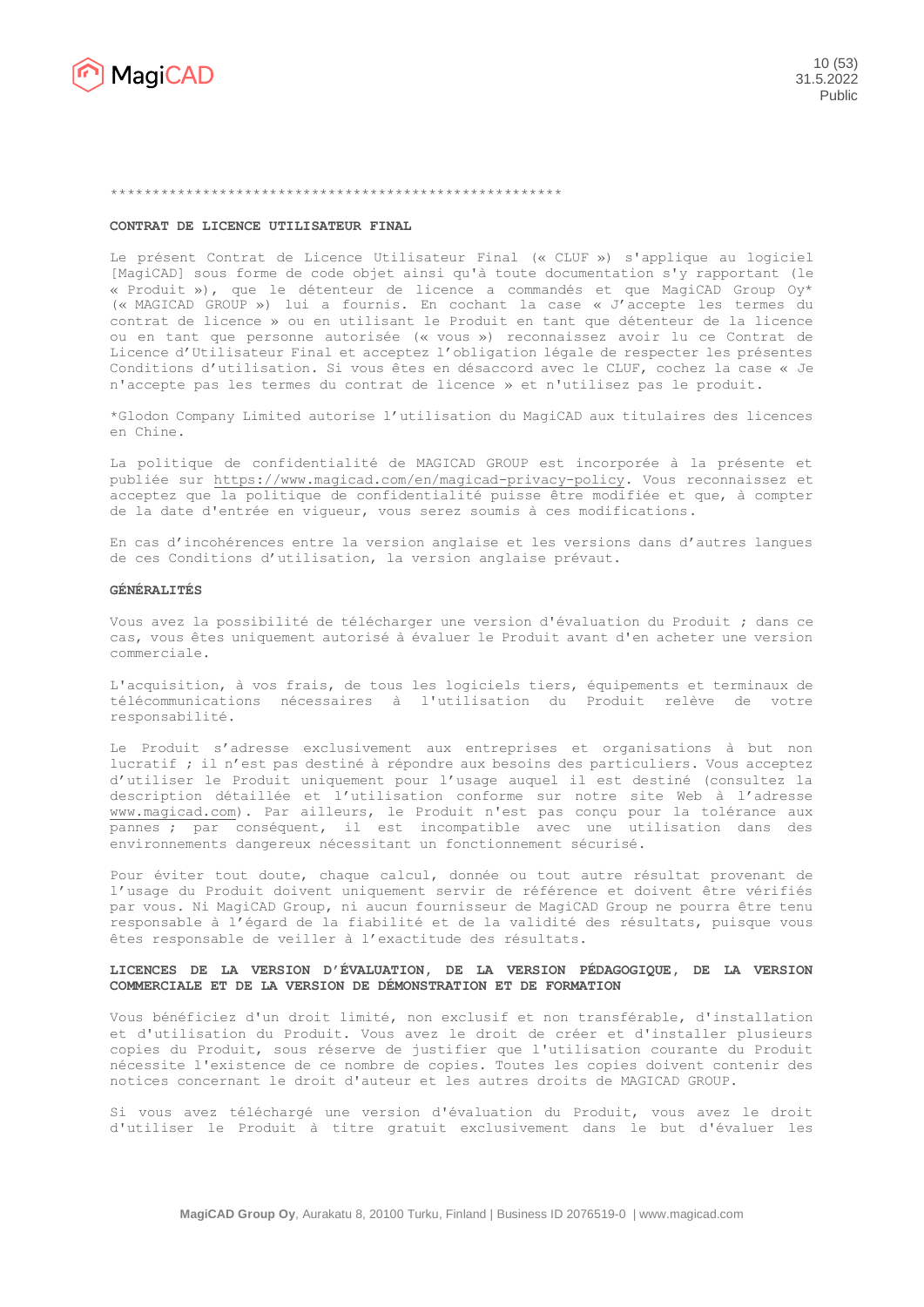

fonctions et la facilité d'utilisation du Produit, et ce durant une période limitée donnant lieu à une licence spécifique.

La version pédagogique du Produit est conçue pour (i) des établissements d'enseignement, (ii) des étudiants, (iii) d'autres détenteurs d'une licence d'enseignement autorisés par MAGICAD GROUP. Si, en tant qu'établissement d'enseignement ou autre détenteur d'une licence d'enseignement autorisé par MAGICAD GROUP, vous avez téléchargé une version pédagogique du Produit, vous avez le droit d'utiliser le Produit, sous réserve du paiement des frais de licence applicables, dans le strict cadre d'un établissement et uniquement dans un but pédagogique d'un tel établissement, durant une période limitée spécifiquement définie et pour le nombre maximum d'utilisateurs simultanés pour lequel vous avez acquis des licences. Les étudiants sont uniquement autorisés à utiliser le Produit dans un but pédagogique et durant une période limitée spécifiquement définie. MagiCAD Group peut demander aux étudiants de prouver leur inscription dans un établissement d'enseignement ou, dans le cas contraire, les étudiants doivent être approuvés par MAGICAD GROUP. Les caractéristiques et fonctionnalités de la version pédagogique peuvent différer de celles de la version commerciale du Produit. Dans le cadre de cette clause, par « établissement », on entend une institution délivrant un diplôme ou un certificat ; par « utilisateur », on entend l'étudiant ou le membre du corps professoral de l'institution ; par « étudiant », on entend un individu inscrit en tant qu'étudiant dans un établissement d'enseignement, et par « fins éducatives », on entend des activités éducatives internes, ce qui exclut tout objectif commercial ou pédagogique à but lucratif ou autres, qui sont uniquement réalisées dans et depuis de tels établissements, lesquels ne sont pas dirigés à des fins commerciales ou lucratives.

Si vous avez téléchargé une version commerciale du Produit, vous avez le droit d'utiliser le Produit, sous réserve du paiement des frais de licence applicables, dans le strict cadre des activités professionnelles de l'entité juridique définie par l'identité de l'entreprise et durant une période limitée spécifiquement définie et pour le nombre maximum d'utilisateurs simultanés pour lequel vous avez acquis des licences.

Les revendeurs agréés MAGICAD GROUP et les fabricants qui commandent des services de données des produits à MAGICAD GROUP, ainsi que les autres partenaires et mandataires, peuvent obtenir une version de démonstration et de formation permettant d'assurer une démonstration du produit, de tester les résultats des services des données produits, de vendre des solutions et de former des employés. Toutefois, ces licences ne doivent être ni revendues ni utilisées pour des activités générant des revenus directs (à l'exclusion des formations de clients), à des fins commerciales (à l'exclusion des formations de clients) ou à des fins personnelles.

À l'expiration de la période de licence, le Produit sera automatiquement désactivé ; vous devrez arrêter de l'utiliser et supprimer la copie du logiciel que vous avez installée. Cela étant, et sous réserve de disponibilité du Produit, vous pourrez acheter une (nouvelle) version commerciale ou pédagogique du Produit.

Vous n'êtes pas autorisé (i) à modifier le Produit, à en contourner les limitations techniques, à le décompiler, à le désassembler ou à tenter d'en reconstituer la logique ou la structure , à créer des outils dérivés du Produit, à utiliser des fichiers détachés, des bibliothèques de programmes ou d'autres parties du Produit avec un logiciel tiers, sauf stipulation contraire expresse dans les spécifications du Produit ; (ii) à attribuer, transférer, concéder sous licence, louer, gager, distribuer ou transmettre de quelque manière que ce soit le Produit ou votre droit de l'utiliser, sauf dans la mesure où ces opérations seraient expressément permises par la réglementation applicable.

# **UTILISATION DES PRODUITS**

Sauf mention contraire dans le contrat de livraison, le droit d'utilisation des Produits est valable au sein de votre entité légale. Aucune disposition des présentes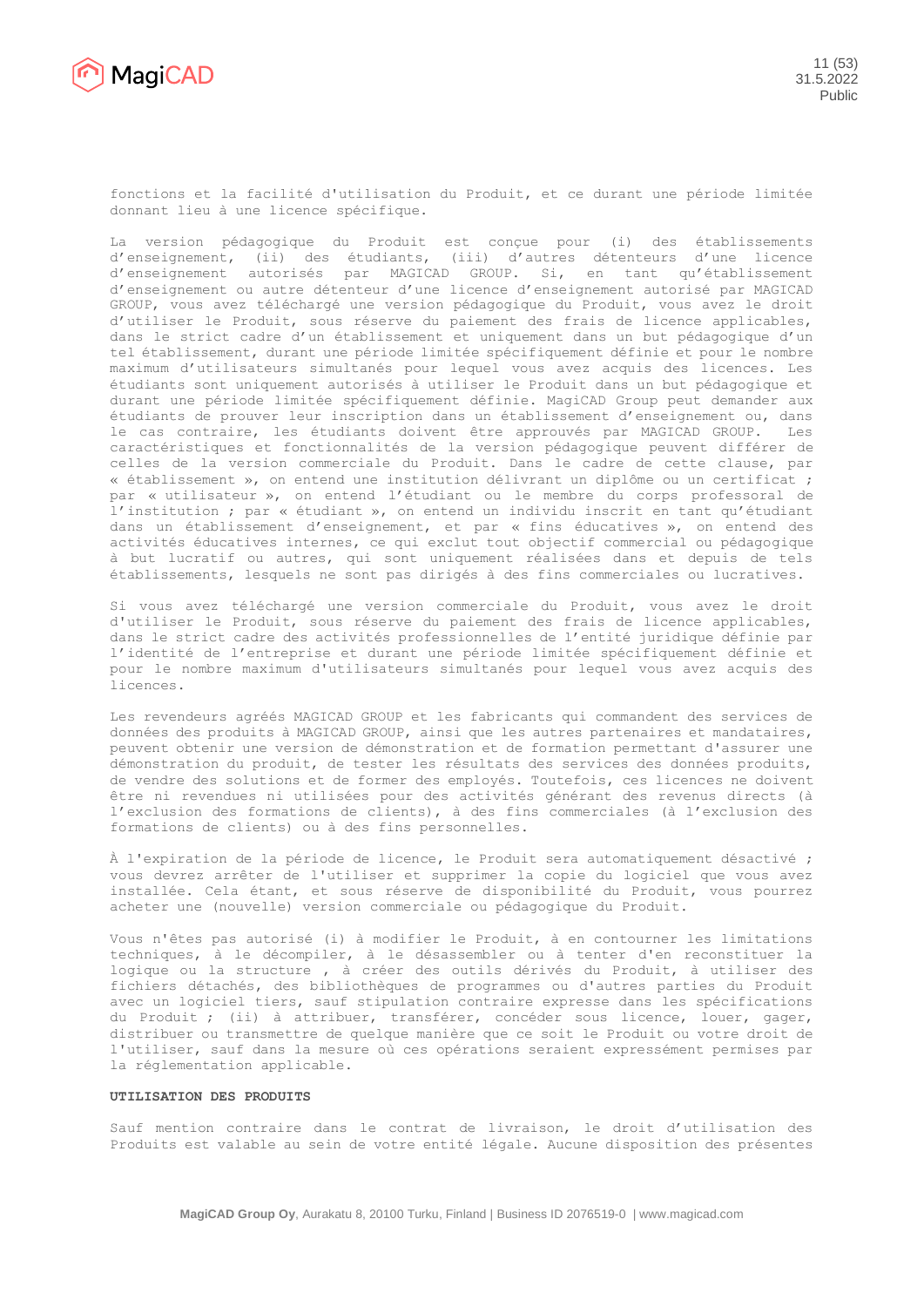

Conditions d'utilisation ne vous autorise à installer le produit ou à y accéder en dehors de votre entité légale (y compris, entre autres, via l'utilisation de machines virtuelles ou d'autres technologies).

## **GARANTIE LIMITÉE ET CLAUSES DE NON-RESPONSABILITÉ**

MAGICAD GROUP garantit le bon fonctionnement du Produit dans le cadre de son utilisation prévue, telle qu'indiquée dans la documentation correspondante. La garantie est valable pour une période de soixante (60) jours, à compter de la date de livraison. MAGICAD GROUP s'engage à corriger les erreurs en remplaçant toute version défectueuse du Produit par une nouvelle version mise à jour ou par un Service pack. À titre d'alternative, MAGICAD GROUP peut fournir une solution provisoire, si cela ne vous provoque pas d'inconvénient majeur.

La garantie ne s'applique pas à tout défaut ou insuffisance résultant de (i) une utilisation du Produit contraire aux instructions écrites de MAGICAD GROUP, par exemple en matière de conditions requises pour l'environnement d'exploitation, (ii) toute modification effectuée sans l'autorisation préalable de MAGICAD GROUP ou (iii) l'utilisation du Produit en combinaison avec tout produit ou service non fourni ou autorisé par MAGICAD GROUP.

#### **ASSISTANCE**

MAGICAD GROUP peut être amené (sans toutefois y être obligé) à vous fournir des services de maintenance, d'assistance et de conseil, des correctifs ou des mises à niveau du Produit.

Toutefois, si vous avez acheté et payé la version commerciale du Produit, MAGICAD GROUP est tenu de vous fournir de temps en temps et à titre gratuit des ensembles de correctifs logiciels apportant des corrections mineures ajoutées à la dernière version commerciale du Produit.

#### **DROITS DE PROPRIÉTÉ ET CONFIDENTIALITÉ**

Les droits de propriété, droits d'auteur et autres droits de propriété intellectuelle du Produit restent la propriété exclusive de MAGICAD GROUP ou de ses fournisseurs. Par conséquent, le droit d'utilisation du Produit qui vous est accordé est limité. Les caractéristiques du Produit, notamment sa conception et sa structure spécifiques, ainsi que les codes d'activation de la licence permettant d'utiliser le Produit, sont confidentiels et relèvent des secrets commerciaux de MAGICAD GROUP ou de ses fournisseurs. Vous devez traiter ces informations de manière strictement confidentielle et vous abstenir de les divulguer à des tiers ou de les utiliser à des fins non autorisées. Cette obligation de confidentialité continue de s'appliquer après l'expiration de votre droit d'utilisation du Produit.

# **LIMITATION DE RESPONSABILITÉ**

Le Produit sous licence vous étant livré strictement « EN L'ÉTAT », dans les limites maximales permises par la loi en vigueur, ni MAGICAD GROUP ni ses fournisseurs ne sauraient être tenus responsables de la survenue d'éventuels dommages, de quelque nature que ce soit, y compris entre autres des dommages directs, indirects, spéciaux, consécutifs, accessoires, punitifs, ou d'une perte de chiffre d'affaires, de bénéfices ou de données. Dans tous les cas, la responsabilité maximale de MAGICAD GROUP sera limitée au montant que vous avez réglé pour utiliser le Produit.

Ces limitations de responsabilité constituent un des principaux aspects du présent CLUF.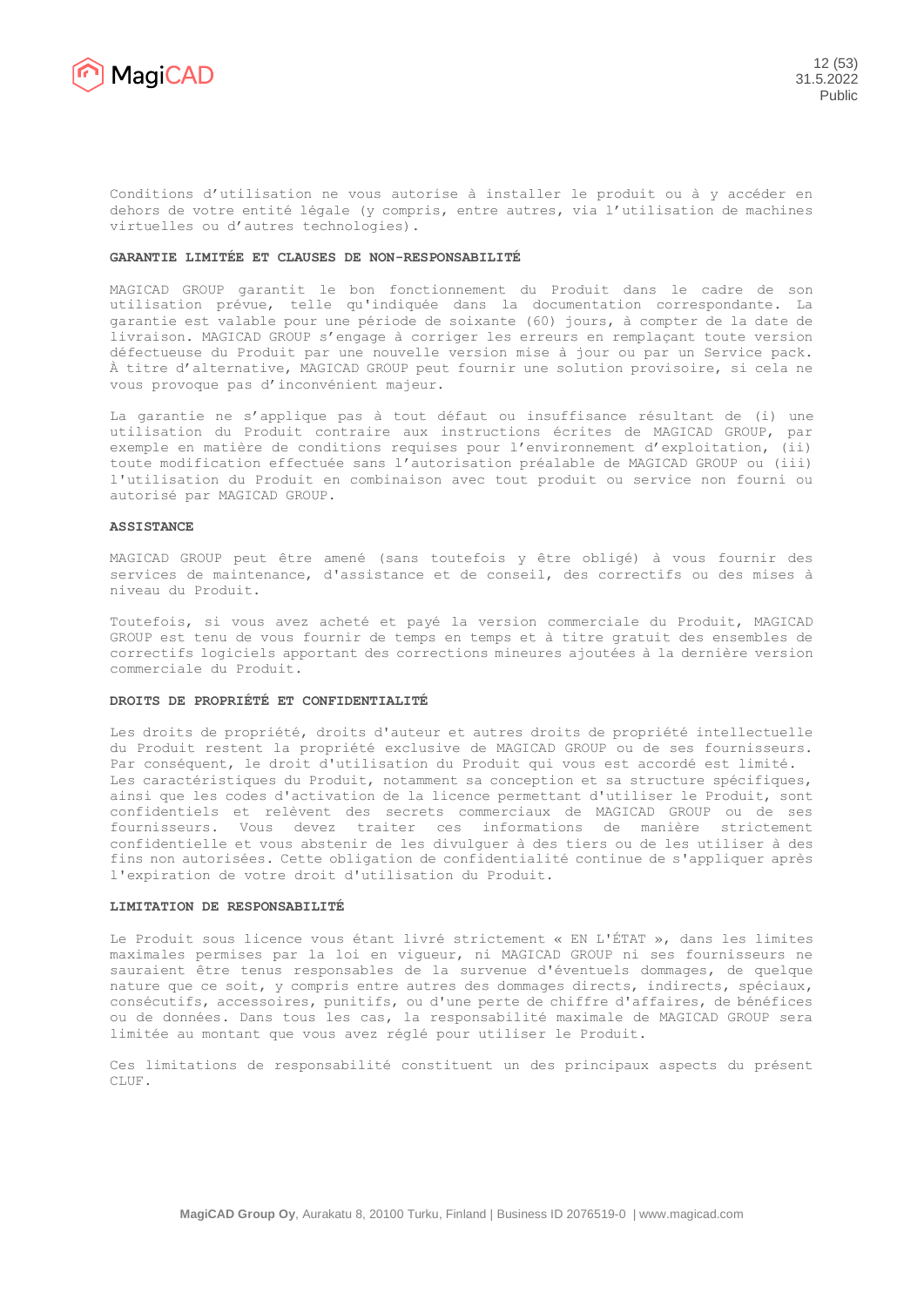

#### **DROIT APPLICABLE ET JURIDICTION COMPÉTENTE**

Votre droit d'utilisation du Produit et le CLUF sont régis par les lois en vigueur en Finlande. En cas de litige à propos du CLUF, les parties devront s'entendre sur un règlement à l'amiable. Si elles n'y parvenaient pas, le litige sera soumis au Tribunal d'Helsinki, en Finlande.

Veuillez noter que votre utilisation du Produit doit être conforme aux lois, réglementations et règles en vigueur en matière d'import et d'export.

#### **RÉSILIATION DU CONTRAT DE LICENCE**

MAGICAD GROUP ou vous-même pouvez résilier, avec effet immédiat, les présentes Conditions et la Licence accordée en vertu des présentes si :

L'autre partie commet une violation substantielle de l'une de ses obligations, ou : si l'autre partie (i) est mise en liquidation, ou (ii) si une procédure est engagée afin de déclarer l'autre partie en faillite ou insolvable, ou (iii) si un séquestre a été nommé pour l'un de ses actifs, ou, (iv) dans l'hypothèse où l'autre partie est un partenariat, si l'un des partenaires est déclaré en faillite ou exécute une tâche pour le compte de son ou ses créanciers, ou s'est arrangé avec ses créanciers de quelque autre manière que ce soit, ou (v) si l'autre partie devient l'objet de tout acte ou processus similaire dans toute autre juridiction, ou (vi) si elle est dans l'incapacité générale de payer ses dettes en temps voulu.

## **EXHAUSTIVITÉ DU CONTRAT ET MODIFICATIONS**

Le présent CLUF constitue l'intégralité du contrat qui vous lie à MAGICAD GROUP envers l'utilisation du Produit et remplace toutes les éventuelles conventions et ententes antérieures, verbales ou écrites.

Toute modification du présent CLUF doit faire l'objet d'une déclaration écrite et obtenir votre accord express ainsi que celui de MAGICAD GROUP.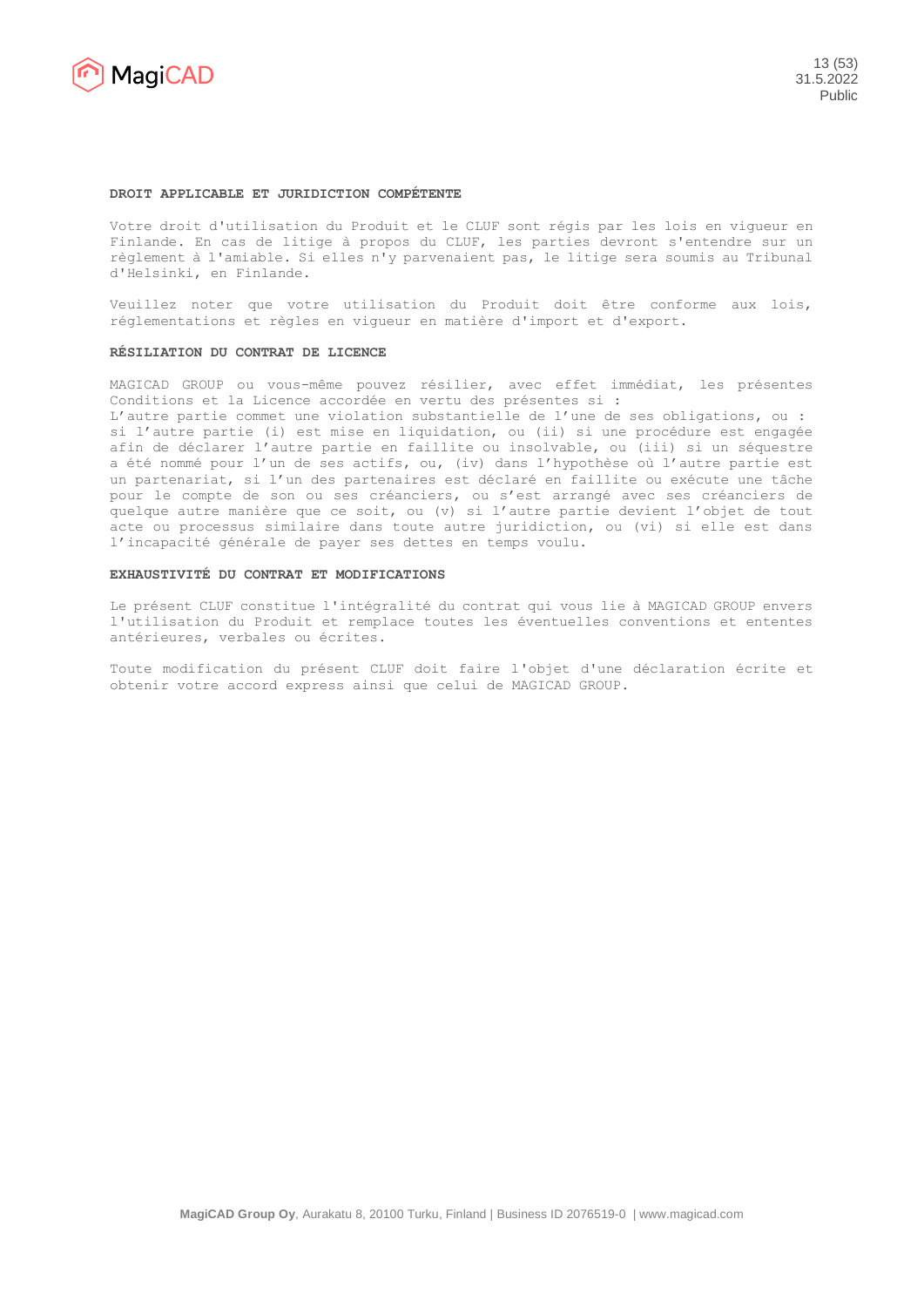

#### \*\*\*\*\*\*\*\*\*\*\*\*\*\*\*\*\*\*\*\*\*\*\*\*\*\*\*\*\*\*\*\*\*\*\*\*\*\*\*\*\*\*\*\*\*\*\*\*\*\*\*\*\*\*

#### **ЛИЦЕНЗИОННОЕ СОГЛАШЕНИЕ С КОНЕЧНЫМ ПОЛЬЗОВАТЕЛЕМ**

Настоящее Лицензионное соглашение («Условия») применяется к программному обеспечению MagiCAD в виде программного обеспечения и к любой относящейся к нему документации («Продукт»), заказанной и предоставленной лицензиату со стороны MagiCAD Group Oy\*(«MAGICAD GROUP»). Вы как лицензиат или допущенный персональный пользователь («Вы») подтверждаете, что ознакомились с настоящим Лицензионным соглашением и соглашаетесь быть юридически связанными этими условиями, выбрав вариант «Я принимаю условия лицензионного соглашения» ("I accept the terms in the license agreement") или используя Продукт. Если Вы не согласны с этими условиями, выберите вариант «Я не принимаю условия лицензионного соглашения» ("I do not accept the terms in the license agreement") и не используйте Продукт.

\*Лицензиаром MagiCAD в Китае является компания Glodon Company Limited.

Политика конфиденциальности MAGICAD GROUP включена в Условия, как неотъемлемая часть, и опубликована по адресу <https://www.magicad.com/en/magicad-privacy-policy/>. Вы понимаете и соглашаетесь с тем, что политика конфиденциальности может быть изменена и что, вступив в силу, такие изменения будут также распространяться и на Вас.

В случае расхождений между версией настоящих Условий на английском языке и версией на каком-либо другом языке приоритет будет иметь версия на английском языке.

## **ОБЩИЕ ПОЛОЖЕНИЯ**

Вы можете загрузить пробную версию Продукта, в этом случае Вы имеете право только оценить Продукт перед покупкой коммерческой версии Продукта. Вы несете ответственность за приобретение за свой счет всего необходимого стороннего программного обеспечения, оборудования и телекоммуникаций, необходимых для использования Продукта.

Продукт не предназначен и не пригоден для использования потребителями, Его могут использовать только коммерческие и некоммерческие организации. Продукт предназначен для использования исключительно в целях, для которых он разработан (см. подробное описание на нашем веб-сайте [www.magicad.com\)](http://www.magicad.com/). Кроме того, Продукт не разработан для работы в отказоустойчивом варианте и поэтому он не предназначен для использования в опасных условиях, требующих безотказной работы.

Примите во внимание, что любые расчеты, данные и результаты, полученные с помощью Продукта, следует проверять и использовать только как рекомендации. Компания MagiCAD Group и ее поставщики не несут ответственности за достоверность таких результатов. Проверка их правильности возлагается на Вас.

## **ЛИЦЕНЗИИ НА ПРОБНУЮ, ОБРАЗОВАТЕЛЬНУЮ, КОММЕРЧЕСКУЮ, ДЕМОНСТРАЦИОННУЮ И УЧЕБНУЮ ВЕРСИИ**

Вам предоставляется ограниченное, неисключительное и непередаваемое право на установку и использование Продукта. Вы имеете право сделать и установить несколько копий Продукта при условии, что наличие нескольких копий является оправданным для обычного использования Продукта. Все такие копии должны включать уведомления, касающиеся авторских и других прав MAGICAD GROUP.

Если Вы загрузили пробную версию Продукта, Вы имеете право на использование Продукта бесплатно, строго с единственной целью оценки возможности и удобства использования Продукта в течение отдельно указанного срока действия лицензии.

Образовательная версия Продукта предназначена для, а) образовательных учреждений; б) учащихся; в) других организаций с лицензией на образовательную деятельность, одобренных компанией MAGICAD GROUP. Если вы загрузили образовательную версию Продукта как образовательное учреждение или организация с соответствующей лицензией,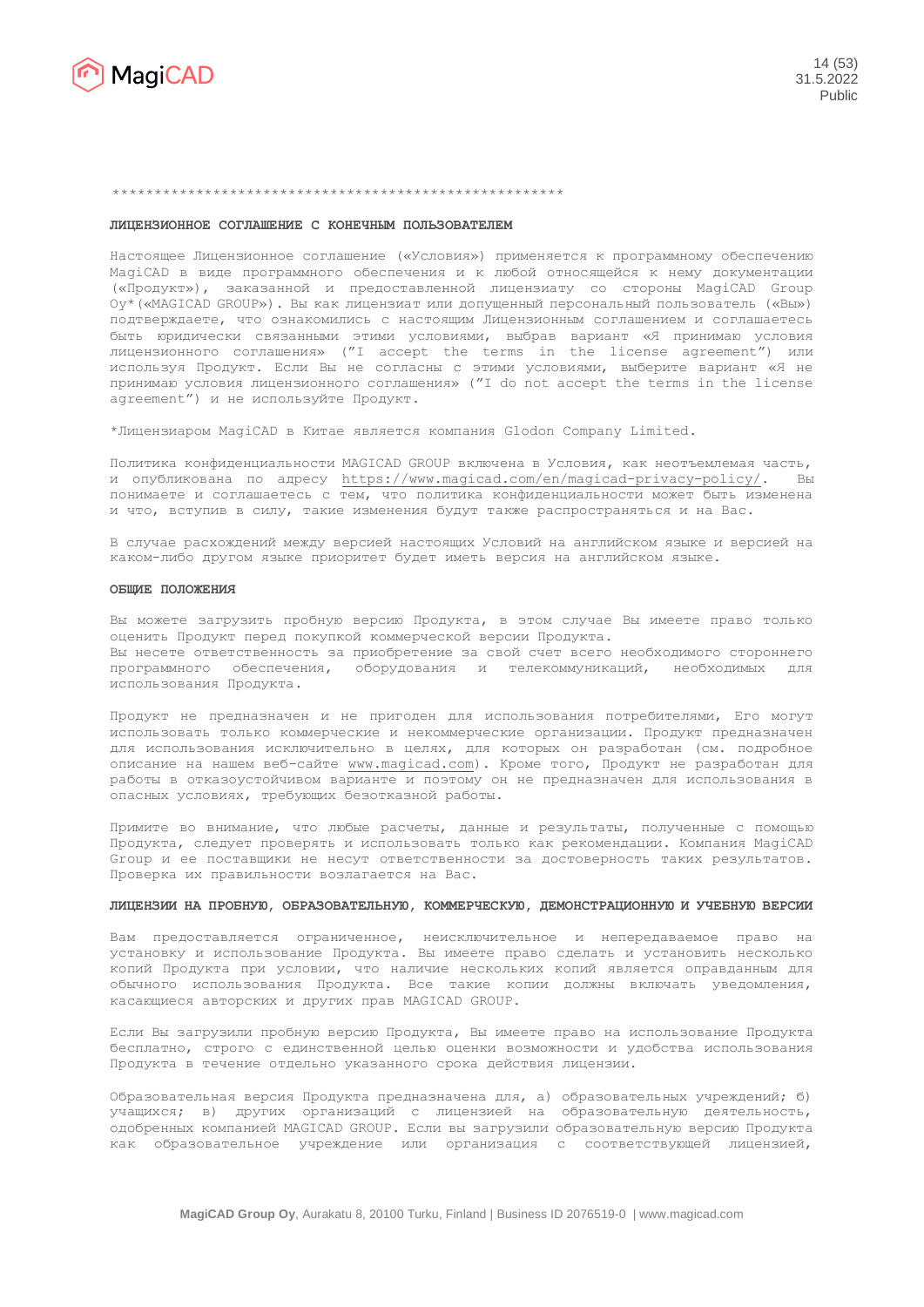

одобренная компанией MAGICAD GROUP, вы имеете право использовать Продукт строго в образовательном учреждении и в рамках его образовательных целей, уплатив надлежащий лицензионный сбор. Продукт могут использовать пользователи, для которых приобретены лицензии с заранее определенным периодом действия. Учащиеся могут использовать Продукт только в образовательных целях и в течение указанного периода действия лицензии. Учащимся может потребоваться документально подтвердить свою принадлежность к образовательному учреждению или иным образом получить одобрение компании MAGICAD GROUP. Возможности образовательной и коммерческой версий Продукта могут различаться. В контексте данного положения «учреждение» означает образовательное заведение, в котором присуждается ученая степень или выдается документ государственного образца о получении образования; «пользователь» — учащийся или преподаватель учреждения; «учащийся» — лицо, зарегистрированное в образовательном учреждении в качестве учащегося; «образовательные цели» — внутренняя образовательная деятельность учреждения, исключающая учебную и любую другую деятельность на коммерческой основе. Образовательные цели осуществляются только в тех местах, которые функционируют не в коммерческих целях и не для получения прибыли.

Если Вы приобрели коммерческую версию Продукта, Вы имеете право на его использование, при условии уплаты соответствующих лицензионных платежей, исключительно в рамках одного юридического лица, идентифицированного индивидуальным номером компании, и только для внутренних коммерческих целей данного юридического лица, в течение отдельно указанного срока действия лицензии строго по назначению (как описано на нашем вебсайте [www.magicad.com\)](http://www.magicad.com/). Максимальное количество пользователей, имеющих право на работу с данным Продуктом, определяется количеством приобретенных лицензий.

Авторизованные реселлеры компании MAGICAD GROUP, Производители, заказывающие у компании MAGICAD GROUP услуги, связанные с моделированием оборудования или разработкой плагинов, а также другие Партнеры и Агенты могут получить демонстрационную и учебную версии, которые можно использовать для демонстрации Продукта, проверки результатов услуг, продажи своих решений и обучения сотрудников. Эти лицензии запрещается перепродавать или использовать непосредственно для получения прибыли (за исключением обучения клиентов), в коммерческих (за исключением обучения клиентов) или личных целях.

После истечения срока действия лицензии, Продукт может отключиться автоматически, а Вы должны прекратить использование данного Продукта и уничтожить копии программного обеспечения, которые у вас установлены. Тем не менее, при условии наличия данного Продукта, Вы можете приобрести (новую) коммерческую версию Продукта образовательную версию, если это применимо.

Вы не должны (I) изменять, пытаться обойти технические ограничения, декомпилировать, отделять составляющие части, переконструировать или иным образом стремиться изучить функции или структуру Продукта или создавать производные материалы, основанные на Продукте, либо использовать отдельные файлы, библиотеки или другие части Продукта вместе со сторонним программным обеспечением, если специально не оговорено в технических характеристиках Продукта; или (II), переуступать, передавать, сдавать по лицензии, давать в залог, или иным образом распространять или предоставлять Продукт или Ваше ограниченное право на использование Продукта; за исключением тех случаев, которые четко предусмотрены обязательными положениями действующего законодательства.

## **ПРАВО НА ИСПОЛЬЗОВАНИЕ**

Право на использование продуктов будет действительно в пределах Вашей организации, если в договоре о поставке не указано иное. Никакие положения настоящих Условий не дают права на установку или использование Продукта за пределами Вашей организации (включая использование виртуальных машин и других технологий).

## **ОГРАНИЧЕННАЯ ГАРАНТИЯ И ПРАВОВЫЕ ОГОВОРКИ**

Компания MAGICAD GROUP гарантирует эксплуатационные характеристики Продукта в рамках предполагаемого использования согласно сопутствующей документации. Срок действия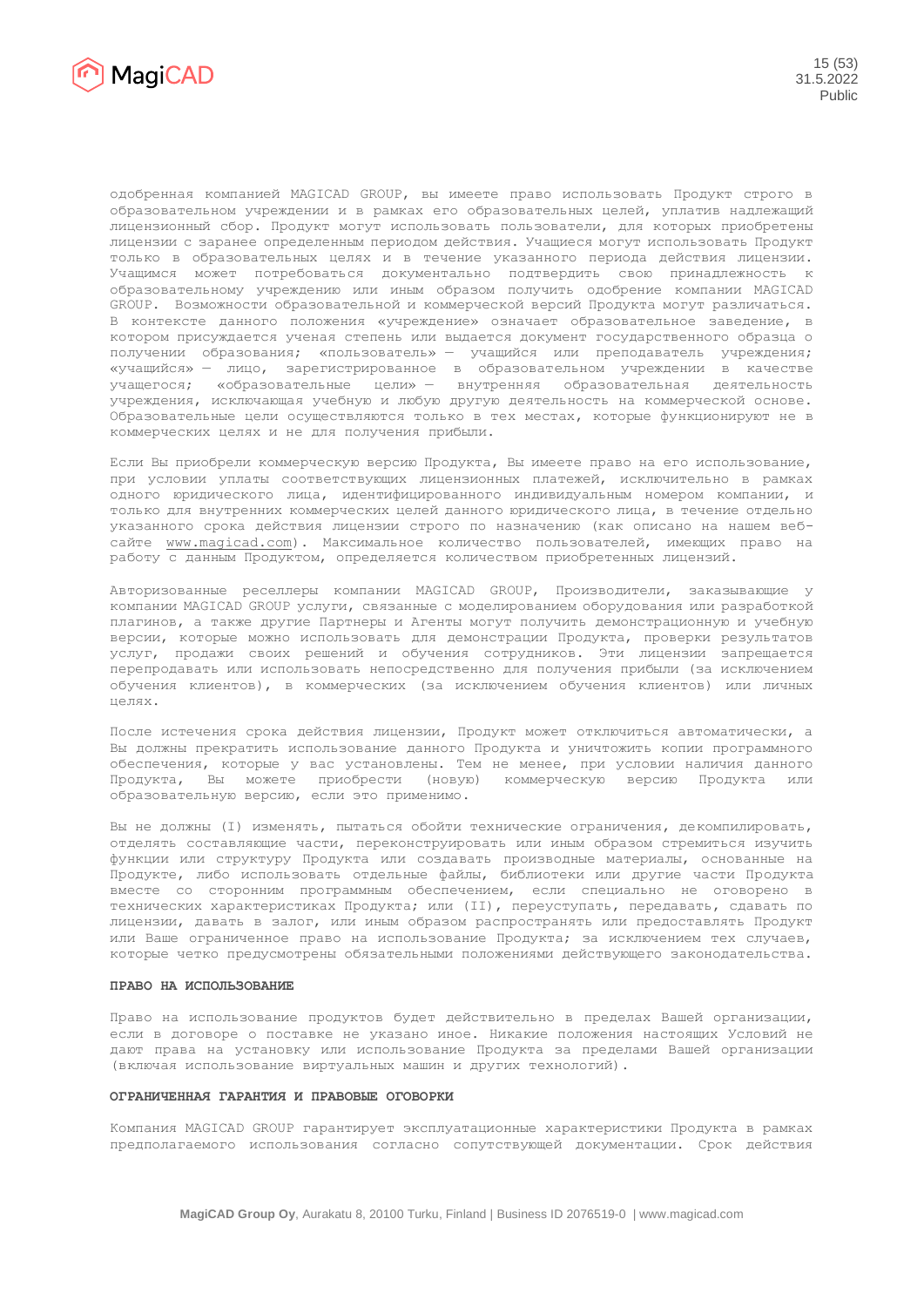

гарантии составляет шестьдесят (60) дней с даты поставки. Компания MAGICAD GROUP обязуется устранять ошибки путем замены дефектных версий Продукта обновленной версией или версией с пакетом обновления. В качестве альтернативы MAGICAD GROUP может предложить обходное решение, если это не создаст для вас чрезмерных неудобств.

Действие гарантии не распространяется на дефекты или ошибки, ставшие результатом i) использования Продукта в нарушение письменных инструкций MAGICAD GROUP, таких как требования к эксплуатационной среде, ii) внесения каких-либо изменений без разрешения MAGICAD GROUP либо iii) использования Продукта в сочетании с другим продуктом или услугой, не предоставленными или не разрешенными компанией MAGICAD GROUP.

## **СОПРОВОЖДЕНИЕ**

Компания MAGICAD GROUP может, но не обязана, обеспечить поддержку, сопровождение или другие консультационные услуги, устранение ошибок либо обновление Продукта. Тем не менее, если Вы приобрели и должным образом заплатили за коммерческую версию Продукта, Компания MAGICAD GROUP будет обеспечивать Вас время от времени бесплатными сервис-релизами, содержащими небольшие исправления для последней выпущенной версии Продукта.

#### **ПРАВА СОБСТВЕННОСТИ И КОНФИДЕНЦИАЛЬНОСТЬ**

Название, право собственности и все права интеллектуальной собственности на Продукт принадлежат исключительно Компании MAGICAD GROUP или любому поставщику Компании MAGICAD GROUP. Вам предоставляется только ограниченное право на использование Продукта.

Конфигурация Продукта, в том числе специфический дизайн и структура, а также коды активации лицензии, позволяющие использовать Продукт, являются конфиденциальными и коммерческими тайнами компании MAGICAD GROUP или любого поставщика MAGICAD GROUP. Вы обязаны сохранить конфиденциальность такой информации и не предоставлять её третьим лицам или не использовать для любых неразрешенных целей. Настоящие обязательства по соблюдению конфиденциальности остаются в силе даже после того, как Ваше право на использование Продукта заканчивается.

#### **ОГРАНИЧЕННАЯ ОТВЕТСТВЕННОСТЬ**

В связи с тем, что Продукт лицензируется для Вас «КАК ЕСТЬ», в максимальной степени, допустимой применимым законодательством, ни компания MAGICAD GROUP, никакой другой поставщик MAGICAD GROUP не несет ответственности за любые убытки, включая, но не ограничиваясь перечисленными, прямые, косвенные, специальные, вытекающие, штрафные или побочные ущербы, а также потерю доходов, прибыли или потерю данных. В любом случае максимальная материальная ответственность Компании MAGICAD GROUP не должна превышать сумму, выплаченную за право использовать Продукт.

Эти ограничения являются неотъемлемой частью условий соглашения.

#### **ПРИМЕНИМОЕ ПРАВО И МЕСТО УРЕГУЛИРОВАНИЯ СПОРА**

Ваши права по использованию Продукта и условия соглашения будут регулироваться в соответствии с действующим законодательством Финляндии. Любые споры и разногласия, возникающие в рамках контракта, должны быть урегулированы мирным путем. Если мирное урегулирование не достигнуто, урегулирование спора передается в районный суд Хельсинки, Финляндия.

Пожалуйста, обратите внимание на то, что использование Продукта должно осуществляться в соответствии с действующими законами, правами и правилами, касающимися экспортаимпорта.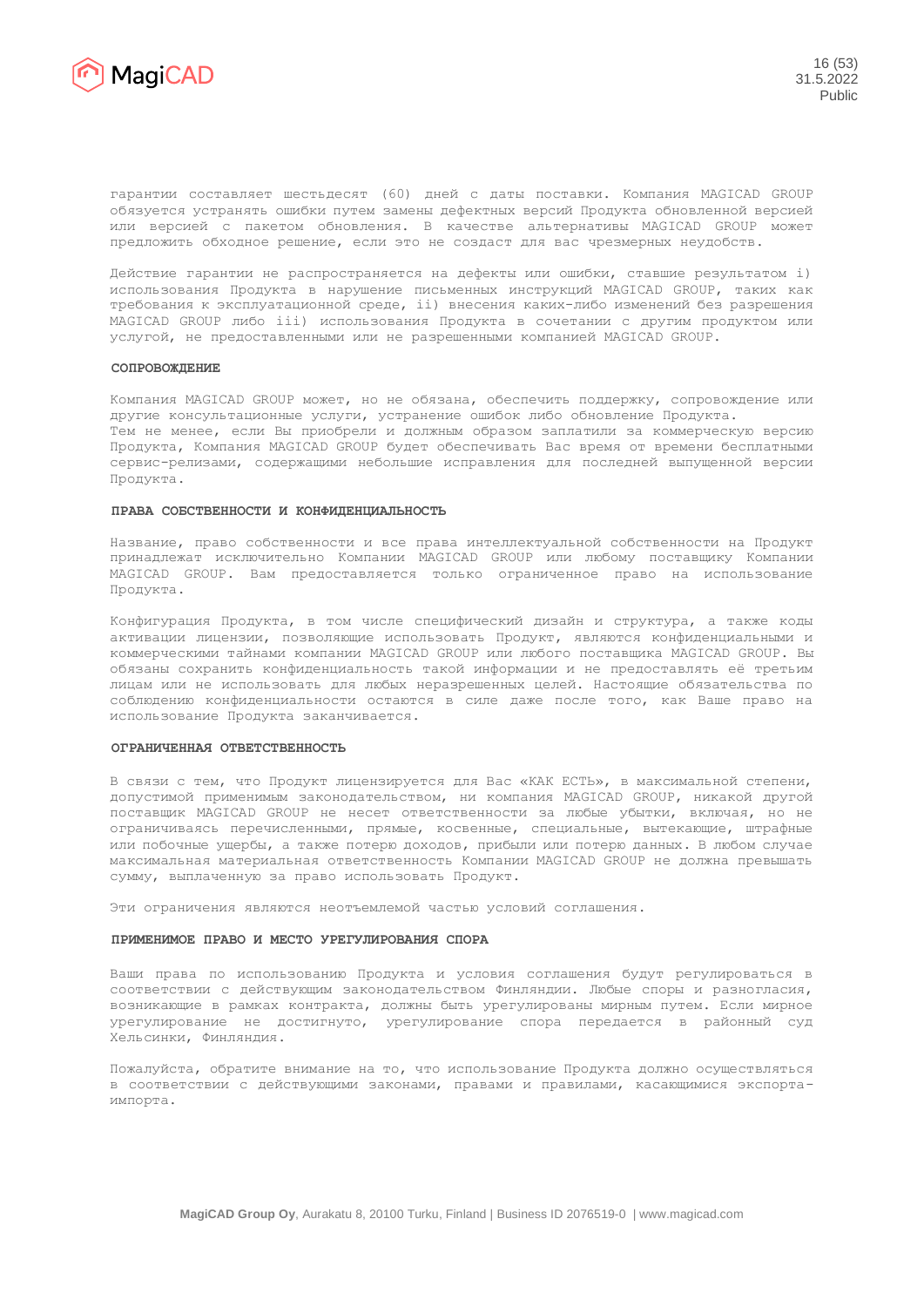

## **ПРЕКРАЩЕНИЕ ДЕЙСТВИЯ ЛИЦЕНЗИИ**

Действие настоящих Условий и Лицензии может быть незамедлительно прекращено компанией MAGICAD GROUP либо вами в случае, если:

вторая сторона допустила существенное нарушение своих обязательств либо i) вторая сторона начала процесс ликвидации, ii) в отношении второй стороны начат процесс признания банкротства или несостоятельности, iii) назначен управляющий активами второй стороны, iv) вторая сторона является коллективным юридическим лицом, а ктолибо из партнеров в рамках этого лица признан банкротом, по решению суда переуступает свое имущество своим кредиторам либо заключает с ними компромиссное соглашение, v) в отношении второй стороны осуществляются аналогичные действия или процессы в какойлибо другой юрисдикции, vi) вторая сторона оказывается в целом не в состоянии обслуживать свою задолженность в установленные сроки.

## **ДОГОВОР И ПОПРАВКИ**

Настоящие Условия являются неотъемлемой частью соглашения между Вами и компанией MAGICAD GROUP, которое касается использования Продукта, и заменяет все предыдущие письменные или устные соглашения и договоренности.

Любые поправки к настоящим условиям должны быть оформлены в письменном виде и приняты обеими сторонами, т.е. Вами и компанией MAGICAD GROUP.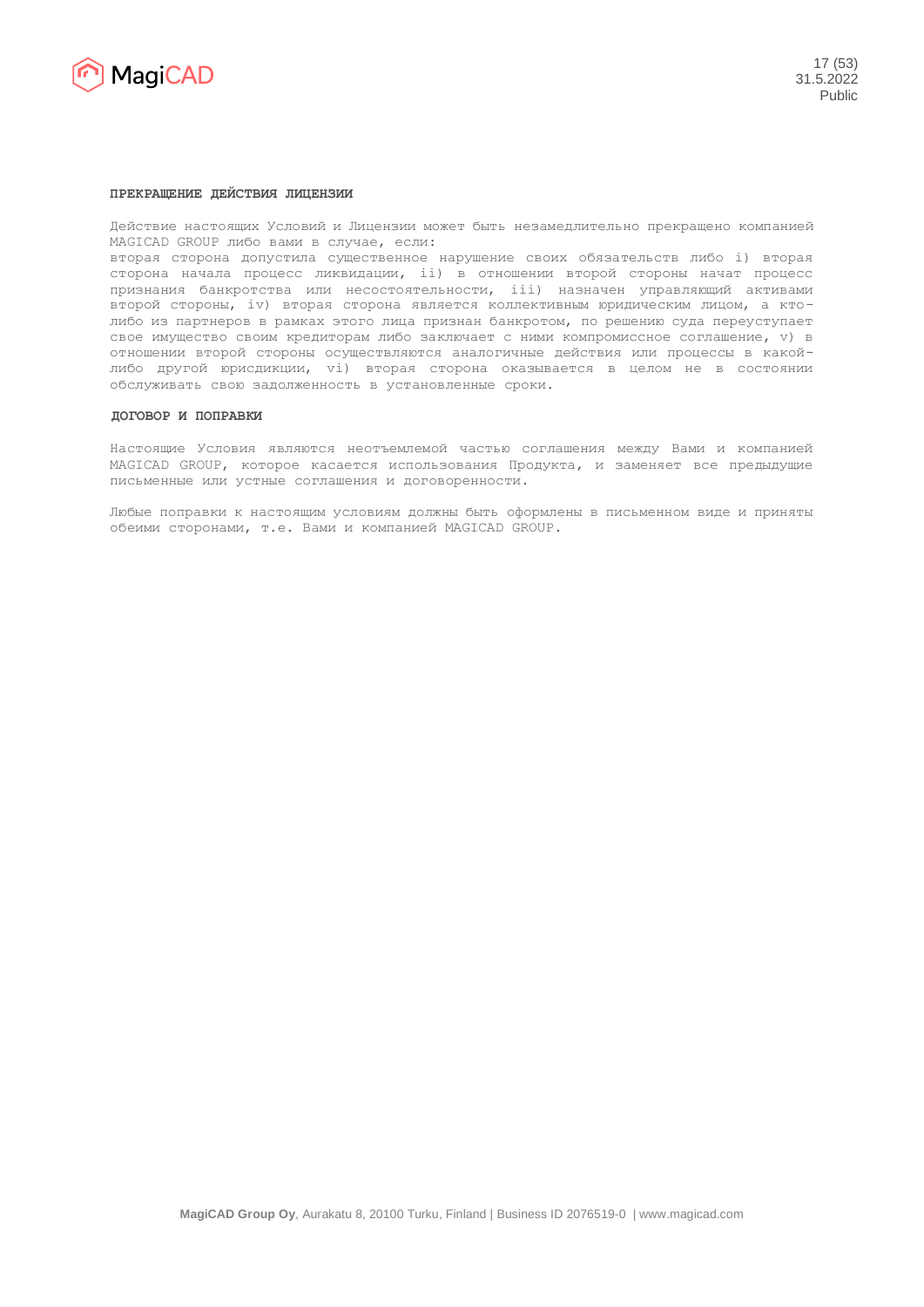

\*\*\*\*\*\*\*\*\*\*\*\*\*\*\*\*\*\*\*\*\*\*\*\*\*\*\*\*\*\*\*\*\*\*\*\*\*\*\*\*\*\*\*\*\*\*\*\*\*\*\*\*\*\*

# 最终用户授权授权许可协议

本最终用户授权许可协议("条款")适用于授权许可用户订购的[MagiCAD]软件(代码形式)及其他相关文件 ("产品"),该产品由MagiCAD Group有限公司\*("MAGICAD GROUP")提供。选择"我接受许可协议中的 条款"或使用产品,即表示您以被许可方或许可用户(以下简称为"您")的身份承认您已阅读此最终用户许可协 议并同意接受这些条款的法律约束。

如果您不同意这些条款,请选择"我不接受授权许可协议"选项,同时请不要使用该产品。

\* MagiCAD 由广联达科技股份有限公司为中国的授权许可用户进行授权 MAGICAD 集团的隐私政策纳入本文并发布在 https://www.magicad.com/en/magicad-privacy-policy/。 您承认并 同意隐私政策可能会不时更改,并且自生效之日起,您将受到此类更改的约束。 如果这些条款的英文版与任何其他语言版之间存在差异,则以英文版为准。

# 综述

您可以下载产品的评估版,在这种情况下,在购买商业版产品之前,您仅限于对其进行测试评估。

您应承担使用该产品所需的相关必要第三方软件、设备与电信设施等费用。

该产品既不针对也不适用于消费者使用,而仅适用于商业和非营利性组织。本产品仅限用于其开发目的(请登录我 们的网站 [www.magicad.com](http://www.magicad.com/) 查看产品详细说明和适用性)。此外,该产品设计尚无容错功能,因此,它并不适 用于故障防患处理要求高的危险环境。

为避免产生疑问,用户必须明确知道:利用此产品生成的任何计算、数据或者其他结果均仅供参考,而且必须由用 户自行验证。MAGICAD GROUP 或任何 MAGICAD GROUP 供应商均不对此类结果的可靠性和有效性负责,因为用户需自 行确认结果是否正确。

#### 评估版、教育版、商业版及演示和培训版授权许可

您安装和使用产品的权限是有限的、非独家和不可转让的。您有权制作和安装多个产品副本,只要您有足够理由证 明,根据通常的使用习惯,这些副本是合理合法的。而且,所有这些副本必须具有相关的版权和其他 MAGICAD GROUP 权利的证明。

如果您已经下载了一个试用版产品,您有权在专门指定的授权许可有效期内免费使用本产品,但是,您的唯一目的 是为了评估产品的功能和可用性。

该产品的教育版面向于: (i) 教育机构, (ii) 学生, (iii) 其他经 MAGICAD GROUP 授权的教育版持有人。如果您 以教育机构或其他经 MAGICAD GROUP 授权的教育版持有人的身份下载该产品的教育版,那么您在支付相应的许可费 后,则有权严格在您的机构中以教育目的使用该产品。但是,在特定的许可期内,最多同时使用该产品的个人用户 不能超过您所购买的许可证数量。学生仅有权在特定的许可期内以教育目的使用该产品。学生可能需要提供教育机 构的就读证明,否则的话,他们得经 MAGICAD GROUP 批准。该产品的教育版的特性和功能可能不同于商用版。在本 条款中, "机构"是指有权颁发学位或证书的教育机构; "个人用户"是指机构中的学生或教职员工; "学生"是 指以学生身份在教育机构就读的个人; "教育目的"是指在不以商业或营利目的而运营的地点进行的内部教育活动, 不包括所有商业或营利性讲座或其他活动。

如果您已经获取产品的商业版本,那么您在支付适用许可费后,仅有权在另行指定的许可期内按照您购买许可支持 的最大同时个人用户数在一家法律实体中使用该产品,法律实体通过其特有的公司 ID 来识别,并且仅限用于该实 体的内部商业目的以及使用预期的方式(如我们网站 [www.magicad.com](http://www.magicad.com/) 所述)。 在产品授权许可到期后,该产品可能会自动停止运行,这时您应立即停止使用该产品,并卸载您已经安装的软件副 本。当然,根据当时的产品情况,您可以购买(新)商业版产品,或者允许的教学版产品。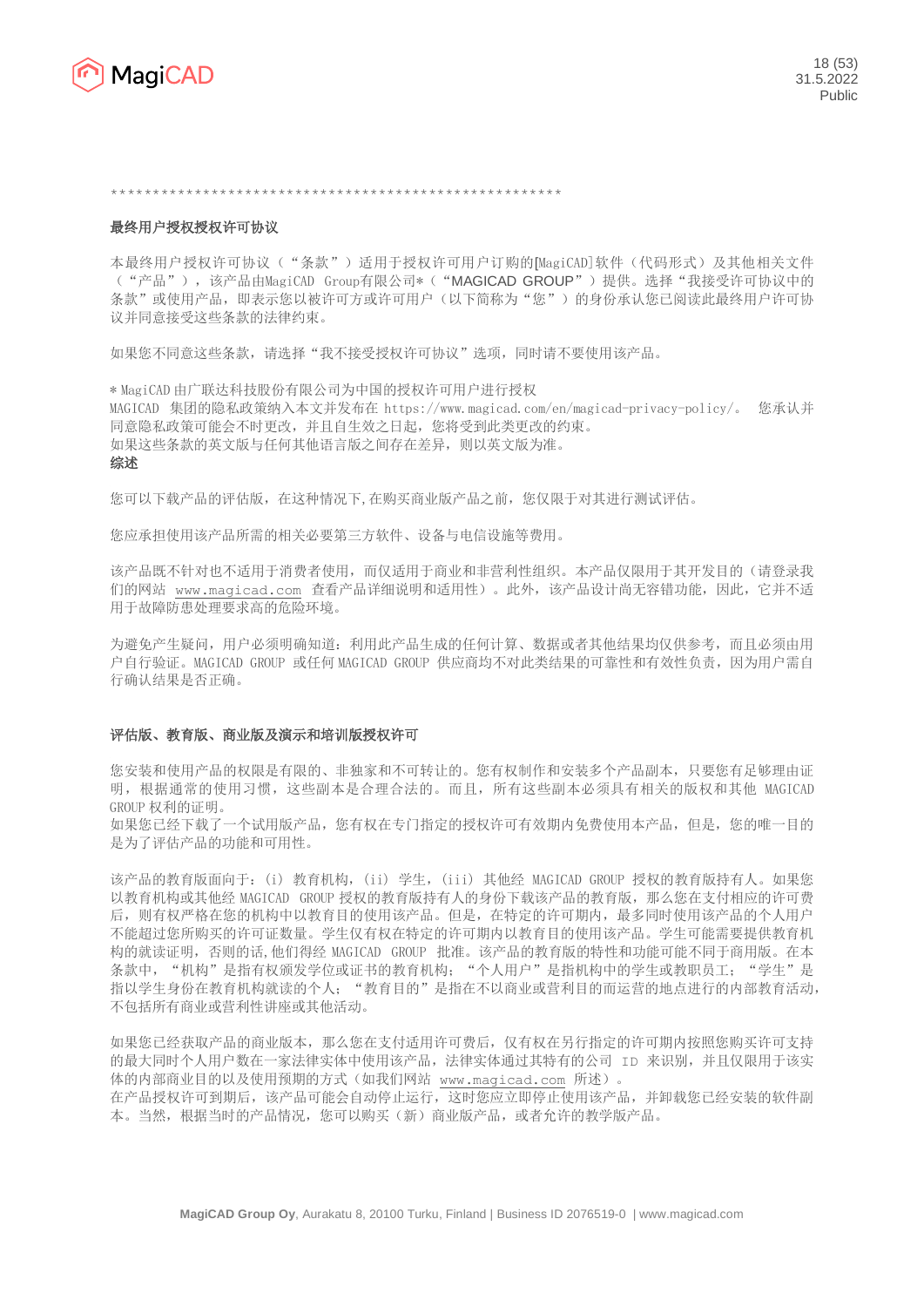

MAGICAD GROUP 的授权经销商、从 MAGICAD GROUP 订购产品数据服务的制造商或其他合作伙伴和代理人可获得演示 和培训版本,用于演示产品、检验产品数据服务结果、销售解决方案和培训员工。但是,决不能转售该等授权许可 或将其用于直接的产生营收的活动(客户培训除外)、商业用途(客户培训除外)或个人用途。

您不得(i)修改、打破任何技术限制、反编译、反汇编、反向工程,或以其他方式试图研究产品的功能或结构, 或创建基于该产品的衍生作品,或使用产品中独立的文件、库文件或其它部分与第三方软件连接,除非根据产品规 范明确允许, 或(i i)转让、转移、转授、出租、抵押或以其它方式分发或提供产品或您拥有的有限使用权; 保 存,除非另有明确的法律条文规定。

# 产品使用

除非交付协议中另有说明,产品的使用权应在您的法律实体范围内有效。该等条款均未允许您在法律实体范围之外 安装或访问产品(包括但不限于使用虚拟机或其他技术)。

# 有限保证及免责声明

MAGICAD GROUP 保证产品性能在预期用途方面同相关文档规定的内容一致。保证有效期为自交货之日起的六十 (60) 日。MAGICAD GROUP 应使用新的升级版或服务补丁包更换任何有瑕疵的版本,从而更正有关错误。或者,若错误未 给您带来明显不便,MAGICAD GROUP 可提供替代解决方案。

保证不适用于由以下原因导致的瑕疵或缺陷:(i) 未按照 MAGICAD GROUP 在操作环境要求等方面的书面指示使用产 品: (ii) 未经 MAGICAD GROUP 授权而作修改: 或 (iii) 将产品与非 MAGICAD GROUP 供应或授权的任何产品或服 务结合使用。

# 客户支持

MAGICAD GROUP可以但没有义务为您提供维护、支持或其他咨询服务, 或错误修复或升级产品。

但是,如果您已经购买妥为支付的商业版产品,MAGICAD GROUP将为您不时地免费提供服务版本,其中包括了对最新 发布的产品所做的少量修正。

# 财产所有权和保密性

产品的名称、所有权和全部知识产权只属于MAGICAD GROUP或任何MAGICAD GROUP授权的供应商。您仅授予有限的产 品使用权。

产品所涉及到的,包括具体的设计和结构,以及保证产品使用的授权许可激活代码,都属于MAGICAD GROUP或任何 MAGICAD GROUP授权的供应商的机密和商业秘密。您应对这些信息保持严格保密,未经授权不得向任何第三方披露或 使用。即使您产品的使用权已经结束,这些保密义务仍然有效。

# 有限的责任

基于产品严格按照当时的"现状"给您授权,在相关法律条文所允许的最大范围内MAGICAD GROUP或任何MAGICAD GROUP授权的供应商都不承担任何损害,比如但不限于直接的、间接的、特殊的、引起的、惩罚性的或附带的损害 和收入、利润或数据损失。在任何情况下,MAGICAD GROUP的最高责任应等于您所支付的产品使用权金额。

这些责任范围划分,是本条款的重要组成部分。

# 适用法律和争议

您所拥有的产品使用权和这些条款应受芬兰基本法制约。因这些条款而产生的任何、所有争议应尽量妥善解决。在 没有达成和解的情况下,争议应提交芬兰赫尔辛基地区法院。 请注意,您必须按照相关的进出口法律、法规和条例使用本产品。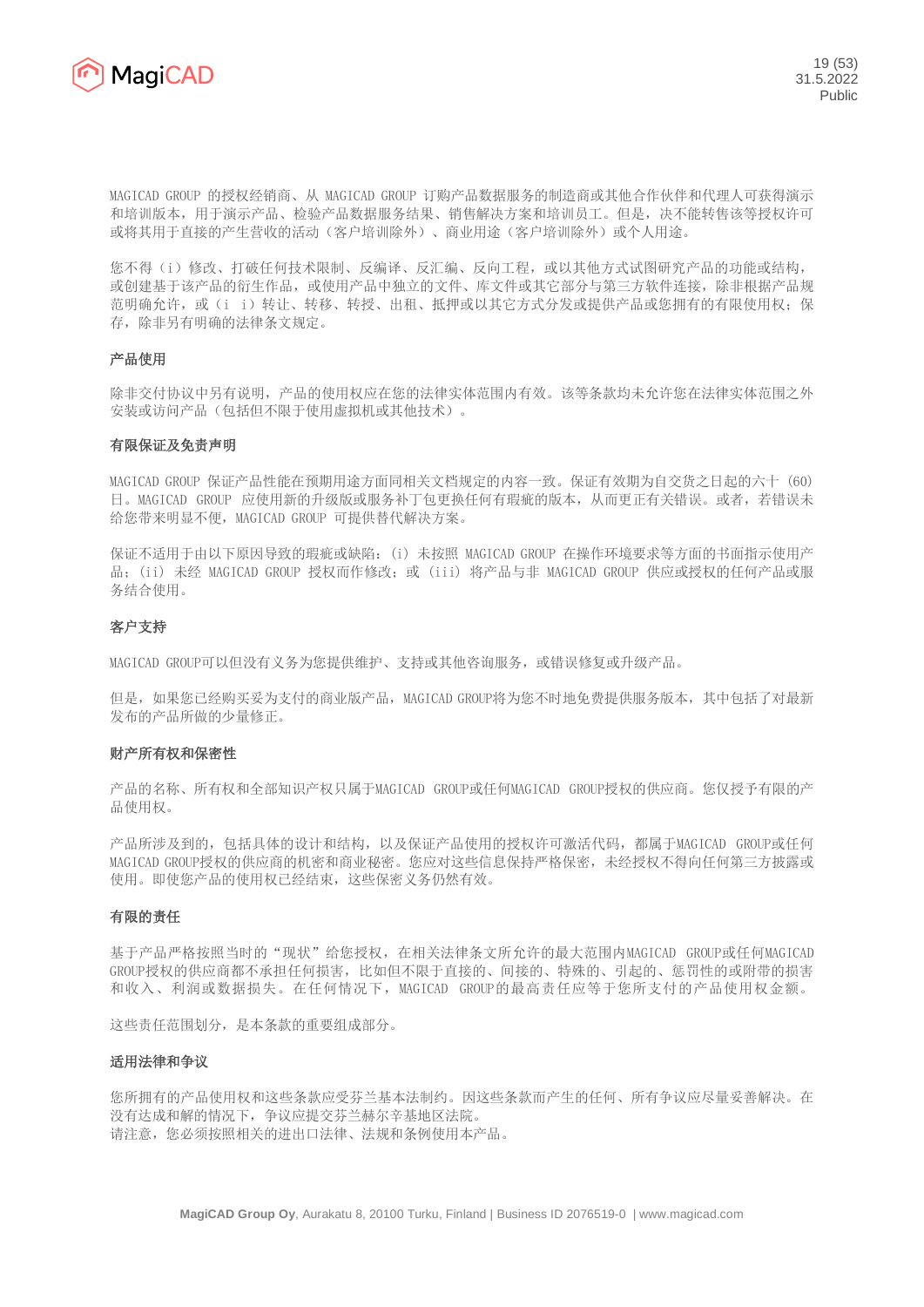

# 授权许可终止

在出现下列情形时,MAGICAD GROUP 或您均可终止该等条款及本协议下授予的授权许可,并立即生效: 另一方实质性地违反其任何义务;或: 另一方 (i) 破产; 或 (ii) 他人提起旨在判决其破产或资不抵债的任何诉讼; 或 (iii) 其任何资产被指定接收人; 或 (iv)(若其为合伙企业)合伙企业任何合伙人被判决破产、出于其债权人利益作出转让或与其债权人和解;或

(v) 在任何其他司法辖区经受任何类似行为或程序;或 (vi) 在其债务到期时,总体上无法偿债。

# 整个协议及修订

本条款是您和MAGICAD GROUP之间在使用该产品时所达成的协议的一个组成部分,并将取代以前的任何书面或口头的 协议和谅解。

任何和所有这些条款的修订应以书面形式提出,并由您和MAGICAD GROUP明确表示同意。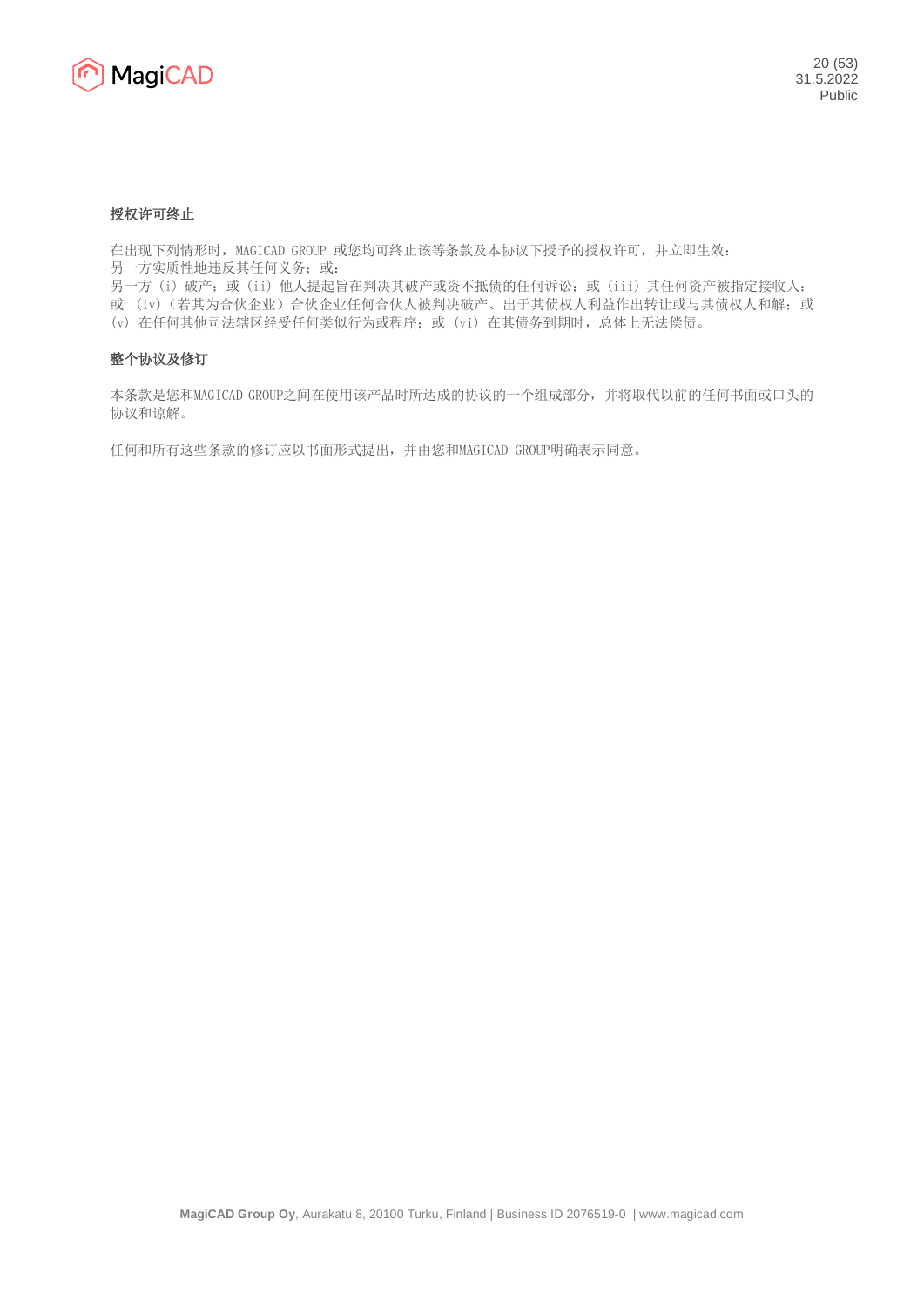

# \*\*\*\*\*\*\*\*\*\*\*\*\*\*\*\*\*\*\*\*\*\*\*\*\*\*\*\*\*\*\*\*\*\*\*\*\*\*\*\*\*\*\*\*\*\*\*\*\*\*\*\*\*\*

# **ACUERDO DE LICENCIA DE USUARIO FINAL**

El presente Acuerdo de licencia de usuario final («Términos») se aplicará al software [MagiCAD] en forma de código objeto y a cualquier documentación relacionada («Producto») solicitada y puesta a disposición del licenciatario por MagiCAD Group Oy\* («MAGICAD GROUP»). Usted, como titular de la licencia o como usuario individual autorizado (en lo sucesivo, «Usted»), reconoce que ha leído este Acuerdo de licencia de usuario final y que acepta estar legalmente vinculado por los presentes Términos seleccionando la opción «Acepto los términos del acuerdo de licencia» o utilizando el Producto. Si no está de acuerdo con estos Términos, seleccione la opción «No acepto los términos del acuerdo de licencia» y no utilice el Producto.

\*La licencia de MagiCAD se suministra al licenciatario en China por parte de Glodon Company Limited.

La política de privacidad de MagiCAD Group se incorpora al presente documento y está publicada en [https://www.magicad.com/en/magicad-privacy-policy/.](https://www.magicad.com/en/magicad-privacy-policy/) Usted reconoce y acepta que la política de privacidad puede sufrir modificaciones de vez en cuando y que, a partir de la fecha de entrada en vigor, quedará sujeto a dichos cambios.

Si existen discrepancias entre la versión en inglés y cualquier otra versión en otro idioma de los presentes Términos, prevalecerá la versión en inglés.

## **GENERAL**

Puede descargar una versión de evaluación del Producto, en cuyo caso solo tiene derecho a evaluar el Producto antes de comprar una versión comercial del mismo.

Usted será responsable de adquirir, a su cargo, todo el software, el equipo y las telecomunicaciones de terceros necesarios para utilizar el Producto.

El Producto no está destinado ni es apto para el uso de los consumidores, sino únicamente para empresas y organizaciones sin ánimo de lucro. Deberá utilizar el Producto únicamente con los fines para los que se ha desarrollado (consulte su descripción detallada y su idoneidad en nuestro sitio web: [www.magicad.com\)](http://www.magicad.com/).Asimismo, el Producto no está diseñado para la tolerancia a errores y, por tanto, no está diseñado para su uso en entornos peligrosos.

A fin de evitar dudas, todos los cálculos, datos u otros resultados generados por el uso del Producto son solo para referencia y debe comprobarlos. Ni MagiCAD Group ni ningún proveedor de MagiCAD Group será responsable de la fiabilidad y validez de los resultados, ya que es responsabilidad de usted garantizar que los resultados sean correctos.

# **LICENCIAS DE VERSIÓN DE EVALUACIÓN, VERSIÓN EDUCATIVA, VERSIÓN COMERCIAL Y VERSIÓN DE DEMOSTRACIÓN Y ENTRENAMIENTO**

Dispondrá de un derecho limitado, no exclusivo e intransferible para instalar y utilizar el Producto. Tiene derecho a realizar e instalar varias copias del Producto siempre que tener varias copias sea justificable para el uso habitual del Producto. Todas estas copias deben incluir avisos sobre los derechos de autor y otros derechos de MAGICAD GROUP.

Si ha descargado una versión de evaluación del Producto, tiene derecho a utilizar el Producto, sin cargo, estrictamente con el único propósito de evaluar las características y la facilidad de uso del Producto, durante un período de licencia especificado por separado.

La versión educativa del Producto está destinada a (i) instituciones educativas, (ii) estudiantes y (iii) otros licenciatarios educativos autorizados por MAGICAD GROUP. Si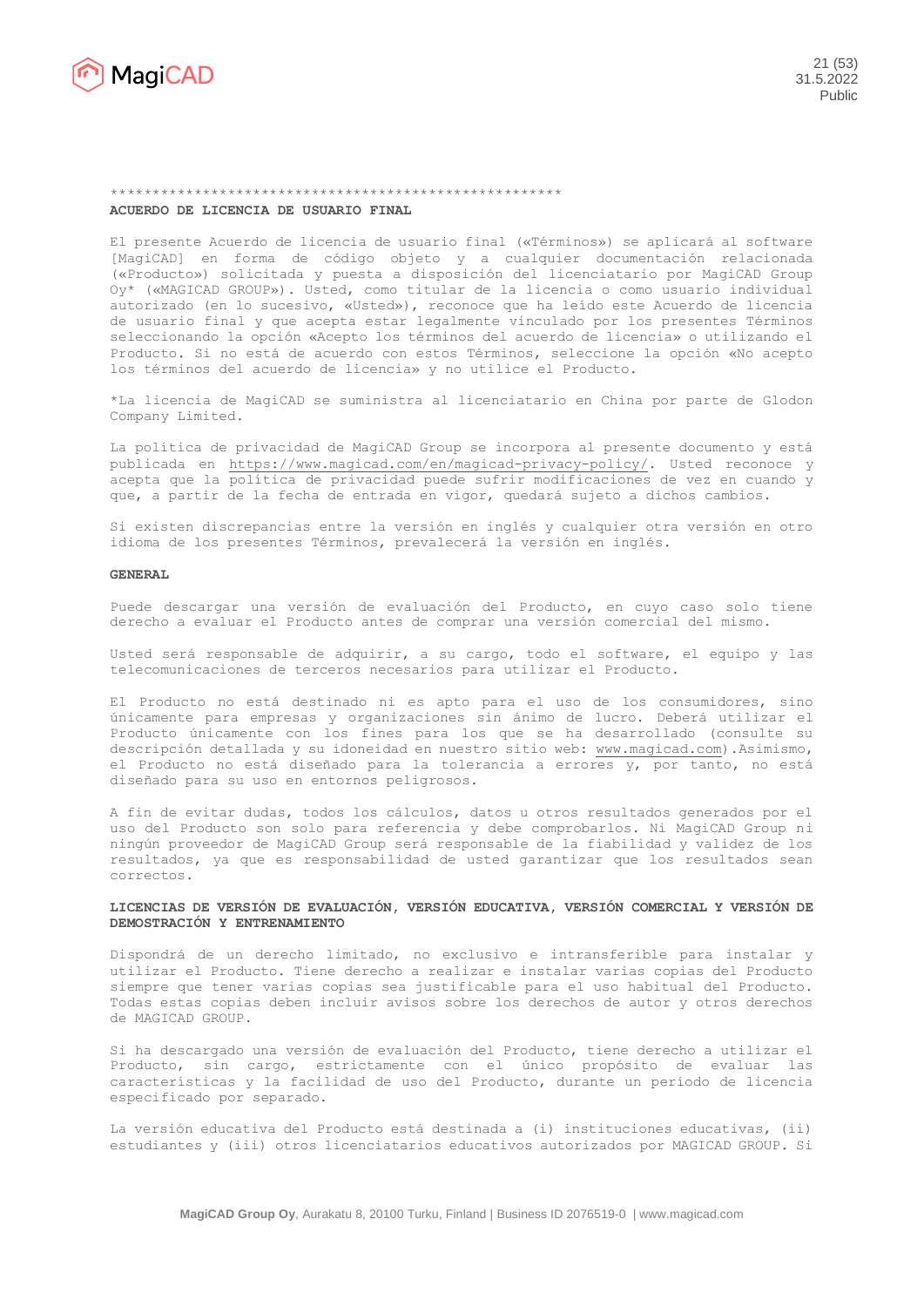

ha descargado una versión educativa del Producto como Institución educativa u otro licenciatario educativo autorizado por MAGICAD GROUP, tiene derecho a utilizar el Producto, sujeto al pago de las tarifas de licencia correspondientes, estrictamente en una única Institución y solamente para los Fines educativos de dicha Institución durante un período de licencia especificado aparte y para el número máximo de Usuarios individuales simultáneos para los que haya adquirido licencias. Los Estudiantes tienen derecho a utilizar el Producto solo con Fines educativos durante un período de licencia especificado aparte. Es posible que se requiera que los Estudiantes demuestren su matriculación en Instituciones educativas o que MAGICAD GROUP estipule su aprobación de algún otro modo. Las características y funcionalidades de la versión educativa del Producto pueden diferir de las características y funcionalidades de la versión comercial del Producto. Para los propósitos de esta cláusula, «Institución» se refiere a una Institución educativa que otorga un título o certificado; «Usuario individual» se refiere al estudiante o miembro de la facultad de la Institución; «Estudiante» significa una persona inscrita como estudiante en una Institución educativa, y «Fines educativos» significa actividades educativas internas, que excluyen todos los fines comerciales o educativos con ánimo de lucro o de otro tipo, y que se llevan a cabo solo en y desde las ubicaciones que no se utilizan con fines comerciales o lucrativos.

Si ha obtenido una versión comercial del Producto, tiene derecho a utilizarlo, sujeto al pago de las tarifas de licencia aplicables, estrictamente en una única entidad legal identificada por su identificador de empresa individual y solamente para los fines comerciales internos de dicha entidad y en la forma prevista (tal como se describe en nuestro sitio web: [www.magicad.com\)](http://www.magicad.com/), durante un período de licencia especificado aparte y para el número máximo de Usuarios individuales simultáneos para los que haya adquirido licencias.

Los distribuidores y fabricantes autorizados de MAGICAD GROUP, que solicitan servicios de datos de productos de MAGICAD GROUP, u otros socios y agentes, pueden obtener la versión de demostración y formación, que pueden utilizar para demostrar el Producto, probar los resultados de los servicios de datos de productos, vender sus soluciones y formar a sus empleados. No obstante, estas licencias no deben revenderse ni utilizarse para actividades directas de generación de ingresos (excluidas las formaciones de los clientes), con fines comerciales (excluidas las formaciones de los clientes) o con fines personales.

Una vez finalizado el período de licencia, es posible que el Producto se desactive automáticamente y deberá dejar de utilizarlo y destruir la copia del software que haya instalado. No obstante, en función de la disponibilidad del Producto, puede adquirir una versión comercial (nueva) del Producto o una versión educativa si corresponde.

Usted no deberá (i) modificar, sortear cualquier limitación técnica, descompilar, desensamblar, realizar ingeniería inversa ni intentar de cualquier otro modo examinar la función o estructura del Producto, ni crear productos derivados basados en el Producto, ni utilizar archivos o bibliotecas independientes u otras partes del Producto en relación con software de terceros, a menos que así lo permitan expresamente las especificaciones del Producto; ni (ii) ceder, transferir, sublicenciar, alquilar, pignorar o distribuir o poner a disposición de otro modo el Producto o su derecho limitado de uso del mismo, salvo en la medida en que así lo estipulen de forma expresa las disposiciones obligatorias de la legislación vigente.

## **USO DE LOS PRODUCTOS**

A menos que se indique lo contrario en el acuerdo de entrega, el derecho a usar los productos será válido en su entidad legal. Ningún elemento de los presentes Términos le permite instalar o acceder al Producto fuera de su entidad legal (incluido, entre otros, el uso de máquinas virtuales u otra tecnología).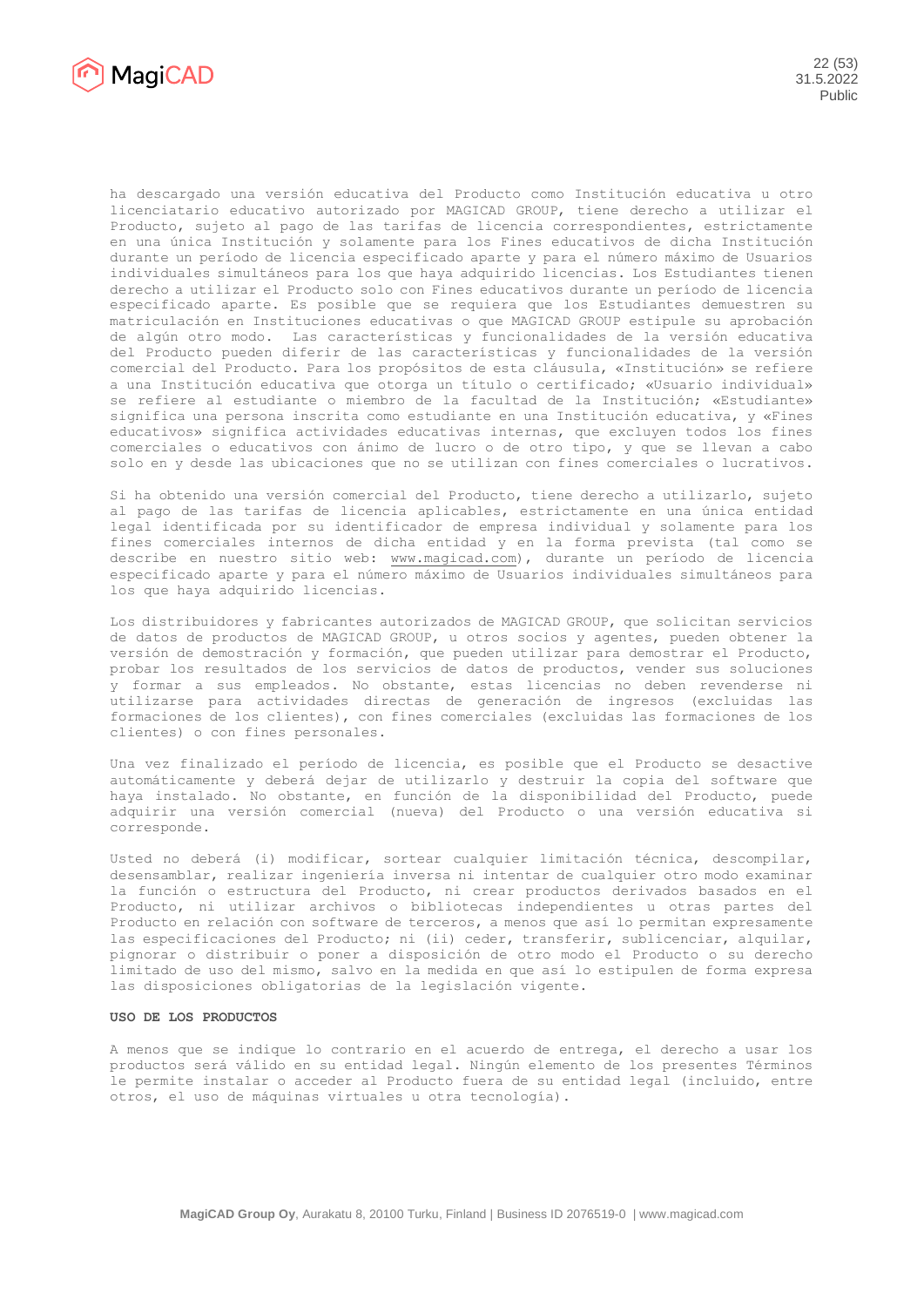

#### **GARANTÍA LIMITADA Y DESCARGOS DE RESPONSABILIDAD**

MAGICAD GROUP garantiza el rendimiento del Producto en su uso previsto como se especifica en la documentación relacionada. La garantía es válida durante un período de sesenta (60) días a partir de la fecha de la entrega. MAGICAD GROUP corregirá los posibles errores reemplazando cualquier versión defectuosa del Producto por una nueva versión de actualización o una versión de tipo service pack. Opcionalmente, MAGICAD GROUP puede proporcionar una solución alternativa si no le causa inconvenientes irrazonables a usted.

La garantía no se aplica a ningún defecto o deficiencia originada por (i) un uso del Producto contrario a las instrucciones escritas de MAGICAD GROUP, como los requisitos del entorno operativo, (ii) cualquier modificación realizada sin la autorización de MAGICAD GROUP o (iii) el uso del Producto en combinación con cualquier producto o servicio no suministrado ni autorizado por MAGICAD GROUP.

#### **SOPORTE TÉCNICO**

MAGICAD GROUP puede, pero no está obligada a proporcionarle mantenimiento, soporte técnico u otros servicios de consultoría, corrección de errores o actualizaciones del Producto.

No obstante, si ha adquirido y pagado debidamente la versión comercial del Producto, MAGICAD GROUP le proporcionará de vez en cuando y de forma gratuita versiones de servicio que contengan correcciones menores de la última versión publicada del Producto.

#### **DERECHOS DE PROPIEDAD Y CONFIDENCIALIDAD**

La titularidad, propiedad y todos los derechos de propiedad intelectual del Producto pertenecen exclusivamente a MAGICAD GROUP o cualquier proveedor de MAGICAD GROUP. Se le concede solamente el derecho limitado de uso del Producto.

Los aspectos del Producto, incluido el diseño y la estructura específicos, y los códigos de activación de licencia que habilitan el uso del Producto son confidenciales y secretos comerciales de MAGICAD GROUP o de cualquier proveedor de MAGICAD GROUP. Deberá mantener dicha información como estrictamente confidencial y no la revelará a ningún tercero ni la utilizará para ningún fin no autorizado. Estas obligaciones de confidencialidad siguen vigentes incluso después del término de su derecho a utilizar el Producto.

## **RESPONSABILIDAD LIMITADA**

Debido al hecho de que la licencia del Producto se le otorga estrictamente «TAL CUAL», hasta el máximo nivel permitido por la legislación vigente, ni MAGICAD GROUP ni ningún proveedor de MAGICAD GROUP serán responsables de daño alguno, incluidos entre otros los daños directos, indirectos, especiales, consecuentes, punitivos o fortuitos, así como la pérdida de ingresos, ganancias o datos. En todo caso la responsabilidad máxima de MAGICAD GROUP será igual a la cantidad abonada por usted por el derecho a utilizar el Producto.

Estas limitaciones de responsabilidad constituyen una parte esencial de los presentes Términos.

## **LEGISLACIÓN Y JURISDICCIÓN**

Su derecho a utilizar el Producto y estos Términos se regirán por la legislación sustantiva de Finlandia. Todas y cada una de las disputas que surjan de los presentes Términos deberán tratar de resolverse de manera amistosa. En caso de no alcanzar un acuerdo amistoso, la disputa se someterá al Tribunal de Distrito de Helsinki (Finlandia).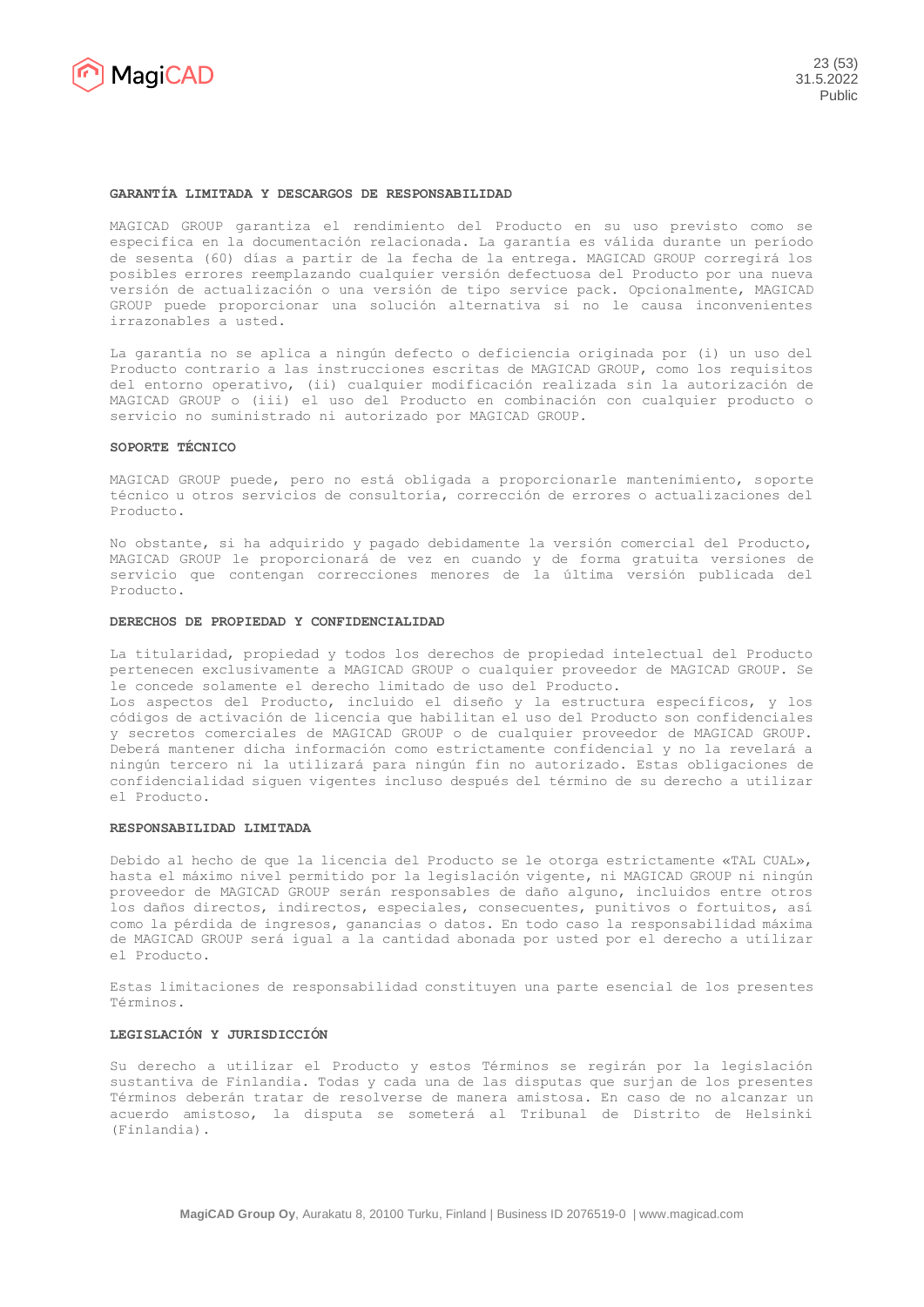

Tenga en cuenta que debe utilizar el Producto de conformidad con las leyes, reglamentos y normas de importación y exportación vigentes.

#### **RESCISIÓN DE LA LICENCIA**

Tanto MAGICAD GROUP como usted pueden rescindir con efecto inmediato los presentes Términos y la Licencia otorgada a continuación si:

La otra parte incumple sustancialmente cualquiera de sus obligaciones o:

(i) la otra parte entra en liquidación, (ii) se inicia un procedimiento para declarar a la otra parte en bancarrota o insolvente, (iii) la otra parte designa un administrador judicial con respecto a cualquiera de sus activos, (iv) si la otra parte es una sociedad, si alguno de los socios de la sociedad se declara en bancarrota o ejecuta una cesión en beneficio de sus acreedores o cualquier otro tipo de acuerdo de satisfacción de deuda con sus acreedores, (v) la otra parte queda sujeta a cualquier acto o proceso similar en cualquier otra jurisdicción, o bien (vi), en general, no puede hacer frente al pago de sus deudas cuando vencen.

## **ACUERDO COMPLETO Y ENMIENDAS**

Estos Términos son parte integral del acuerdo entre usted y MAGICAD GROUP con respecto al uso del Producto, y sustituyen cualquier acuerdo y entendimiento anterior escrito u oral.

Todas y cada una de las enmiendas de los presentes Términos deberán realizarse por escrito y ser aceptadas expresamente tanto por usted como por MAGICAD GROUP.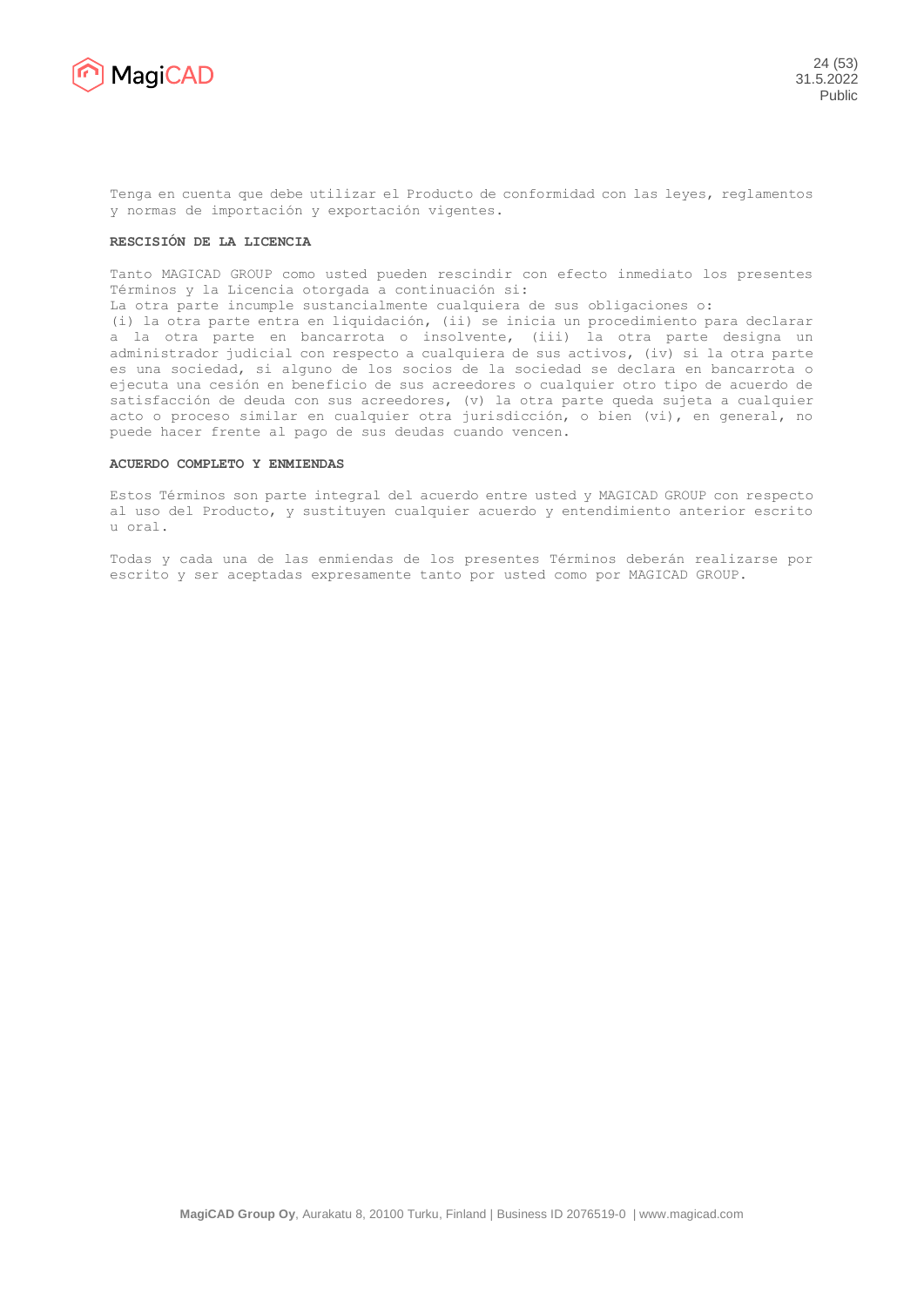

#### \*\*\*\*\*\*\*\*\*\*\*\*\*\*\*\*\*\*\*\*\*\*\*\*\*\*\*\*\*\*\*\*\*\*\*\*\*\*\*\*\*\*\*\*\*\*\*\*\*\*\*\*\*\*

#### **CONTRATTO DI LICENZA CON L'UTENTE FINALE**

Il presente Contratto di Licenza con l'utente finale ("Termini") si applica al software MagiCAD in forma di codice oggetto e alla relativa documentazione ("Prodotto") ordinato e messo a disposizione del licenziatario da MagiCAD Group Oy\* ("MAGICAD GROUP"). In qualità di licenziatario o di utente personale autorizzato ("Utente"), l'Utente dichiara di aver letto il presente Contratto di licenza con l'utente finale e accetta di essere legalmente vincolato da questi Termini selezionando l'opzione "Accetto i termini del contratto di licenza" o utilizzando il Prodotto. Se non si è d'accordo con i presenti Termini, selezionare l'opzione "Non accetto i termini del contratto di licenza" e non utilizzare il Prodotto.

\*In Cina, MagiCAD è concesso in licenza al licenziatario da Glodon Company Limited.

L'informativa sulla privacy di MAGICAD GROUP è incorporata al presente documento e pubblicata all'indirizzo [https://www.magicad.com/en/magicad-privacy-policy/.](https://www.magicad.com/en/magicad-privacy-policy/) L'Utente riconosce e accetta che l'informativa sulla privacy può essere periodicamente modificata e che, a partire dalla data di validità della stessa, sarà soggetto a tali modifiche.

Se si verificano discrepanze tra la versione inglese e la versione in qualsiasi altra lingua di questi Termini, la versione in lingua inglese avrà la precedenza.

## **CLAUSOLA GENERALE**

L'Utente può scaricare una versione di valutazione del Prodotto, nel qual caso ha diritto solo a valutare il Prodotto prima di acquistare una versione commerciale dello stesso.

L'Utente è responsabile dell'acquisizione a proprie spese di tutti i necessari software di terze parti, attrezzature e telecomunicazioni richiesti per l'utilizzo del Prodotto.

Il Prodotto non è concepito né adatto all'uso da parte dei consumatori, ma solo delle imprese e delle organizzazioni senza scopo di lucro. Il Prodotto dovrà essere utilizzato solo per lo scopo per il quale è stato sviluppato (controllare la descrizione dettagliata e l'idoneità sul nostro sito web all'indirizzo [www.magicad.com\)](http://www.magicad.com/). Inoltre, il Prodotto non è progettato per essere tollerante ai guasti e quindi non è destinato ad essere utilizzato in ambienti pericolosi.

A scanso di equivoci, eventuali calcoli, dati o altri risultati generati dall'utilizzo del Prodotto sono solo di riferimento e devono essere verificati dall'Utente. Né MagiCAD Group né alcun fornitore di MagiCAD Group saranno responsabili dell'affidabilità e della validità dei risultati, in quanto è responsabilità dell'Utente assicurarsi che i risultati siano corretti.

## **LICENZE DELLA VERSIONE DI VALUTAZIONE, VERSIONE EDUCATIONAL, VERSIONE COMMERCIALE E VERSIONE DIMOSTRATIVA E DI FORMAZIONE**

L'Utente dispone di un diritto limitato, non esclusivo e non trasferibile di installare e utilizzare il Prodotto. L'Utente dispone del diritto di fare e installare diverse copie del Prodotto a condizione che il possesso di copie multiple sia giustificabile per l'uso consueto del Prodotto. Tutte le copie devono includere avvisi riguardanti il copyright e altri diritti di MAGICAD GROUP.

Se ha scaricato una versione di valutazione del Prodotto, l'Utente è autorizzato a utilizzare il Prodotto gratuitamente al solo scopo di valutare le caratteristiche e l'usabilità del Prodotto per un periodo di licenza specificato separatamente.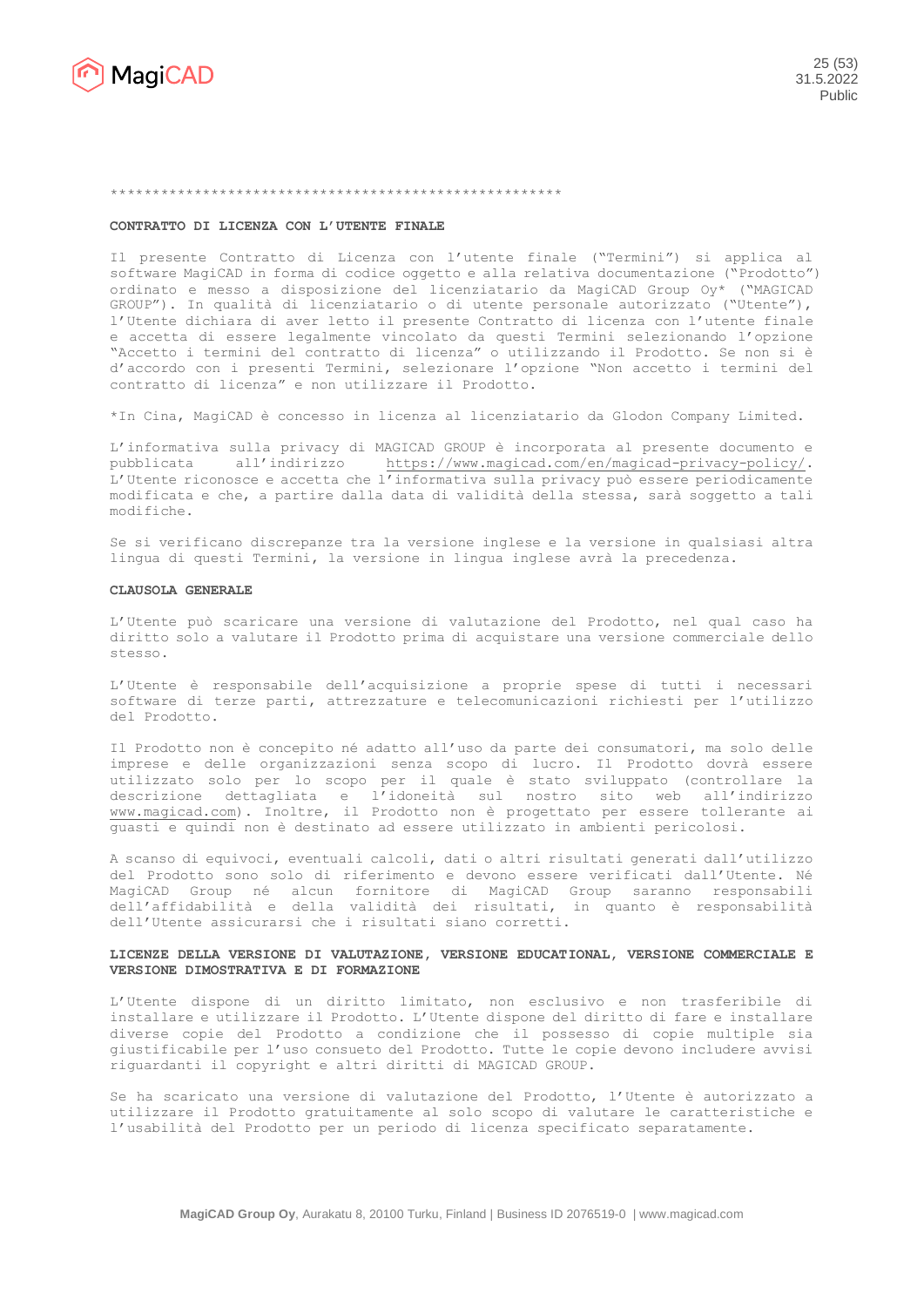

La versione educational del Prodotto è destinata a (i) istituti di formazione, (ii) studenti, (iii) altri licenziatari del settore dell'istruzione autorizzati da MAGICAD GROUP. Se l'Utente ha scaricato una versione per la didattica del Prodotto come istituto di formazione o altro licenziatario del settore dell'istruzione autorizzato da MAGICAD GROUP, ha il diritto di utilizzare il Prodotto, contro pagamento dei costi di licenza applicabili, rigorosamente all'interno di un solo Istituto e solo per gli scopi didattici di tale Istituto per un periodo di licenza specificato separatamente e per il numero massimo di utenti personali simultanei per cui è stata acquistata la licenza. Gli studenti sono autorizzati ad usare il Prodotto solo per scopi didattici per un periodo di licenza specificato separatamente. Agli studenti può essere richiesto di fornire prova della propria iscrizione a Istituti di formazione o dovranno essere altrimenti approvati da MAGICAD GROUP. Le caratteristiche e le funzionalità della versione educational del Prodotto possono differire dalle caratteristiche e dalle funzionalità della versione commerciale del Prodotto. Ai fini di questa clausola, per "Istituto" si intende un Istituto di istruzione che rilascia diplomi o certificati; per "utente personale" si intende lo studente o il membro della facoltà dell'Istituto; per "Studente" si intende una persona individuale iscritta come studente presso un Istituto di istruzione e per "Scopi educativi" si intendono attività educative interne, che escludono tutti gli scopi didattici o di altro genere a fini commerciali o a scopo di lucro, e che si svolgono solo in e da tali luoghi che non sono gestiti per scopi commerciali o a scopo di lucro.

Se l'Utente dispone di una versione commerciale del Prodotto, è autorizzato all'utilizzo del Prodotto, contro pagamento dei costi di licenza applicabili, esclusivamente all'interno di una persona giuridica identificata tramite ID aziendale individuale e solo per gli scopi commerciali interni di tale entità, e nel modo previsto (come descritto sul nostro sito web all'indirizzo [www.magicad.com\)](http://www.magicad.com/), per un periodo di licenza specificato separatamente e per il numero massimo di utenti personali simultanei per cui sono state acquistate le licenze.

I rivenditori autorizzati di MAGICAD GROUP, i produttori che ordinano i servizi dati del prodotto da MAGICAD GROUP o altri partner e agenti possono ottenere la versione dimostrativa e di formazione che si può utilizzare per la dimostrazione del Prodotto, per testare i risultati dei servizi dati del prodotto, vendere le proprie soluzioni e formare i dipendenti. Tuttavia, queste licenze non devono essere rivendute o utilizzate per attività dirette di generazione di reddito (esclusi i corsi di formazione per i clienti), scopi commerciali (esclusi i corsi di formazione per i clienti), o scopi personali.

Dopo la scadenza del periodo di licenza, il Prodotto può disattivarsi automaticamente e l'Utente dovrà interrompere l'utilizzo del Prodotto e distruggere la copia del software installato. Tuttavia, a seconda della disponibilità del Prodotto, è possibile acquistare una (nuova) versione commerciale del Prodotto o una versione per la didattica, ove applicabile.

L'Utente non potrà (i) modificare, aggirare qualsiasi limitazione tecnica, decompilare, disassemblare, analizzare tramite ingegneria inversa, o altrimenti tentare di esaminare la funzione o la struttura del Prodotto, creare opere derivate basate sul Prodotto, utilizzare file, librerie o altre parti separate dal Prodotto in connessione con software di terze parti a meno che ciò non sia espressamente consentito dalle specifiche del Prodotto; o (ii) cedere, trasferire, concedere in sublicenza, affittare, dare in pegno, o altrimenti distribuire o rendere disponibile il Prodotto o il proprio diritto limitato di utilizzare il Prodotto; salvo nella misura in cui sia altrimenti espressamente previsto da disposizioni obbligatorie della legge applicabile.

# **USO DEI PRODOTTI**

Salvo diversa indicazione nel contratto di fornitura, il diritto di utilizzare i Prodotti sarà valido nell'ambito della persona giuridica dell'Utente. Nulla di quanto contenuto nei presenti Termini consente all'Utente di installare o accedere al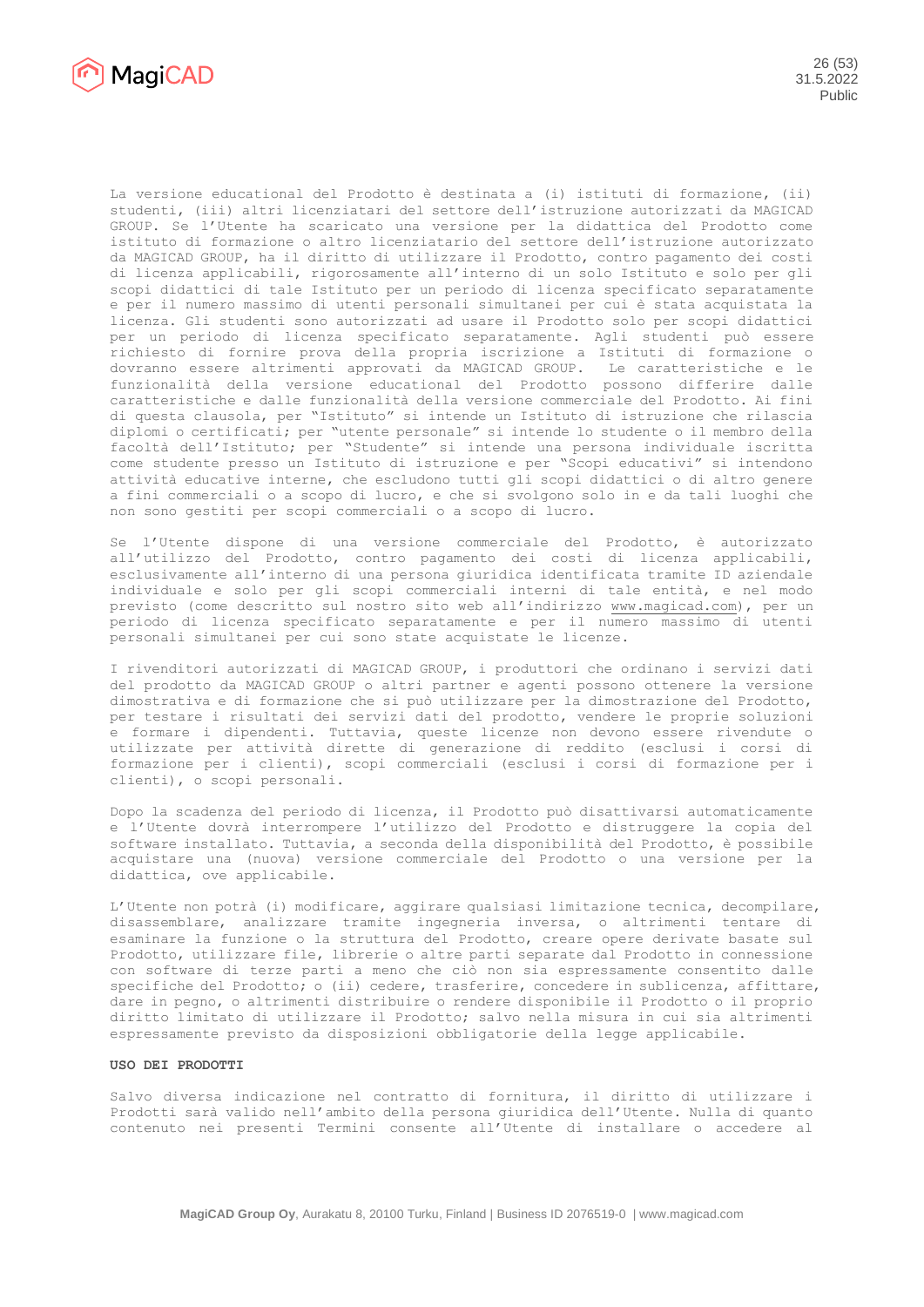

Prodotto al di fuori della propria persona legale (incluso, a titolo indicativo ma non esaustivo, l'uso di macchine virtuali o altre tecnologie).

#### **GARANZIA LIMITATA ED ESCLUSIONE DI RESPONSABILITÀ**

MAGICAD GROUP garantisce le prestazioni del Prodotto nell'uso previsto, come specificato nella relativa documentazione. La garanzia è valida per un periodo di sessanta (60) giorni a partire dal giorno della consegna. MAGICAD GROUP correggerà gli errori sostituendo le versioni difettose del Prodotto con una nuova versione aggiornata o una versione service pack. Altrimenti, MAGICAD GROUP può suggerire una soluzione alternativa se ciò non causa inconvenienti irragionevoli.

La garanzia non è applicabile a qualsiasi difetto o carenza derivante da (i) uso del Prodotto in contrasto con le istruzioni scritte di MAGICAD GROUP, come i requisiti sull'ambiente operativo, (ii) qualsiasi modifica effettuata senza l'autorizzazione di MAGICAD GROUP o (iii) uso del Prodotto in abbinamento a qualsiasi prodotto o servizio non fornito o autorizzato da MAGICAD GROUP.

#### **ASSISTENZA**

MAGICAD GROUP può, ma non è obbligata, fornire all'Utente servizi di manutenzione, assistenza o altri servizi di consulenza o aggiornamenti del Prodotto.

Tuttavia, se l'Utente ha acquistato e debitamente pagato la versione commerciale del Prodotto, MAGICAD GROUP può fornire all'Utente, di tanto in tanto, aggiornamenti gratuiti contenenti correzioni minori dell'ultimo rilascio del Prodotto.

#### **DIRITTI DI PROPRIETÀ E RISERVATEZZA**

La titolarità, la proprietà e tutti i diritti di proprietà intellettuale del Prodotto appartengono esclusivamente a MAGICAD GROUP o a qualsiasi fornitore di MAGICAD GROUP. Viene concesso all'Utente solo un diritto limitato di utilizzare il Prodotto.

Gli aspetti del Prodotto, compresi il design e la struttura specifici e i codici di attivazione delle licenze che consentono l'uso del Prodotto, sono riservati e segreti commerciali di MAGICAD GROUP o di qualsiasi fornitore di MAGICAD GROUP. Tali informazioni dovranno rimanere strettamente confidenziali e non dovranno essere divulgate a terzi né utilizzate per scopi non autorizzati. Tali obblighi di riservatezza rimangono in vigore anche dopo il termine del diritto dell'Utente di utilizzare il Prodotto.

# **RESPONSABILITÀ LIMITATA**

Per il fatto che il Prodotto è concesso in licenza all'Utente rigorosamente "nello stato in cui si trova", nel limite massimo consentito dalla legge applicabile, né MAGICAD GROUP né alcun fornitore di MAGICAD GROUP saranno responsabili per eventuali danni di qualsiasi tipo, compresi, a titolo indicativo ma non esaustivo, danni diretti, indiretti, speciali, consequenziali, punitivi o incidentali, e la perdita di ricavi, profitti o dati. In ogni caso la responsabilità massima di MAGICAD GROUP sarà pari all'importo pagato dall'Utente per il diritto di utilizzare il Prodotto.

Queste limitazioni di responsabilità costituiscono una parte essenziale dei presenti Termini.

## **DIRITTO APPLICABILE E FORO COMPETENTE**

Il diritto di utilizzare il Prodotto e i presenti Termini saranno disciplinati dalle leggi sostanziali della Finlandia. Tutte le controversie derivanti dai presenti Termini saranno risolte in via amichevole. Nel caso in cui non si raggiunga un accordo amichevole, la controversia sarà sottoposta alla Corte distrettuale di Helsinki, Finlandia.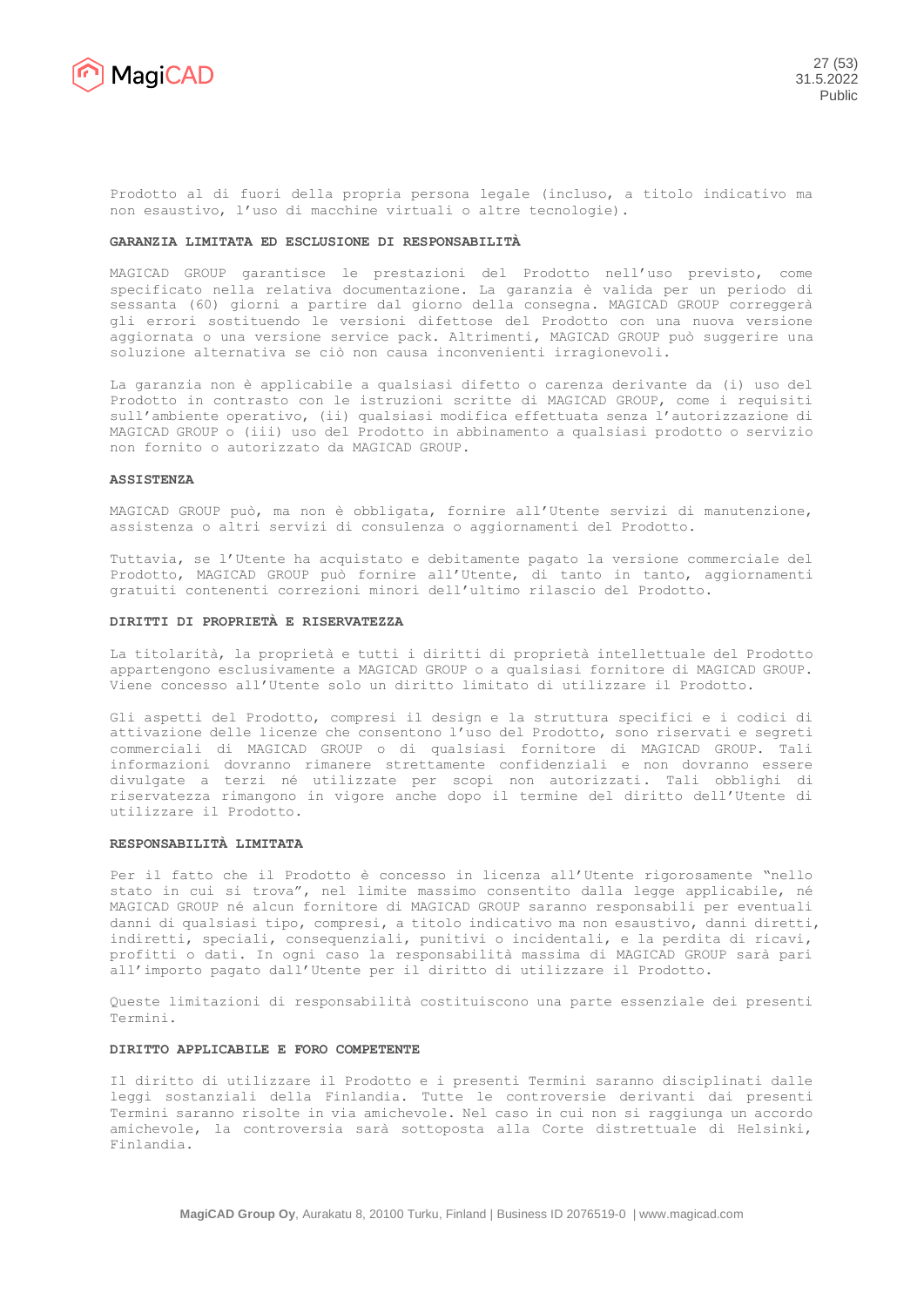

Si ricorda che il Prodotto deve essere utilizzato in conformità con le leggi, i regolamenti e le norme applicabili in materia di esportazione e importazione.

#### **CESSAZIONE DELLA LICENZA**

Sia MAGICAD GROUP che l'Utente possono recedere con effetto immediato dai presenti Termini e dalla Licenza qui concessa se:

L'altra parte commette una violazione sostanziale di uno qualsiasi dei suoi obblighi o:

l'altra parte (i) viene posta in liquidazione, o (ii) viene avviato un procedimento volto a dichiarare l'altra parte fallita o insolvente, o (iii) viene nominato un curatore in relazione a qualsiasi suo bene, o (iv) se l'altra parte è una società di persone, se uno dei soci è dichiarato fallito o esegue una cessione a vantaggio dei propri creditori o si accorda diversamente con i creditori per la composizione del debito, o (v) è soggetto a qualsiasi atto o processo simile in qualsiasi altra giurisdizione, o (vi) diventa generalmente incapace di pagare i propri debiti alla scadenza.

#### **INTERO ACCORDO E MODIFICHE**

I presenti Termini sono parte integrante dell'accordo tra l'Utente e MAGICAD GROUP per quanto riguarda l'uso del Prodotto e sostituiscono qualsiasi precedente accordo scritto o verbale.

Qualsiasi modifica ai presenti Termini deve essere fatta per iscritto ed espressamente accettata sia dall'Utente che da MAGICAD GROUP.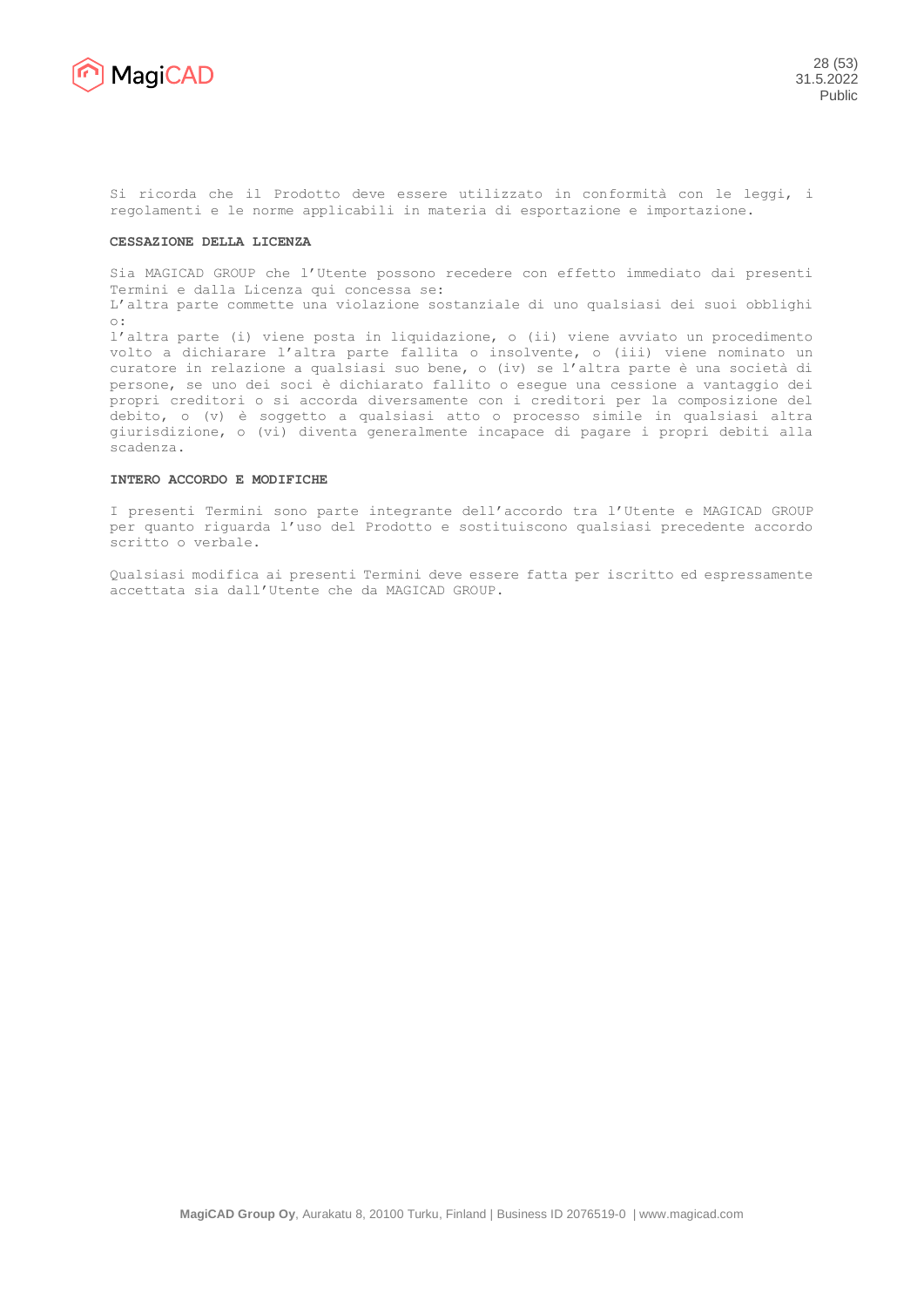

#### **Special terms regarding Ecodial engine (integral part of MagiCAD Revit Electrical) LICENSING END USER LICENSE AGREEMENT (the "EULA") (version 5.0, 20.04.2018)**

#### **IMPORTANT—READ CAREFULLY:**

PLEASE CAREFULLY READ THIS EULA AS IT GOVERNS YOUR USE OF THE ACCOMPANYING SOFTWARE PRODUCT WHETHER YOU OBTAINED THE SOFTWARE PRODUCT ELECTRONICALLY, VIA DOWNLOAD OR ON CD, DISC OR OTHER MEDIA. ADDITIONALLY, THIS EULA GOVERNS YOUR USE OF THE SOFTWARE PRODUCT WHETHER YOU WERE GRANTED A TRIAL, EVALUATION, DEMONSTRATION, STANDARD OR ANY OTHER TYPE OF LICENSE TO USE THE SOFTWARE PRODUCT.

TO CONFIRM YOUR ACCEPTANCE OF THE TERMS AND CONDITIONS OF THIS EULA AND YOUR AGREEMENT TO BE BOUND BY THIS EULA, CLICK THE APPROPRIATE BUTTON APPEARING ON YOUR SCREEN DURING THE INSTALLATION PROCESS. IF YOU DO NOT WISH TO BECOME A PARTY TO THIS EULA AND DO NOT AGREE TO BE BOUND BY ITS TERMS AND CONDITIONS, CLICK THE CONVERSE APPROPRIATE BUTTON OR THE CANCEL BUTTON: THIS WILL AUTOMATICALLY ABORT THE INSTALLATION PROCESS: IN SUCH LATTER CASE, IF THE SOFTWARE PRODUCT HAS ALREADY BEEN PROVIDED TO YOU AS A PHYSICAL COPY, YOU MUST RETURN THE SOFTWARE PRODUCT WITHIN THIRTY (30) DAYS OF RECEIPT THEREOF (INCLUDING ALL ACCOMPANYING PRINTED MATERIALS, ALONG WITH THEIR CONTAINERS) TO THE PLACE FROM WHICH YOU OBTAINED IT. IF THE SOFTWARE PRODUCT HAS BEEN PROVIDED TO YOU AS A DOWNLOAD, YOU MUST IMMEDIATELY DELETE OR EXPUNGE THE SOFTWARE INCLUSIVE ALL RELATED FILES AND ANY OTHER ELECTRONIC MATERIAL-FROM YOUR COMPUTERS, HARD DISKS, SERVERS, TABLETS, SMART PHONES OR OTHER DEVICES CONTAINING THE SOFTWARE PRODUCT.

This EULA is a legal agreement between your corporation, company or other legal entity, to which the Software Product has been provided, (hereinafter "You"), and Schneider Electric (as defined hereunder). It is Your responsibility to ascertain that any person completing the installation of the Software Product has the mandate or legal authority to bind You and confirm Your acceptance of the terms and conditions of this EULA. If a system integrator, contractor, consultant or any other party installs or uses the Software Product on Your behalf prior to Your use of the Software Product, such party will be deemed to be Your agent or representative acting on Your behalf, and You will be deemed to have accepted all of the terms and conditions contained in this EULA as if You had installed or used the Software Product Yourself. If You are a third party (e.g. a system integrator, contractor, consultant or any other third party) installing or using the Software Product on behalf of or prior to an end useror licensee of the Software Product (hereinafter "End User"), it is Your responsibility to ascertain that You have obtained the mandate or legal authority to bind the End User to this EULA.

UNLESS OTHERWISE AGREED IN WRITING BY SCHNEIDER ELECTRIC, SOFTWARE MAINTENANCE AND SUPPORT SERVICES ARE NOT INCLUDED.

The terms of this EULA shall apply to the Software Product that accompanies this EULA or to which this EULA relates, including any associated media containing any device that activates the program(s) contained in said software product, any printed, online or electronic documentation, information, specifications, instructions or material (hereinafter "Documentation") related to said software product (hereinafter "Software Product"). The Documentation can be retrieved via Schneider Electric's website [http://schneider-electric.com](http://schneider-electric.com/) or by contacting Schneider Electric's local support centre. You agree that such Documentation and other content may be supplied only in the English language, unless otherwise required by local law without the possibility of contractual waiver or limitation. The Software Product also includes any software updates, add-on components, web services and/or supplements that Schneider Electric may provide to You or make available to You after the date You obtain Your initial copy of the Software Product and after Your acceptance of this EULA, to the extent that such items are not accompanied by a separate license agreement or terms of use, in which case such separate license agreement shall prevail.

As used in this EULA, "Schneider Electric" shall mean that company of the Schneider Electric Group which has accepted and confirmed in the written or text form Your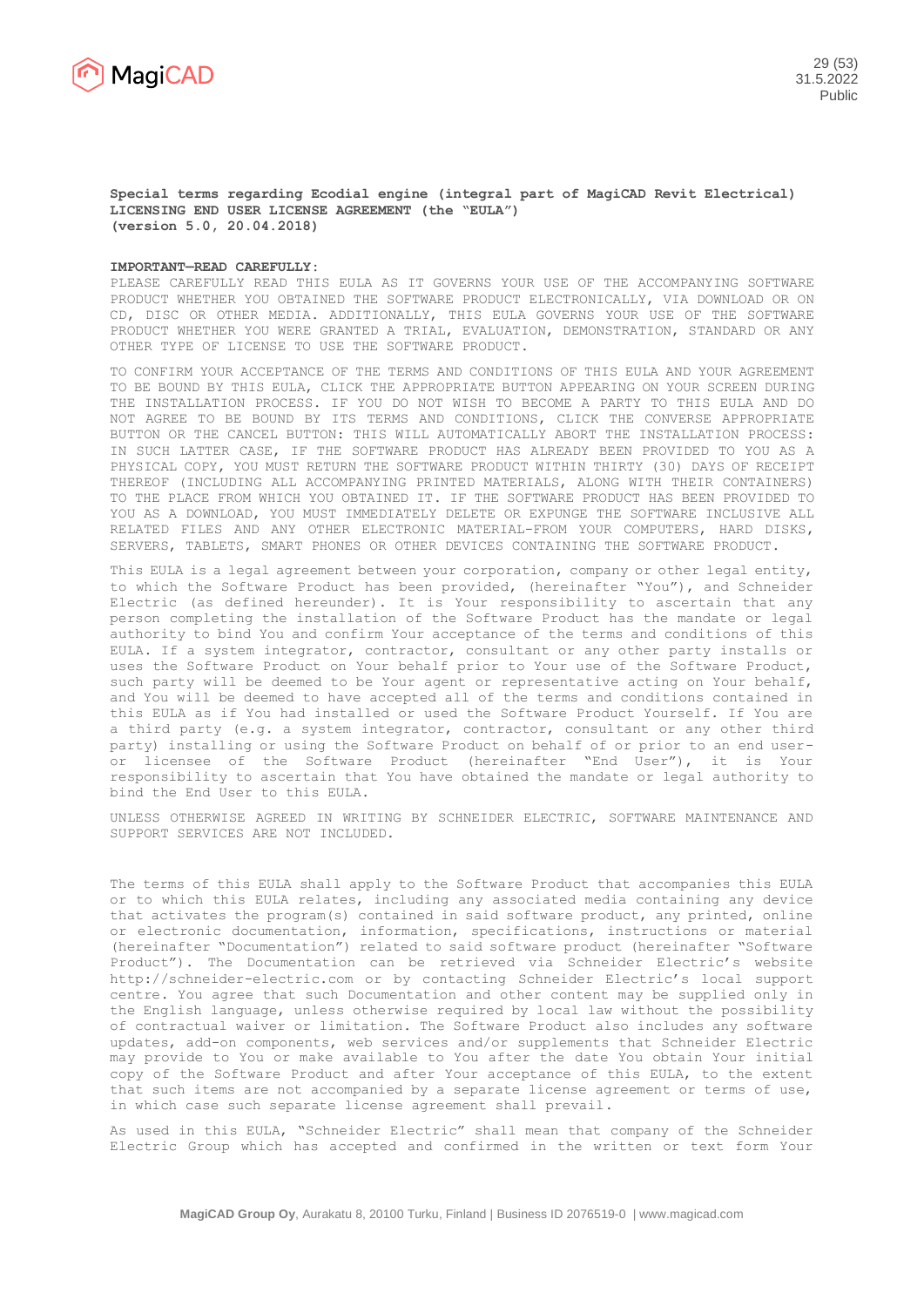

license purchase for the Software Product and then issued, in hard or electronic copy, a confirmation of Your purchase order (hereinafter "Order Confirmation"), which, among other things, may identify (i) the particular Software Product(s) ordered by or for You, (ii) the location of the designated devices or named users, (iii) the duration or term of the Software Product license granted to You, (iv) the license fees and any applicable Software Product maintenance and support fees owed by You and/or (v) the payment schedule. Schneider Electric Group companies are listed under the drop-list of countries <<Select your country>> on the corporate web site of Schneider Electric Group.

The terms and conditions of this EULA will also apply to You and shall remain fully enforceable between Schneider Electric and You even if the Software Product will be delivered to You as a mobile application through any mobile applications platform or store proprietary to Schneider Electric or to any third party officially appointed or recognised by Schneider Electric to commercialize the Software Product as a mobile application. Additionally, the terms and conditions of this EULA will apply to You even if You obtained the Software Product from an authorized Schneider Electric distributor or reseller. This EULA only gives you limited rights to use the Software Product and Schneider Electric and its licensors reserve all other rights. You do not acquire any rights, express or implied, other than those expressly granted in this EULA. You agree that You will use the Software Product only as expressly permitted in this EULA and You will comply with any technical limitations in the Software Product that only allow You to use the Software Product in certain ways.

# **1. GRANT OF LICENSE**

- 1.1 In consideration of full payment of the Software Product license fee when due and subject to Your compliance with all of the terms and conditions contained in this EULA, Schneider Electric grants to You a non-exclusive non-transferable, limited, world-wide unless geographically restricted, license right to use the Software Product described in the Order Confirmation, in the Documentation or in the About Box, related to said Software Product for the term identified therein and in accordance with the license model identified therein. The Software Product may only be used for purposes of Your ordinary business by the particular named user(s), in the particular location(s), on the particular device(s) and/or on the particular system(s) for which You have been licensed such Software Product, as those named user(s), location(s), device(s) and/or system(s) are identified in the Order Confirmation, in the Documentation or in the About Box. If the Order Confirmation, the Documentation, or - the About Box fail to state a duration/term of the license granted hereunder then such duration/term shall be deemed to be one (1) year from the date the Software Product is delivered to You (unless a trial license, in which case the duration/term shall be deemed to be thirty (30) days). The Software Product will be provided to You in object code (machine-readable) form only and under no circumstances is Schneider Electric obligated to disclose the source code of the Software Product to You, unless such obligation is required in accordance with Section 11. The Software Product (including the related Documentation) is licensed to You and not sold to You.
- 1.2 This EULA describes and governs Your right to install and use the Software Product. It is expressly agreed that the terms and conditions of this EULA and any Order Confirmation issued by Schneider Electric will prevail over and supersede the terms and conditions contained in any purchase order or purchasing document issued or submitted by You; and the terms and conditions of any purchase order or purchasing document issued by You are expressly rejected by Schneider Electric to the extent inconsistent with the terms and conditions of this EULA.
- 1.3 Upon expiry of the trial period or, in case of a non-perpetual license upon expiry of the limited period of time for which the license was granted to You, Your license to the Software Product will automatically and immediately terminate, unless a further license is obtained from Schneider Electric.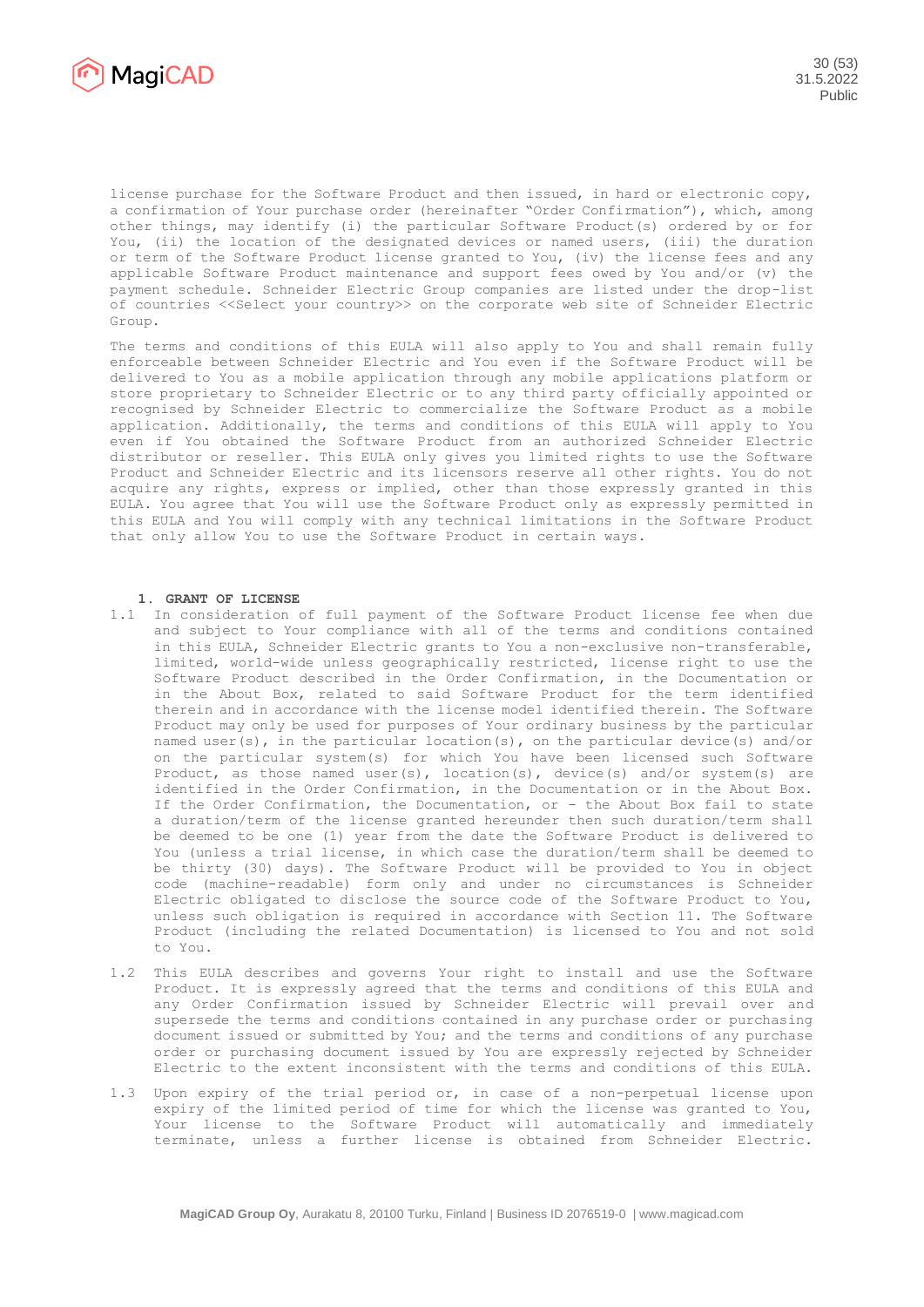

Consequently, the Software Product might automatically be de-installed and/or rendered unusable (with or without prior warning).

- 1.4 You acknowledge that if You need to activate the Software Product through the use of internet or telephone, toll charges may apply.
- 1.5 If technological measures are designed/incorporated to prevent unlicensed or illegal use of the Software Product, You agree that Schneider Electric may use those measures and You agree to comply with any requirements regarding such technological measures. Such measures do not constitute a defect in the Software Product nor do they entitle You to any warranty rights.
- 1.6 Unless You have acquired a Corporate License as expressly defined in this EULA, floating, concurrent or shared use of the Software Product is not permitted and the use of the Software Product shall be licensed under this EULA as a Single User License or a Multiple User License.
- 1.7 The Single User License applies when a label affixed on the Software Product's media itself, in its About Box, the Order Confirmation or Documentation or elsewhere state: "**Single User License**". A Single User License can only be installed and used on a single personal computer, tablet, smartphone or similar device (hereinafter "**Device**"), at any given time and is prohibited from being installed and used on a network or any other multi-station computer system that allows simultaneous use by several users.
- 1.8 Notwithstanding the above Section, You may download and use the Software Product on more than one single Device if: (i) the Software Product is a mobile application (app) and (ii) if said Devices are all used by You under the same user account under which the application was initially downloaded.
- 1.9 The Multiple User License applies when a label affixed on the Software Product's media itself, in its About Box, the Order Confirmation or Documentation or elsewhere state: "**Multiple User License**". A Multiple User License allows concurrent and unrestricted number of installations of the corresponding Software Product on several personal computers or similar Devices, on a network or any other multi-station computer system, unless a Multiple User License restricts the number of users to the number defined for the corresponding purchased and registered Software Product. Where You would use a Multiple User License via a network or any other multi-station computer system, it shall be Your responsibility to put in place such means as necessary to guarantee that all restrictions set forth in this EULA are followed.

# **2. RESTRICTIONS**

- 2.1 You may only install, use, access and display the Software Product on a computer or other Device, strictly in accordance with the accompanying Documentation, and only for the specific purposes stated in this Documentation or in this EULA.
- 2.2 Furthermore, unless otherwise expressly required or authorized by statute or unless otherwise expressly permitted under the terms of a valid Corporate License, You will not nor will You permit others to:
	- (i) copy the Software Product except for backup purposes only in support of Your permitted use of the Software Product. Any such copy must include all copyright notices and any other proprietary legends present on the original Software Product. You may not sell, lease, license, rent or in other ways transfer any copy of the Software Product. If this Software Product contains Documentation that is provided only in electronic form or online, You may print one copy of such electronic Documentation for each license acquired to the Software Product. If this Software Product contains Documentation that is provided in printed form, You may make one copy of such printed Documentation for each license acquired to the Software Product;
	- (ii) modify, adapt, translate, reverse engineer, decompile, disassemble or otherwise seek to reconstitute the source code of the Software Product,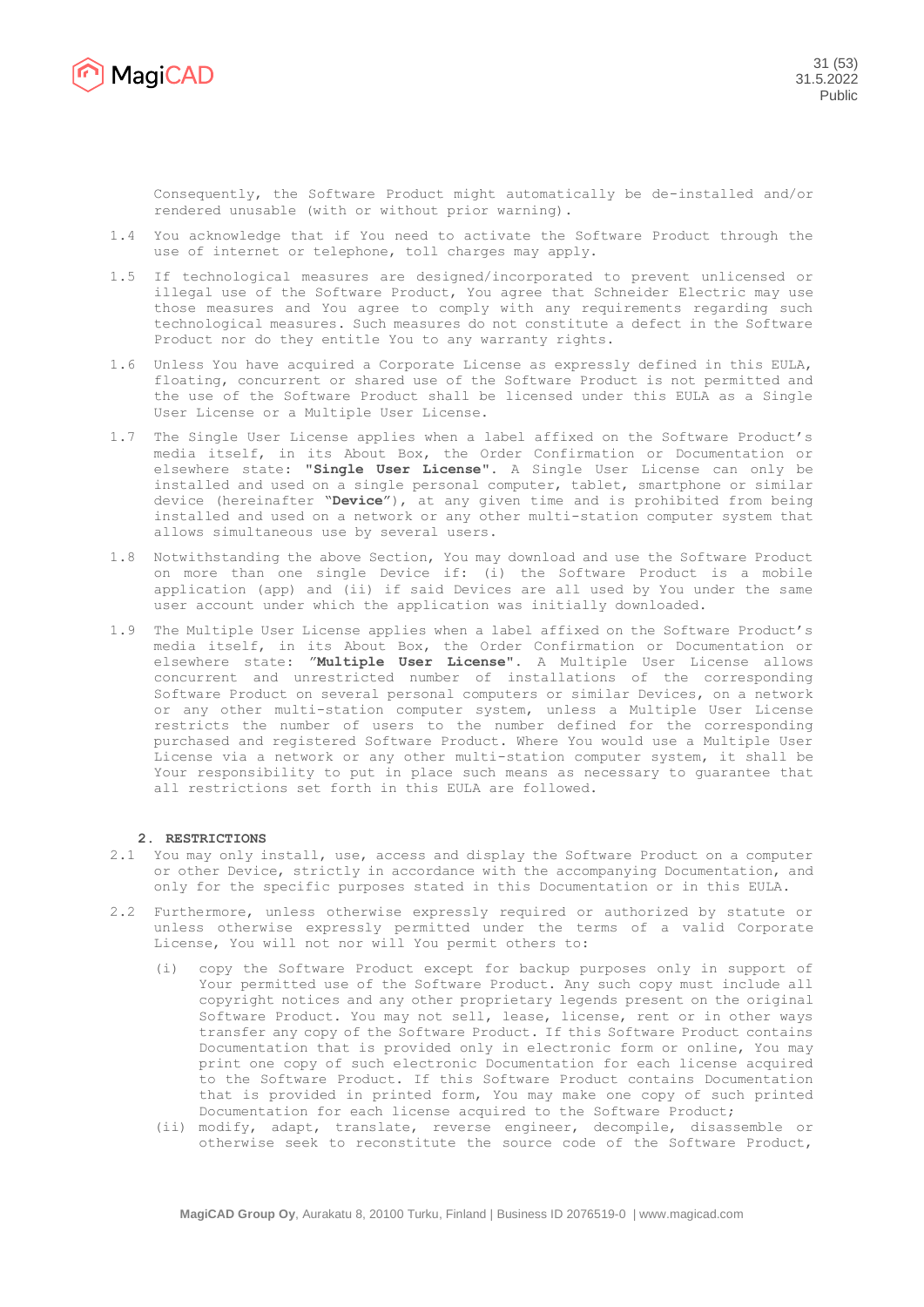

nor create derivative works from the Software Product. Further, in case of errors, bugs or defects of the Software Product, Schneider Electric expressly reserves the right to correct such errors, bugs or defects to the extent permitted by law;

- (iii) sub-license, lease, outsource or rent the Software Product, or permit a third party to use the Software Product for its or anyone else's benefit. Nor may You use the Software Product as part of a facility management, timesharing, service provider or service bureau arrangement;
- (iv) other than as expressly permitted under this Agreement, including but not limited to Section 3, distribute in whole or part, modify, or create derivatives of, the Software Product or distribute applications created with the Software Product; or
- (v) directly or indirectly, export, re-export, download, or ship the Software Product in violation of the laws and regulations of the U.S.A. or the applicable jurisdiction in which You use or are downloading the Software Product.
- 2.3 Should You not fully comply with the above provisions, You shall bear any and all consequences, including any damages whatsoever, resulting therefrom.
- 2.4 The use of the Software Product is intended only for use with content owned by You, public domain content or properly licensed content. You may require a patent, copyright, or other license from a third party to create, copy, download, record or save content files for use with the Software Product or to serve or distribute such files to be used with the Software Product.
- 2.5 You agree that You shall only use the Software Product in a manner that complies with all applicable laws in the jurisdictions in which You use or are downloading the Software Product, including, but not limited to, applicable restrictions concerning copyright and other intellectual property rights. You may not use the Software Product in an attempt to, or in conjunction with any Device, program or service designed to, circumvent technological measures employed to control access to, or the rights in, a content file or other work protected by the copyright laws of any jurisdiction.

## **3. DESCRIPTION OF OTHER RIGHTS**

- 3.1 **Demonstration, test and similar licences.** Should the Software Product be licensed to You under a demonstration license or under a free of charge license for test or evaluation purposes, You shall not be entitled to use the Software Product for any purpose other than the one for which such license is granted to You, and without prejudice to the other sections of this EULA.
- 3.2 **Authorized Applications.** For the purpose of this EULA, '**Authorized Applications**' shall mean those applications that You create, develop or generate by using the Software Product (including its programming tool if any) or by loading in such applications, with or without modification, a library of the Software Product, provided that You have validly licensed said Software Product from Schneider Electric or its authorized resellers. Authorized Applications include, without this being limitative, applicable runtime engines for the Software Product and applicable driver interface that You may provide to Your own customers as part of or together with Your Authorized Applications.

Notwithstanding the foregoing, any application created with the Software Product acquired under a Field-Test license (as defined in this EULA) or for demonstration, test or evaluation purposes, is not an Authorized Application.

As an express deviation to the rights granted to You under a Single User License or a Multiple User License under this EULA, You are authorized to download on a dongle key the Software Product You have previously activated in Your own premises for the purpose of going to and using the Software Product at Your own customers' premises provided You can evidence that no other means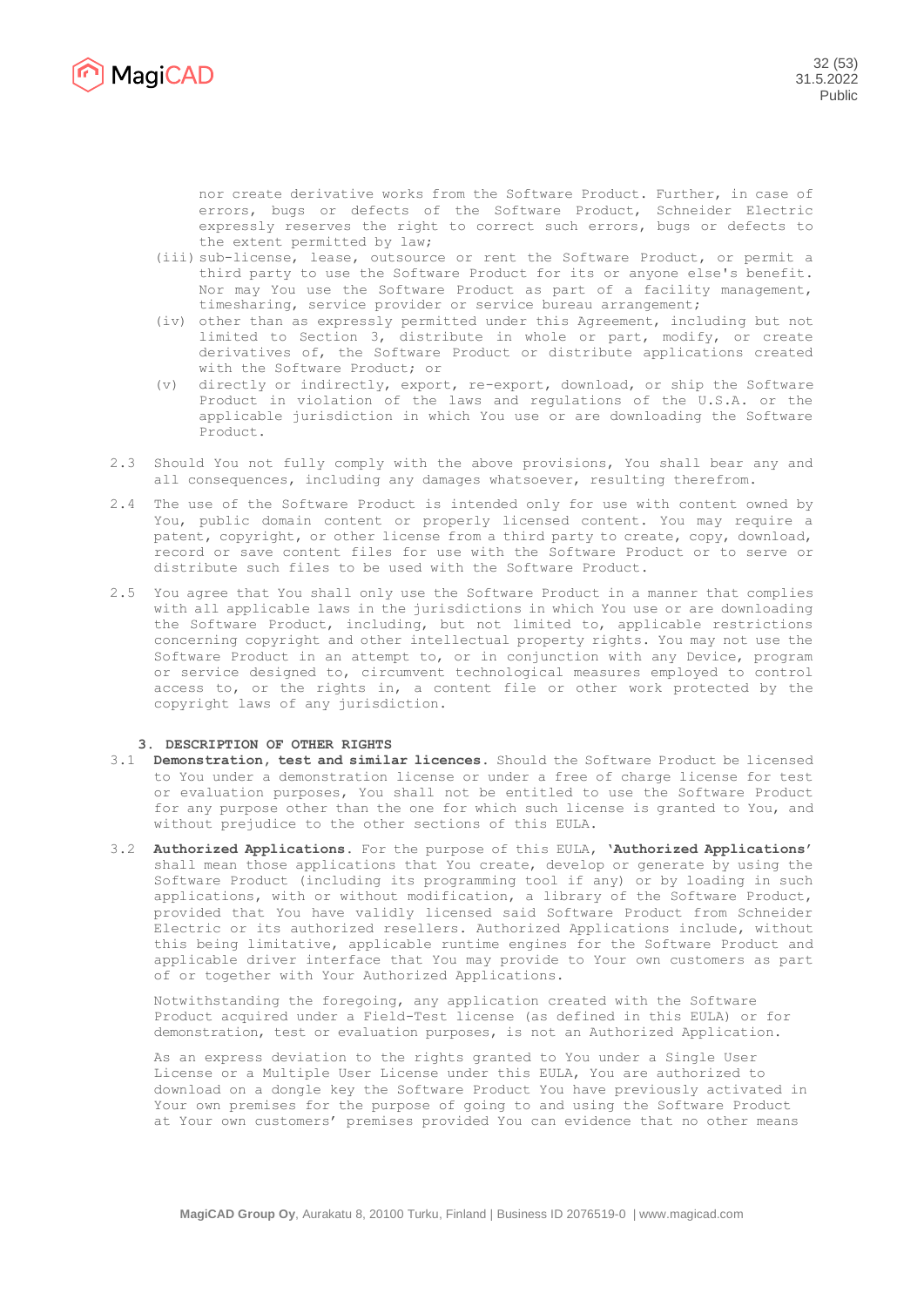

is reasonably available to You to perform the installation or commissioning of Your Authorized Application at the premises of Your own customers.

You may distribute or otherwise make available Authorized Applications provided You comply with each of the requirements set forth below:

- (i) You include Your own valid copyright notice on Your Authorized Applications; and
- (ii) You do not remove or obscure any notice of copyright, trademark, patent or other industrial or intellectual property rights that appear on the Software Product as delivered to You or as may appear concerning the Software Product in the Authorized Application's About Box and in any applicable printed Documentation distributed with each copy of Your Authorized Applications; and
- (iii) You do not use Schneider Electric's name, logo or trademarks to market or identify Your Authorized Applications unless You are party to a separate agreement with Schneider Electric giving You such rights or Schneider Electric has given You its express prior written consent to do so;
- (iv) You indemnify, hold harmless, and defend Schneider Electric from and against any claims whether based in contract, warranty, tort (including negligence), strict liability, statute or otherwise, including, without limitation, damages for loss of business, loss of profits, business interruption, lawsuits, including attorneys' fees, loss of data, or for any other pecuniary or non-pecuniary loss or damage that arise or result from the use or distribution of Your Authorized Applications, provided however that Your contractual obligation of indemnification shall not extend to the percentage of the claimant's damages or injuries or the settlement amount attributable to Schneider Electric's fault or to strict liability imposed upon Schneider Electric under applicable law (on either federal or state level, when applicable); the foregoing obligation of indemnification shall survive the expiry or termination of this EULA; and
- (v) You do not permit further redistribution of the Software Product (including Your modifications thereto) by third parties, except when and as part of Your Authorized Applications; and
- (vi) You provide Your customer with Your own license agreement to grant the right to use Your Authorised Applications, said license agreement being substantially similar to, but no less restrictive in any way, than this EULA; andYou otherwise comply with the terms of this EULA.
- **3.3 Embedding or integrating the Software Product.** You may embed or otherwise integrate the Software Product within Your own product or a third party product, provided that:
	- (i) You have validly licensed the Software Product from Schneider Electric or its authorized resellers, and
	- (ii) You perform such embedding or integration in a manner that complies with the Documentation and this EULA to the extent said Documentation contains any instructions or recommendations in relation therewith, and
	- (iii) You comply with respect to Your own products and said third party products - with each of the same requirements as set forth hereinabove concerning Authorized Applications; said foregoing requirements shall apply mutatis mutandis to any of Your own products or third party products within which You embed or otherwise integrate the Software Product, and any reference made to the term 'Authorized Application' in the foregoing provision shall be deemed for the purpose of this present Section to be a reference to Your own products or third party products embedding or otherwise integrating the Software Product.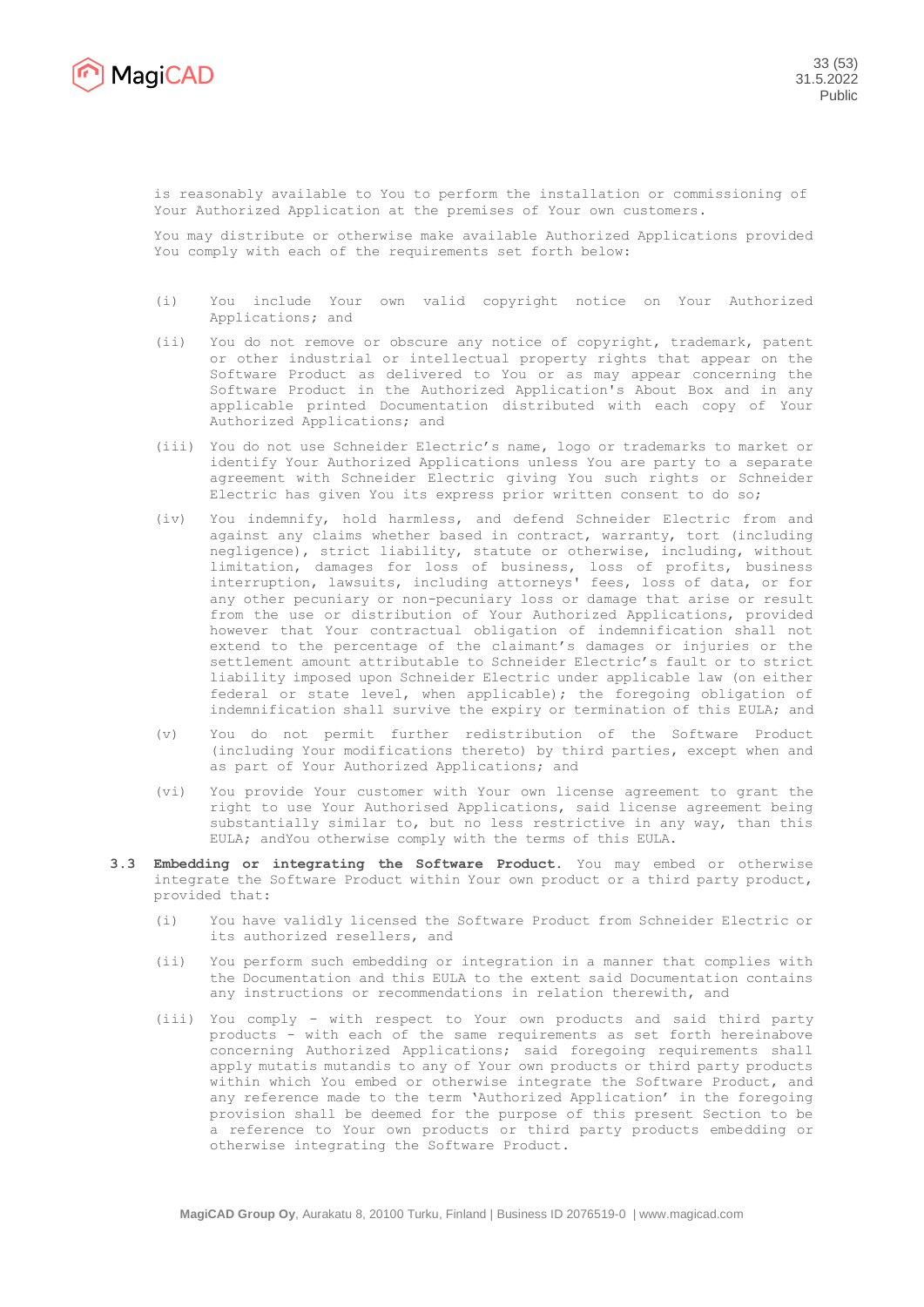

- (iv) You provide Your customer with Your own license agreement to grant the right to use Your own products or the third party products within which You embed or otherwise integrate the Software Product, said license agreement being substantially similar to, but no less restrictive in any way, than this EULA.
- (v) You indemnify, hold harmless, and defend Schneider Electric from and against any claims whether based in contract, warranty, tort (including negligence), strict liability, statute or otherwise, including, without limitation, damages for loss of business, loss of profits, business interruption, lawsuits, including attorneys' fees, loss of data, or for any other pecuniary or non-pecuniary loss or damage that arise or result from You embedding the Software Product or otherwise integrate the Software Product within Your own product or a third party product, provided however that Your contractual obligation of indemnification shall not extend to the percentage of the claimant's damages or injuries or the settlement amount attributable to Schneider Electric's fault or to strict liability imposed upon Schneider Electric under applicable law (on either federal or state level, when applicable); the foregoing obligation of indemnification shall survive the expiry or termination of this EULA; and
- (vi) You otherwise comply with the terms of this EULA.

## **4. INSTALLATION, MAINTENANCE AND SUPPORT SERVICES**

You shall be responsible for the proper installation of the Software Product as per the terms of its Documentation and You shall bear all expenses and costs in connection therewith. Except for warranties provided subject to Section 9, Schneider Electric provides no maintenance or support services in connection with the Software Product, other than those which may be defined by way of separate agreement.

## **5. UPDATE POLICY**

- 5.1 If Schneider Electric creates updated or upgraded versions, or offers add-on components, of the Software Product, it will not be obligated to supply them to You, unless You have a valid maintenance agreement with Schneider Electric or its authorised reseller.
- 5.2 If You are entitled to receive updated or upgraded versions, or add-on components of the Software Product, such shall be subject to the terms of this EULA as such terms may have evolved at the time of supply of any update, upgrade or add-on.
- 5.3 Some Software Products covered by this EULA include a software utility (hereinafter "**Software Update Utility**"). Its functions are (i) to notify You of a download availability of an update, an upgrade or a new version of the Software Product; (ii) to allow You to download them, provided that You pay associated fees, if any; and (iii) to improve Your experience in the Software Products whilst enabling Schneider Electric to collect and process relevant information related to Your use of the Software Products. These functions are active by default and may be disabled from the settings of the Software Update Utility. A reference to the Software Product in this EULA will be deemed to include a reference to the Software Update Utility.
- 5.4 If You are entitled to receive any updated, upgraded or new version, or add-on components of a Software Product, You are encouraged to implement them so as to take advantages of new features, enhancements or bug fixes contained in such updated, upgraded, or new version, or add-on.
- 5.5 A reference to the Software Product in this EULA will be deemed to include a reference to any updated, upgraded, new version or add-on of the Software Product provided to You by Schneider Electric or its authorised reseller.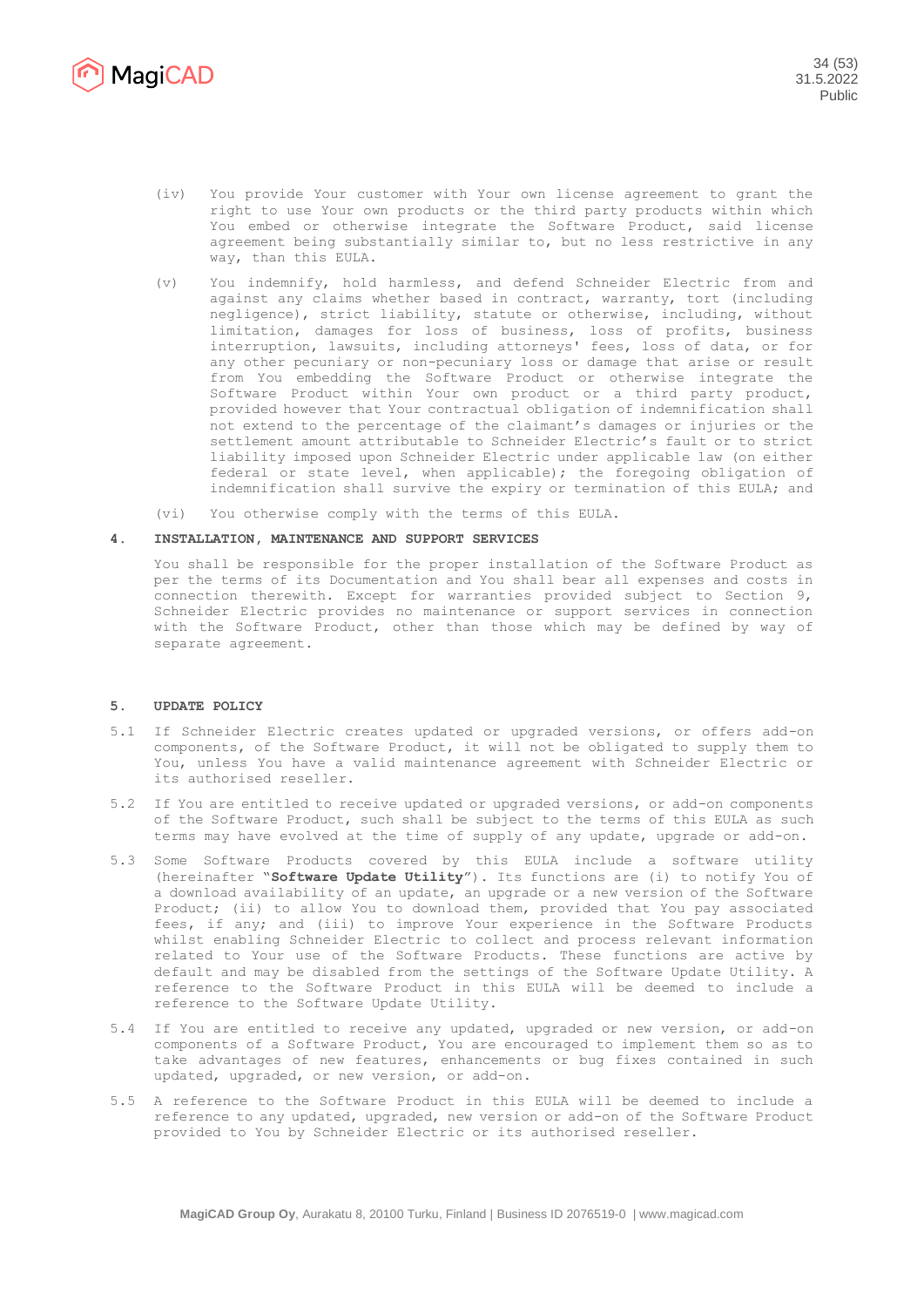

# **6. LICENSE KEY**

- 6.1 You acknowledge that, if the Software Product is protected by a lock, the Software Product cannot be used except in conjunction with a valid software key code or a hardware key (hereinafter 'License Key') provided to You or to another person on Your behalf by or on behalf of Schneider Electric or its authorised reseller.
- 6.2 You agree that such License Key is to be used solely with the Software Product for which it is provided. While Schneider Electric may, in its sole discretion, provide You with the License Key prior to receipt from You of the applicable license fees (if any), You will remain obligated to pay such fees to Schneider Electric.
- 6.3 Any and all risk in the media on which the Software Product and License Key are provided passes to You upon delivery. In the event that the Software Product or License Key is lost, stolen or destroyed after delivery, Schneider Electric will not be required to replace the Software Product or License Key.
- 6.4 In the event of a lost, stolen or destroyed License Key, and if Schneider Electric agrees to replace the License Key, prior to Schneider Electric providing a replacement License Key to You, You must:
	- (i) provide a statutory declaration signed by You to Schneider Electric that confirms You have permanently lost or destroyed the Software Product or License Key that is to be replaced and that You have not retained the Software Product or License Key in any form nor included it with any other software or system owned, operated or controlled by You; and
	- (ii) comply with any other direction of Schneider Electric related to the replacement.
- 6.5 If the License Key is faulty, and provided that such fault is attributable to an act or omission by Schneider Electric, Schneider Electric will replace the License Key if the faulty License Key is returned within the warranty period specified by Schneider Electric. Subject to Section 9 "**Warranties**" below, if the faulty License Key is not returned within said warranty period, Schneider Electric will replace the License Key upon payment by You of an administration fee to be advised by Schneider Electric at the time.
- 6.6 When applicable as per Section 1 above, the License Key might be rendered unusable (with or without prior warning) upon expiry of the trial period or of the limited period of time for which the license was granted to You.

# **7. TITLE**

- 7.1 The Software Product, as well as all rights, title, interest, technology and know-how, whether patented or not, embodied in the Software Product, as well as all industrial and/or intellectual property rights attached to the Software Product, including but not limited to copyright, shall remain the sole property of Schneider Electric, to the exclusion of any third party software embedded in the Software Product or otherwise provided to You with the Software Product.
- 7.2 Nothing in this EULA shall be deemed to convey to You any of Schneider Electric's proprietary rights in the Software Product; all rights not specifically granted in this EULA are reserved by Schneider Electric. Schneider Electric does not sell the Software Product to You but only grants You the license rights defined in this EULA.
- 7.3 All industrial and/or intellectual property rights pertaining to any third party software embedded in the Software Product or otherwise provided to You with the Software Product shall remain vested in the relevant third party and there will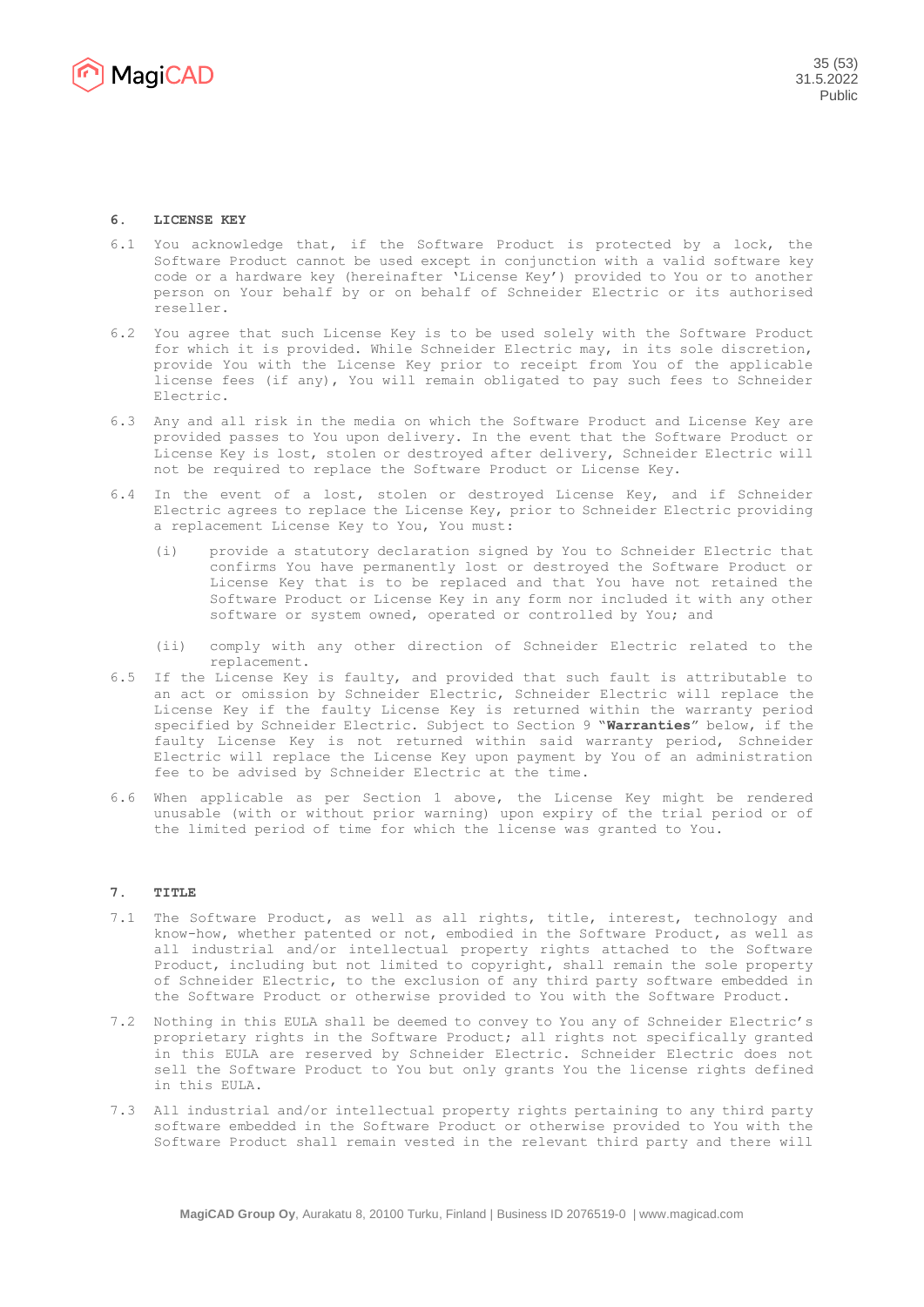

be no deemed or implied transfer of ownership to You of such third party proprietary rights.

7.4 Should You become aware of any infringement to the proprietary rights of Schneider Electric on the Software Product, You shall immediately inform Schneider Electric of such infringement and provide all relevant information required by Schneider Electric to defend its interests.

# **8. TRADEMARKS**

Schneider Electric and other trademarks contained in the Software Product are registered trademarks of the Schneider Electric group. Except as otherwise expressly prescribed by statute under applicable law, You may not remove or alter any trademark, trade names, product names, logo, copyright or other proprietary notices, legends, symbols or labels in the Software Product. This EULA does not authorise You to use any names or trademarks of Schneider Electric or its authorised resellers.

# **9. WARRANTIES**

- 9.1 Schneider Electric warrants that it is entitled to license and otherwise make available the Software Product and Documentation to You in accordance with the terms and conditions set out in the EULA. Notwithstanding the foregoing, no warranties shall apply to the license types referred to in Section 3.1.
- 9.2 The warranty period shall be of ninety (90) days from the date of delivery of the Software Product to You.
- 9.3 Within such warranty period Schneider Electric warrants that: (i) the Software Product will perform substantially in accordance with its specifications as described in the Documentation, and (ii) the medium on which the Software Product is provided to You (if provided under a tangible form) and the License Key (if any) will be free from defects in materials and workmanship.

Schneider Electric's sole obligation and Your sole remedy with respect to the foregoing limited warranty shall be, at Schneider Electric's option to fix the defect or non-compliance or to replace the defective Software Product, the medium or the License Key without charge to You, provided that (i) You give notice of the defect to Schneider Electric within the above mentioned warranty period, and (ii) the defect does not fall under the exclusions set under Section 9.4 below.

9.4 Schneider Electric's warranty shall be excluded to the extent the Software Product, its medium or License Key has been altered or fails to perform in any way, as the result of Your negligent or unauthorized use such as for instance but not limited to the use of the Software Product with third party products (hardware, software, firmware or operating system) which are not intended by Schneider Electric for use with the Software Product, or the utilization of an improper hardware or software key (if applicable) with the Software Product, or the unauthorized maintenance of the Software Product.

Any replacement Software Product, media or License Key supplied to You pursuant to Section 9.3 hereinabove will be warranted for the remainder of the original ninety (90) warranty period or thirty (30) days, whichever is longer. Laws of some countries (either on federal or state level) do not allow limitations on duration of an express or implied warranty, so the above or any other limitation provided herein may not apply to You. In such event, such warranties are limited to the minimum warranty period legally allowed in said countries.

9.5 Schneider Electric's warranty shall also be excluded in case of defect or malfunction of the Software Product, to the extent such defect or malfunction could have been prevented by implementing the Software Product update or upgrade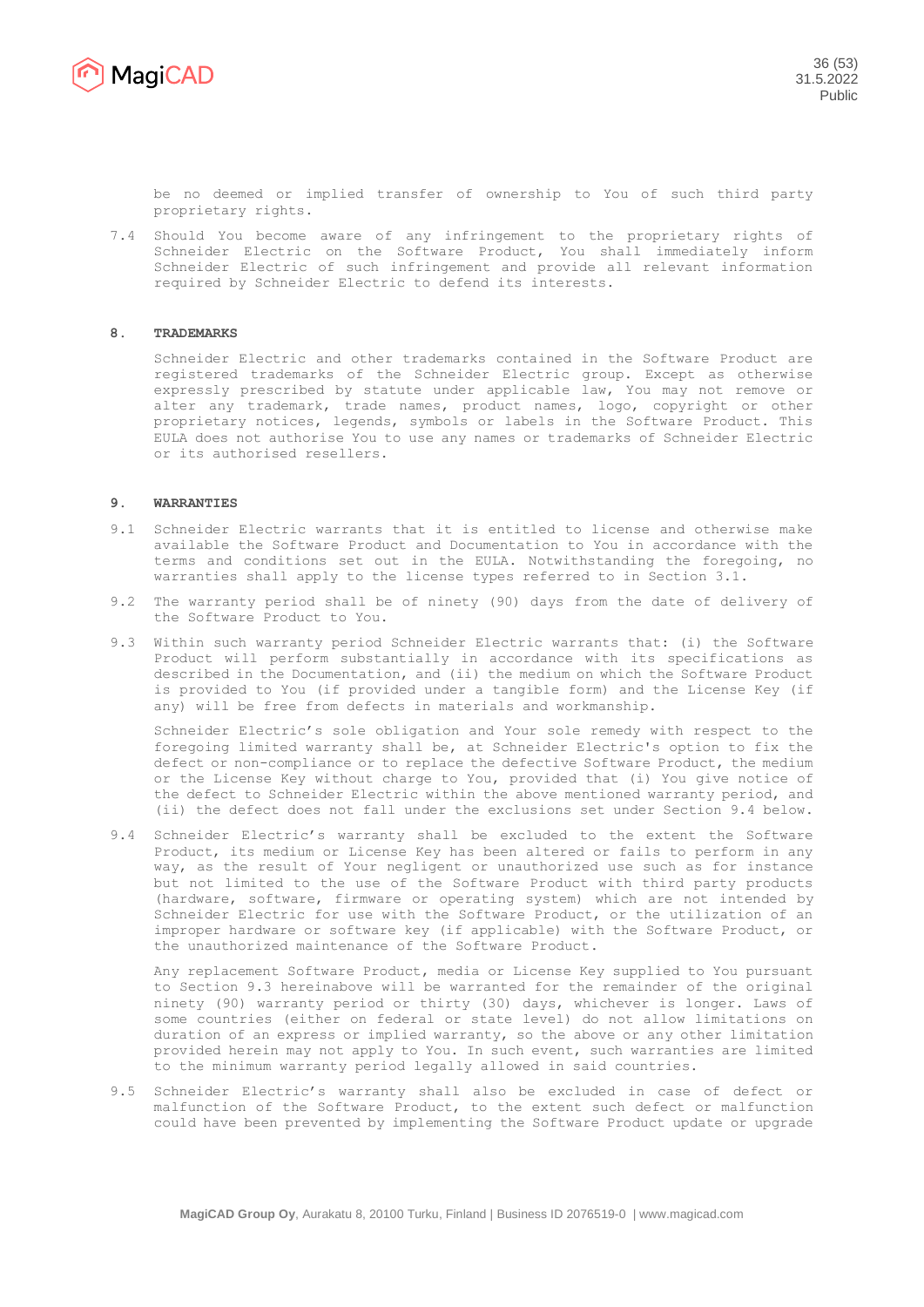

made available by Schneider Electric pursuant to Section 5.4, which You were entitled and encouraged to do.

- 9.6 TO THE FULL EXTENT PERMITTED BY APPLICABLE LAW (ON BOTH FEDERAL AND STATE LEVEL, WHEN APPLICABLE), SCHNEIDER ELECTRIC MAKES NO OTHER WARRANTY THAN THOSE CONTAINED IN THIS SECTION 9 AND EXPRESSLY DISCLAIMS ALL OTHER WARRANTIES OR REPRESENTATIONS, EITHER EXPRESS OR IMPLIED, AS TO THE SOFTWARE PRODUCT, ITS UPDATES AND ITS DOCUMENTATION, INCLUDING WITHOUT LIMITATION ANY WARRANTIES OF FITNESS FOR ANY PARTICULAR PURPOSE, MERCHANTABILITY, SATISFACTORY QUALITY, NON-INFRINGEMENT, TITLE OR SAMPLE. FURTHER, WHILE SCHNEIDER ELECTRIC HAS TAKEN REASONABLE STEPS TO ENSURE THE ACCURACY OF THE INFORMATION CONTAINED IN OR SHOWN BY THE SOFTWARE PRODUCT AND ITS DOCUMENTATION, SCHNEIDER ELECTRIC MAKES NO WARRANTY OR REPRESENTATION OF ANY KIND, WHETHER EXPRESS OR IMPLIED, AS TO WHETHER THE SOFTWARE PRODUCT OR ANY INFORMATION CONTAINED IN OR SHOWN BY THE SOFTWARE PRODUCT AND ITS DOCUMENTATION WILL MEET YOUR REQUIREMENTS, EXPECTATIONS OR PURPOSES OR THE OPERATION OF THE SOFTWARE PRODUCT WILL BE UNINTERRUPTED OR ERROR-FREE OR THAT THE SOFTWARE PRODUCT WILL BE PROTECTED AGAINST ALL POSSIBLE SECURITY THREATS, INTERNET THREATS OR OTHER THREATS OR INTERRUPTIONS.
- 9.7 No oral or written information, statement, opinion or advice allegedly given by Schneider Electric, its authorized resellers, agents or employees, or anyone else on its behalf, shall create any liability or in any way extend or vary the scope of the warranties expressed in this EULA.

# **10. LIABILITIES**

- 10.1 You expressly acknowledge and accept that Your use of the Software Product and the performance, fitness and/or accuracy of the Software Product for any application, environment or purpose within or for which You shall use the Software Product, is and shall remain Your sole and full responsibility, unless Schneider Electric has expressly agreed upon such application, environment or purpose and has provided You express warranties as to the use, performance, fitness and/or accuracy of the Software Product when used within such agreed environment and for such agreed application or purpose. To the maximum extent permitted by applicable law, the Software Product is provided "**as is**", with all faults and without warranty of any kind not contained in Section 9.
- 10.2 NOTWITHSTANDING ANYTHING TO THE CONTRARY IN THIS EULA OR IN THE ORDER CONFIRMATION, IN NO EVENT SHALL SCHNEIDER ELECTRIC NOR ANYONE ELSE WHO HAS BEEN INVOLVED IN THE CREATION, PRODUCTION OR DELIVERY OF THE SOFTWARE PRODUCT, INCLUDING BUT NOT LIMITED TO SCHNEIDER ELECTRIC'S LICENSORS, BE LIABLE FOR ANY INDIRECT, INTANGIBLE, INCIDENTAL, PUNITIVE, SPECIAL OR CONSEQUENTIAL DAMAGES, LOSS, EXPENSE OR CAUSE OF ACTION, WHETHER BASED ON CONTRACT, WARRANTY, TORT (INCLUDING NEGLIGENCE), STRICT LIABILITY, STATUTE OR OTHERWISE, INCLUDING, WITHOUT LIMITATION, DAMAGES FOR LOSS OF BUSINESS, LOSS OF PROFITS, LOSS OF USE, BUSINESS INTERRUPTION, BUSINESS GOODWILL, LOSS OF DATA OR FOR ANY OTHER PECUNIARY OR NON-PECUNIARY LOSS OR DAMAGE, ARISING OUT OF OR IN CONNECTION WITH THIS EULA, OR THE USE, INABILITY TO USE OR MISUSE OF THE SOFTWARE PRODUCT, EVEN IF SCHNEIDER ELECTRIC HAS BEEN ADVISED OF THE POSSIBILITY OF SUCH DAMAGES.
- 10.3 NOTWITHSTANDING ANYTHING TO THE CONTRARY IN THIS EULA OR IN THE ORDER CONFIRMATION, SCHNEIDER ELECTRIC'S AGGREGATE LIABILITY FOR DAMAGES AND EXPENSES ARISING OUT OF OR IN CONNECTION WITH THIS EULA OR THE USE, INABILITY TO USE OR MISUSE OF THE SOFTWARE PRODUCT, WHETHER BASED ON CONTRACT, WARRANTY, TORT (INCLUDING NEGLIGENCE), STRICT LIABILITY, STATUTE OR OTHERWISE SHALL IN NO CASE EXCEED THE TOTAL AMOUNT PAID BY YOU TO LICENSE THE SOFTWARE PRODUCT WHICH CAUSED THE DAMAGES OR EXPENSES.
- 10.4 You shall indemnify and hold Schneider Electric harmless from any and all claims, damages, demands or proceedings (including attorney's fees) brought against Schneider Electric, including those brought by any third party arising out of or in connection with the use, inability to use or misuse of the Software Product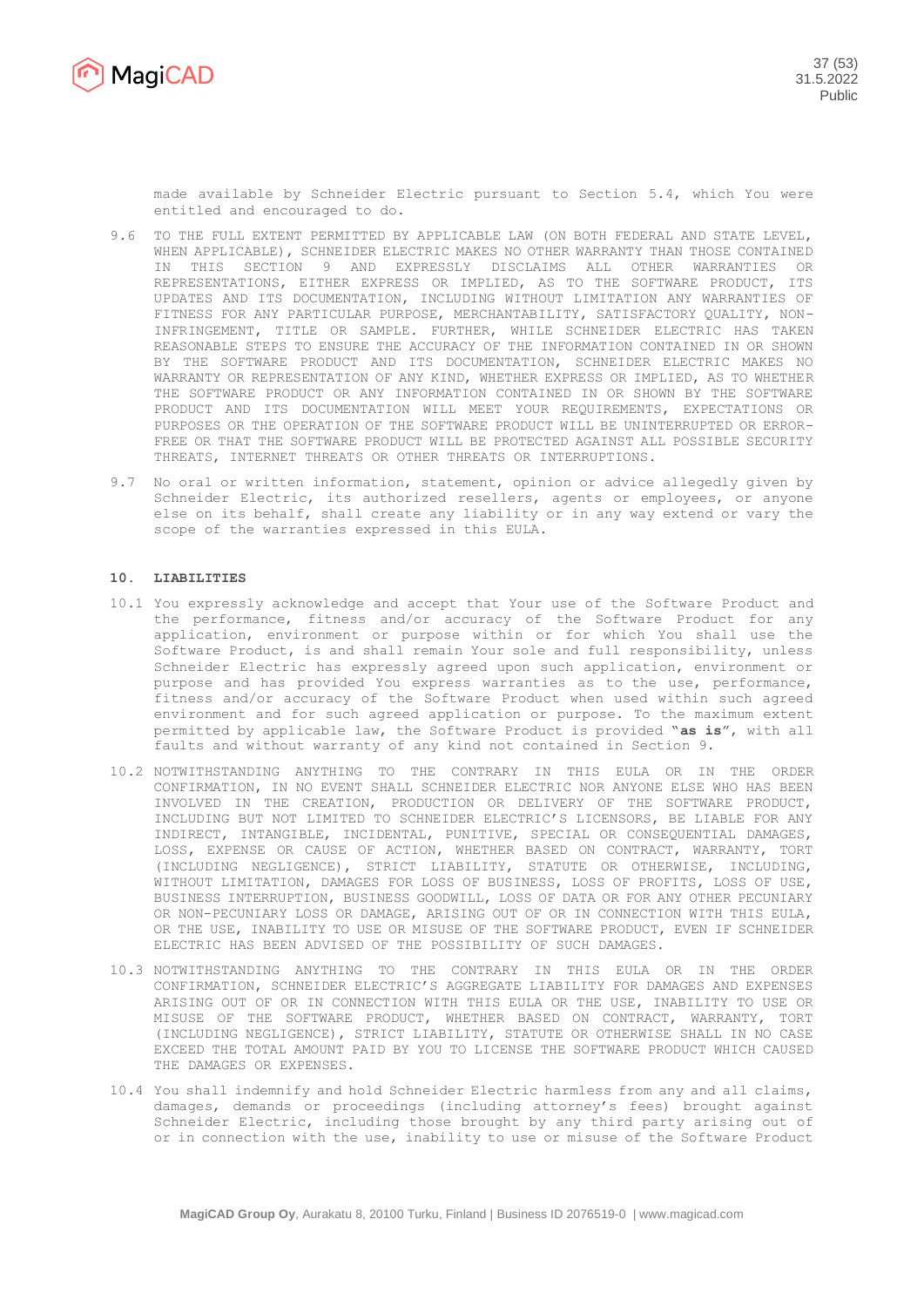

by You, and whether based in contract, warranty, tort (including negligence), strict liability, statute or otherwise, unless and to the extent any such claim resulted from Schneider Electric's non-fulfillment of the warranty set out in Section 9.1.

- 10.5 The license granted under this EULA does not cover any modification, update, translation or adaptation, whether authorized or not, that might have been made to the Software Product by any person other than Schneider Electric where the Software Product is supplied along with a third party product. Such modifications shall be governed by the terms of license issued by such third party. Schneider Electric shall in no case be liable, whether in contract, warranty, tort (including negligence), strict liability, statute or otherwise, for damages or consequences arising out of or in connection with said modification, update, translation or adaptation and makes no representation or warranty in connection therewith.
- 10.6 Notwithstanding any other term of this EULA, Schneider Electric's liability arising out of this EULA is reduced proportionally to the extent to which the act or omission of You or any other third person contributed to the loss or damage incurred.
- 10.7 In case the Software Product is intended as per its Documentation to be used for the purpose of collecting, storing and/or processing data such as but not limited to personal individual information, it is Your sole and full responsibility when making such use of the Software that You comply with any applicable data protection laws and regulations. In no event shall Schneider Electric be held liable for Your use of the data collected, stored or processed by the Software or Your non-compliance with any applicable data protection laws and regulations and You shall indemnify and hold Schneider Electric harmless from any and all claims, damages, demands or proceedings (including attorney's fees) brought against Schneider Electric, including those brought by any third party, arising out of or in connection with any breach by You of any such laws or regulations.
- 10.8 The limitations or exclusions of warranties and liability contained in this EULA shall apply only to the extent permitted by the law applicable to this EULA and, in particular, do not affect or prejudice the statutory rights which, as the case may be, will benefit You under any mandatory or public order laws or regulation applicable in any such country (on either federal or state level, when applicable).
- 10.9 In case the Software Product was furnished to You by any authorized reseller or other sales representative or another third party supplying the Software Product with or without a third party product, Schneider Electric shall in no event be a party to any purchase order or other agreement between You and such third party and shall not assume or otherwise bear any liability thereunder, with the consequence that any and all claims You may have in relation to the Software Products shall be directed at such third party and shall be subject to the liability sections in any purchase order or other agreement between You and such third party. Schneider Electric shall assume no liability whatsoever under such sections or be bound by their wording.
- 10.10Subject to the limitations of liability set forth in Sections 10.2 and 10.3 of this EULA, Schneider Electric will defend and indemnify You against a third party claim that the Software Products infringe any copyright enforceable in the jurisdiction where Schneider Electric has its registered office or principal place of business, or misappropriates any trade secret protected under the laws of such jurisdiction (the "Included Jurisdiction"), provided that: (i) You notify Schneider Electric in writing within thirty (30) days of the claim; (ii) Schneider Electric has sole control of the defense and all related settlement negotiations; and (iii) You provide Schneider Electric with the assistance, information and authority necessary in order for Schneider Electric to perform its obligations under this Section.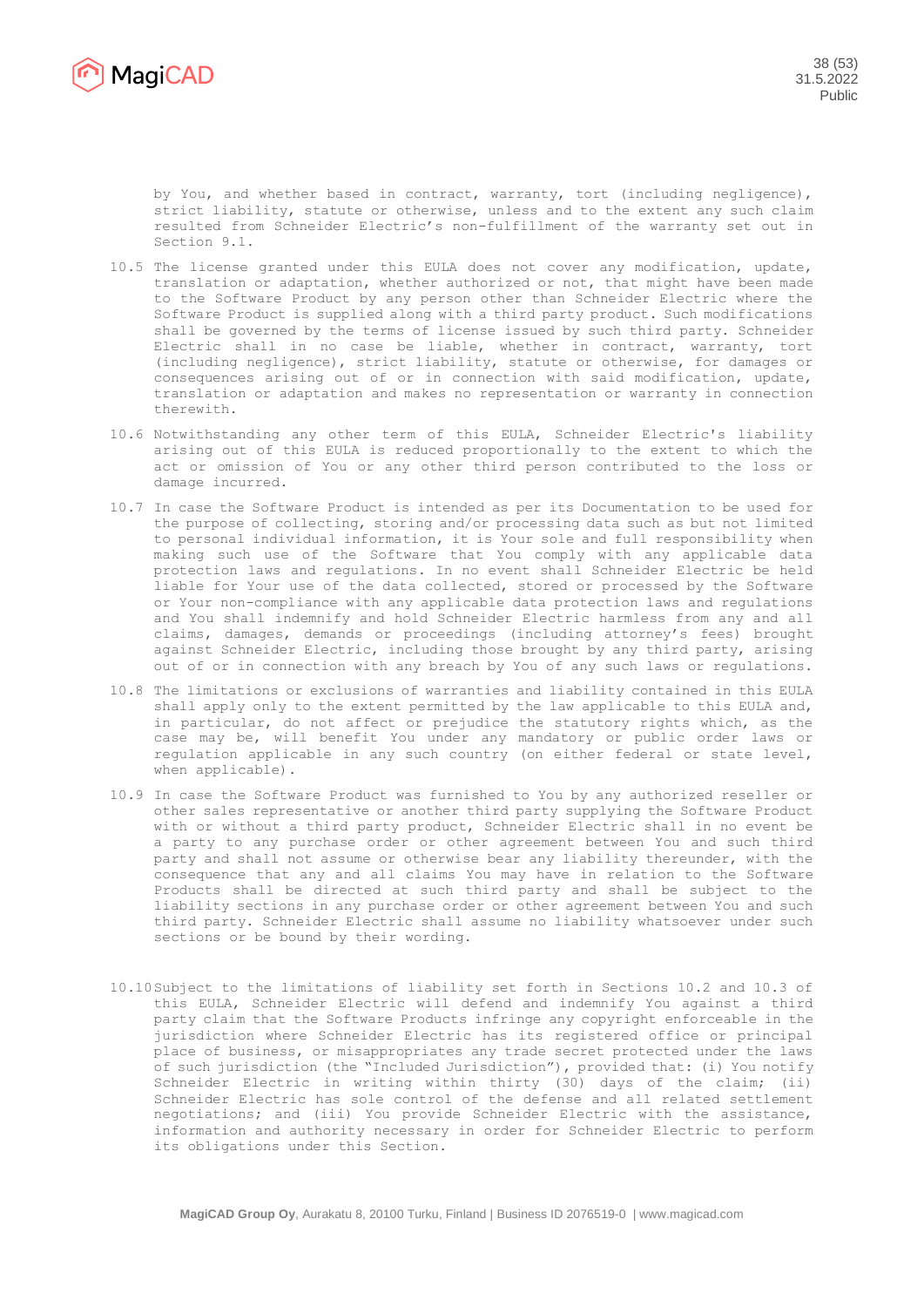

Schneider Electric will have no obligation to You under this Section relating to claims which arise outside of the Included Jurisdiction, nor for any claims not expressly set out in Section 10.10 above.

If the Software Products are held, or are believed by Schneider Electric, to infringe, then Schneider Electric will have the option, at its expense, to: (i) modify the Software Products to be noninfringing; or (ii) obtain for You a license to continue using the Software Products. If, in Schneider Electric's sole discretion, it is not economically or commercially reasonable to perform either of the above options then Schneider Electric may terminate the license for the infringing Software Products and refund to You the license fee You paid to Schneider Electric for the infringing Software Products.

The foregoing Schneider Electric obligations do not apply when the claim of infringement results from or is related to: (i) Software Products provided pursuant to Your designs, drawings or specifications; (ii) Software Products stored, used or maintained other than in accordance with Schneider Electric's instructions or recommendations or other than for Your internal business purposes; (iii) claims of infringement resulting from combining the Software Products provided hereunder with any other item not furnished by Schneider Electric; (iv) modifications to the Software Products without the prior written consent of Schneider Electric; (v) software or products supplied or designed by You or third parties; or (vi) Your failure to use corrections or enhancements made available by Schneider Electric.

This Section 10.10 states Schneider Electric's entire liability and Your sole and exclusive remedy for infringement.

## **11. THIRD PARTY SOFTWARE**

- 11.1 The Software Product may embed or be provided to You with third party software(s), in unmodified or modified form. In such case Schneider Electric shall make such information available to You.
- 11.2 By accepting this EULA, You are also accepting the terms and conditions of the software licenses from any third party (hereinafter "**Alternative Licenses**") owning the intellectual property rights in said third party software(s), and any use You will make of any such third party software(s) being part of the Software Product is subject to the terms of those Alternative Licenses. Further to the above, in relation to parts of the Software Product that are subject to Alternative Licenses, Schneider Electric's liability shall be further limited in accordance with the terms and conditions of such Alternative License and Schneider Electric will in no event be subject to a wider or more substantial liability than what is evident from such Alternative Licenses, unless and to the extent applicable mandatory law requires otherwise.
- 11.3 Further, the Software Product may contain code, including third party code, for which Schneider Electric is required to provide attribution. Some of this code may be released under Alternative License terms. Such code is not licensed under this EULA and shall be subject only to the Alternative License which shall constitute the sole license for such code and shall govern the relation between You and the alternative licensor. This EULA does not alter any rights or obligations You may have under these Alternative Licenses. Schneider Electric provides no warranty whatsoever in relation to code subject to such Alternative Licenses, unless and to the extent applicable mandatory law requires otherwise.
- 11.4 If you wish to use the Software Product in a specific combination with other software or devices as may be intended by You, You must, at Your own risk and expense, acquire and maintain any such other software or devices, including proper licenses from such third parties. If You do not acquire and maintain appropriate third party licenses and if this somehow results in a third party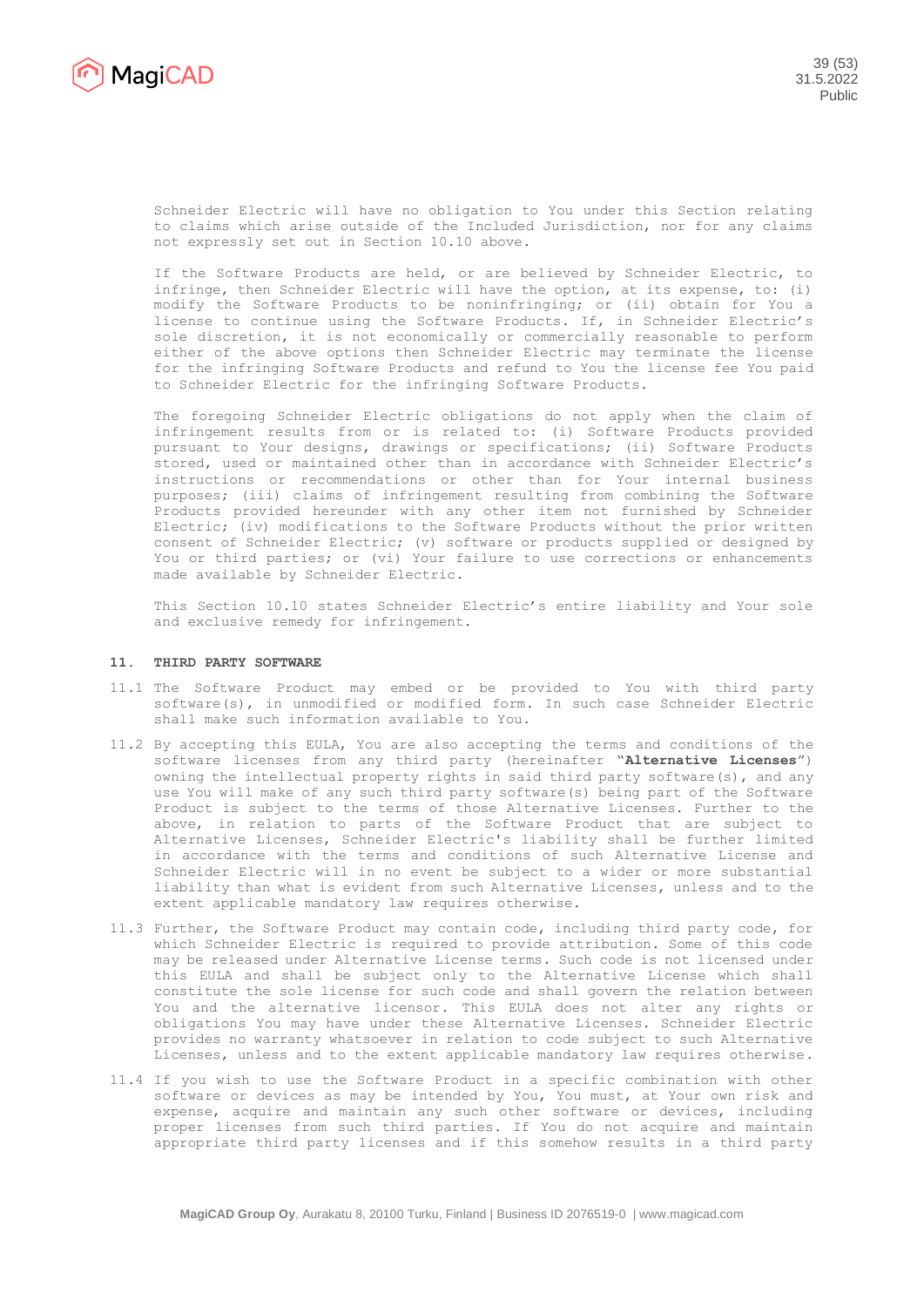

raising a claim against Schneider Electric, You shall indemnify Schneider Electric against any such third party claim. In case the Software Product includes access to a software development kit (hereinafter "**SDK**") which allows the development of any interface between third party software and the Software Product, Schneider Electric shall not be responsible for any development performed by You through the use of SDK, and Schneider Electric shall have no responsibility to provide You any support in relation thereto and shall not be liable for Your use of SDK or any damages it may cause to You or any third party.

11.5 If Your use of SDK somehow results in a third party raising a claim against Schneider Electric, You shall indemnify Schneider Electric against any such third party claim.

# **12. DATA PROTECTION/CONSENT TO USE DATA**

- 12.1 With respect to the processing of any personal data under or in relation to this EULA or the use of the Software Product, each party agrees to comply with its respective obligations under any local applicable data protection laws or regulations in the relevant jurisdiction.
- 12.2 In addition to the Software Update Utility (also known as "SESU") described in Section 5.3, You acknowledge that some Software Products may include analytic and diagnostic features which enable Schneider Electric to gather technical and End User information from the Software Product. You agree that Schneider Electric may collect and use such technical and End User information for analytic and diagnostic purposes and to improve the user experience with the Software Product and/or with other products and services offered by Schneider Electric. If any of the information so collected contains personal information (such as email address, username and password or location) Schneider Electric will process such information in accordance with Schneider Electric's Data Privacy Policy which is available at [https://www.schneider-electric.com/en/about-us/legal/data](https://www.schneider-electric.com/en/about-us/legal/data-privacy.jsp)[privacy.jsp.](https://www.schneider-electric.com/en/about-us/legal/data-privacy.jsp)

# **13. AUDIT**

- 13.1 You agree to make all applicable records available for review by Schneider Electric during Your normal business hours so as to permit Schneider Electric (upon reasonable written notice to You) to verify Your compliance with the terms and conditions of this EULA. Further, You agree that upon the request of Schneider Electric or Schneider Electric's authorized representative, You will promptly document and certify in writing to Schneider Electric that Your and Your employees' use of the Software Product complies with the terms and conditions of this EULA.
- 13.2 Schneider Electric may (upon reasonable written notice) inspect Your use of the Software Product during Your normal business hours to ensure Your compliance with this EULA. If the results of any such review or inspection indicate Your unlicensed or non-compliant use of the Software Product or the underpayment by You of applicable fees (if any) contractually due and payable to Schneider Electric, You shall: (i) immediately pay sufficient fees to cover Your actual use of the Software Product, or such amounts of fees remaining due to Schneider Electric and (ii) reimburse Schneider Electric for the cost of such review or inspection.

## **14. EXPORT CONTROL**

The export of products, software, technology or information may be subject to control or restriction by applicable laws or regulations on the control of export, notably the United States Export Administration Act and the regulations there under, and the European Union Regulation 428/2009 applicable to dual use and cryptographic products and technologies. You are solely responsible for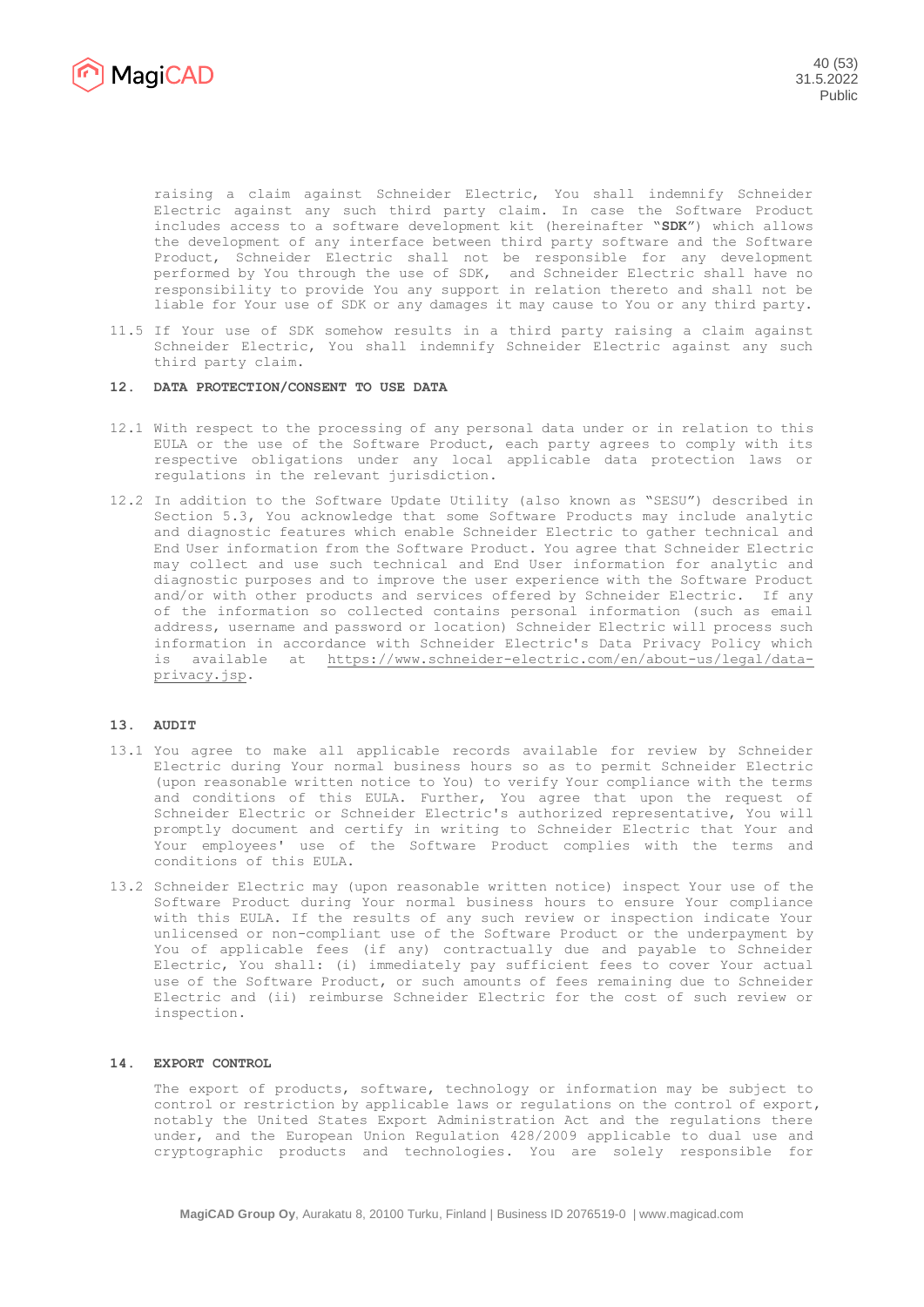

determining the existence and application of any such law or regulation to any proposed export of the Software Product by You or Your representatives and for performing any declaration or obtaining any required authorisation in relation therewith. You agree not to export the Software Product from any country in violation of any applicable legal or regulatory obligations or restrictions on that export. In the event the aforementioned legal or regulatory obligations or restrictions are violated by You or any of Your representatives in relation with the export of the Software Product, You shall indemnify and hold Schneider Electric harmless from any claims, losses, costs or expenses and compensate the same against any damages which any third party (including but not limited to governmental and/or international authorities and/or organizations) will claim against Schneider Electric as the result of any such violation by You or Your representative(s).

# **15. ASSIGNMENT**

Your rights or obligations under this EULA may not be sold, sub-licensed, rented, assigned, delegated, transferred or otherwise conveyed by You or Your representatives without Schneider Electric's prior express written consent. Schneider Electric may assign this license to any company within the Schneider Electric Group of companies or to any company it may acquire control of or merge with.

#### **16. DURATION AND TERMINATION**

- 16.1 The license right granted to You under this EULA shall come into effect as of the date of Your acceptance of the terms hereof and shall remain effective unless such license right expires or terminates when (i) such license right was granted to You for a limited period of time in accordance with Section 2 and such limited time period expires, or (ii) such license right was granted to You under a trial period in accordance with Section 2 and You do not further activate it upon expiry of said trial period as per Section 2, (iii) this EULA is terminated by either Schneider Electric or You with immediate effect if, respectively, You or Schneider Electric fail to comply with any of its obligations under this EULA.
- 16.2 Upon expiration or termination of the license right granted to You hereunder, You undertake to immediately discontinue use of the Software Product and You must (i) if the Software Product has been provided to You as a physical copy, destroy and delete the Software Product and related copies and data, including without limitation those stored on Your computer hard disks or servers, including all accompanying printed materials along with their containers to the place from which You obtained the Software Product, and (ii) if the Software Product has been provided to You as a download, delete or expunge the Software Product, inclusive all related files and any other electronic material, from Your computer, hard disks, servers or other Device containing it. For both (i) and (ii) You shall upon the request from Schneider Electric provide Schneider Electric with a written certification that You have carried out the required actions set out in this Section 16.2.
- 16.3 Termination of the license granted to You hereunder does not affect any rights or remedies which may have accrued before said termination to the benefit of Schneider Electric under this EULA, at law or otherwise.

## **17. MISCELLANEOUS**

17.1 This EULA, including its Appendices, constitutes the entire agreement between You and Schneider Electric in relation to Your right to use the Software Product and replaces any previous agreement or understanding, whether oral, electronic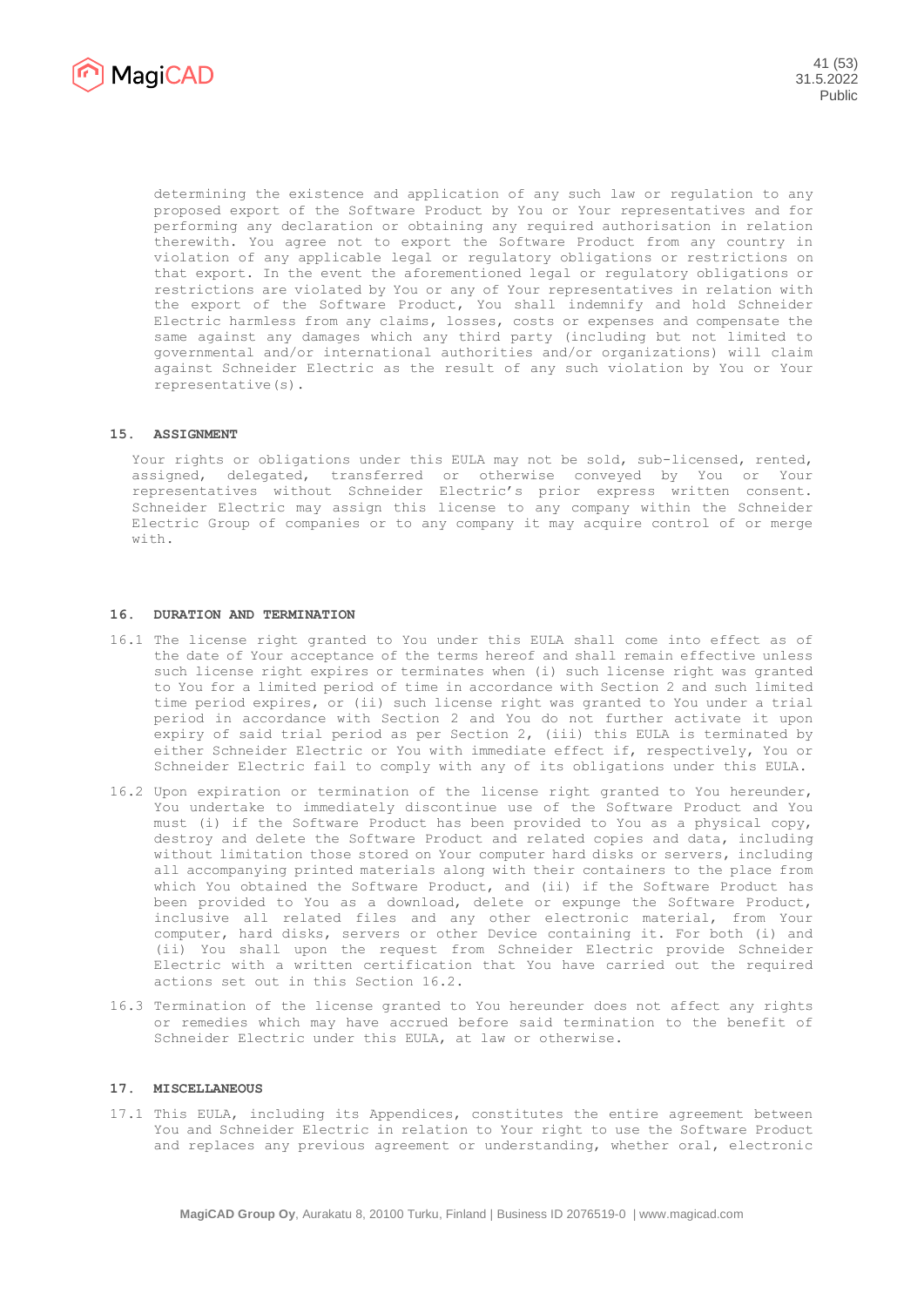

or written, in relation with the same subject matter. Documentation forms an integral part of the license granted under this EULA. In case of a discrepancy between the terms of this EULA and the provisions of the Documentation, the terms of this EULA shall prevail. Should they differ, the terms of the printed version of this EULA, which may be supplied with the Software Product package, shall prevail over those that may be read on a computer screen.

- 17.2 Should any of the provisions of this EULA be held invalid, illegal or unenforceable by a competent jurisdiction, You and Schneider Electric shall take all reasonable steps in order to modify such provision to render it valid and enforceable, bearing in mind their original intentions, and such provision as modified shall be fully enforced by You and Schneider Electric; all other provisions shall remain valid and unaffected by such declared invalidity, illegality or non-enforceability.
- 17.3 No failure or delay on the part of either You or Schneider Electric in the exercise of any power, right or privilege hereunder shall operate as a waiver thereof, nor shall any single or partial exercise of any such power, right or privilege preclude other or further exercise thereof or of any other right, power or privilege.
- 17.4 Headings in this EULA are just for ease of reference and will not affect its interpretation.
- 17.5 Words expressed in the singular include the plural and vice versa.
- 17.6 Section 7, 8, 9, 10, 11, 12 and 14 of this EULA shall survive termination of this EULA or expiration of the license right granted to You under this EULA in accordance with Section 16.1. Furthermore, provisions that by their nature are intended to survive termination or expiration of this EULA and the license right granted to You hereunder, shall survive such termination or expiration. Additionally, all of Your indemnity obligations set forth in this EULA shall survive termination or expiration of this EULA.

## **18. APPLICABLE LAW & DISPUTES**

- 18.1 This EULA shall be exclusively governed by the laws of the country (on both federal and state level, when applicable) where Schneider Electric has its registered office or principal place of business, to the exclusion of said country's conflict of law rules. To the extent possible, Schneider Electric and You agree that the United Nations Convention on the International Sale of Goods shall not apply to this EULA.
- 18.2 All disputes arising out of or in connection with this EULA shall be submitted to the International Court of Arbitration of the International Chamber of Commerce and shall be finally settled under the Rules of Arbitration of the International Chamber of Commerce by one arbitrator appointed in accordance with said Rules. The arbitration shall be conducted in the English language in the country where Schneider Electric has its registered office or principal place of business. Judgment upon the award rendered by the arbitrator may be entered by any court having jurisdiction thereof. NOTWITHSTANDING ANYTHING TO THE CONTRARY IN THIS EULA OR THE RULES OF ARBITRATION, THE ARBITRATOR IS NOT EMPOWERED TO AWARD DAMAGES IN EXCESS OF THE COMPENSATORY DAMAGES (INCLUDING REASONABLE ATTORNEYS' FEES AND EXPERT WITNESS FEES) OR IN EXCESS OF THE LIMITATIONS OF LIABILITY AND DAMAGES SET FORTH IN THIS EULA, AND EACH PARTY HEREBY IRREVOCABLY WAIVES ANY RIGHT TO RECOVER SUCH DAMAGES (INCLUDING, WITHOUT LIMITATION, PUNITIVE DAMAGES), IN ANY FORUM. THE ARBITRATOR WILL BE REQUIRED TO FOLLOW THE APPLICABLE LAW AS SET FORTH IN SECTION 18.1 AND FOLLOW THE TERMS OF THIS EULA. The arbitrator may award equitable relief in those circumstances where monetary damages would be inadequate. The successful or prevailing party will be entitled to recover its reasonable attorneys' fees, expert witness fees and other costs of arbitration, in addition to such other relief to which it may be entitled.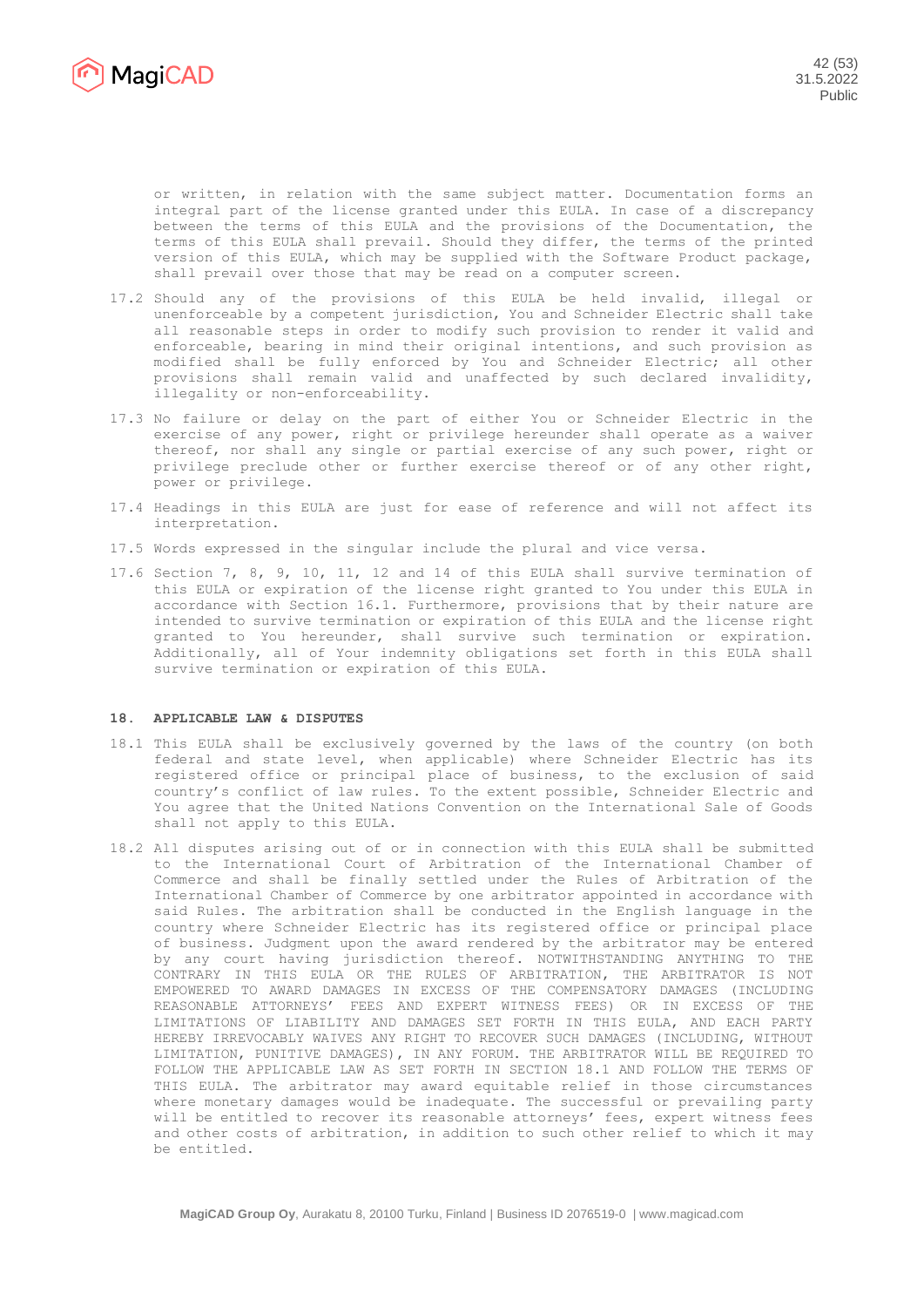

18.3 You acknowledge and accept that Schneider Electric will be irreparably damaged (and damages at law may be an inadequate remedy) if You breach any provision of this EULA and such provision is not specifically enforced. Therefore, in the event of a breach or threatened breach by You of this EULA, Schneider Electric shall be entitled, in addition to all other rights or remedies, to (a) an injunction or other injunctive relief restraining such breach, without being required to show any actual damage or to post an injunction or other bond; or (b) a decree for specific performance of the applicable provision of this Agreement; or (c) both to the extent permitted by applicable law in the country where Schneider Electric has its registered office or principal place of business and/or, as relevant in the context, where You will install, copy, run or otherwise use the Software Product, on either federal or state level when applicable.

## **19. LEGAL EFFECT**

In specific jurisdictions, as stated in **Appendix 1** to this EULA, different regulations may impose different terms to apply between Schneider Electric and You in relation with Your use of the Software. All the terms of this EULA that are not amended by the terms defined in said jurisdictions as stated in **Appendix 1** shall apply between Schneider Electric and You in such jurisdictions.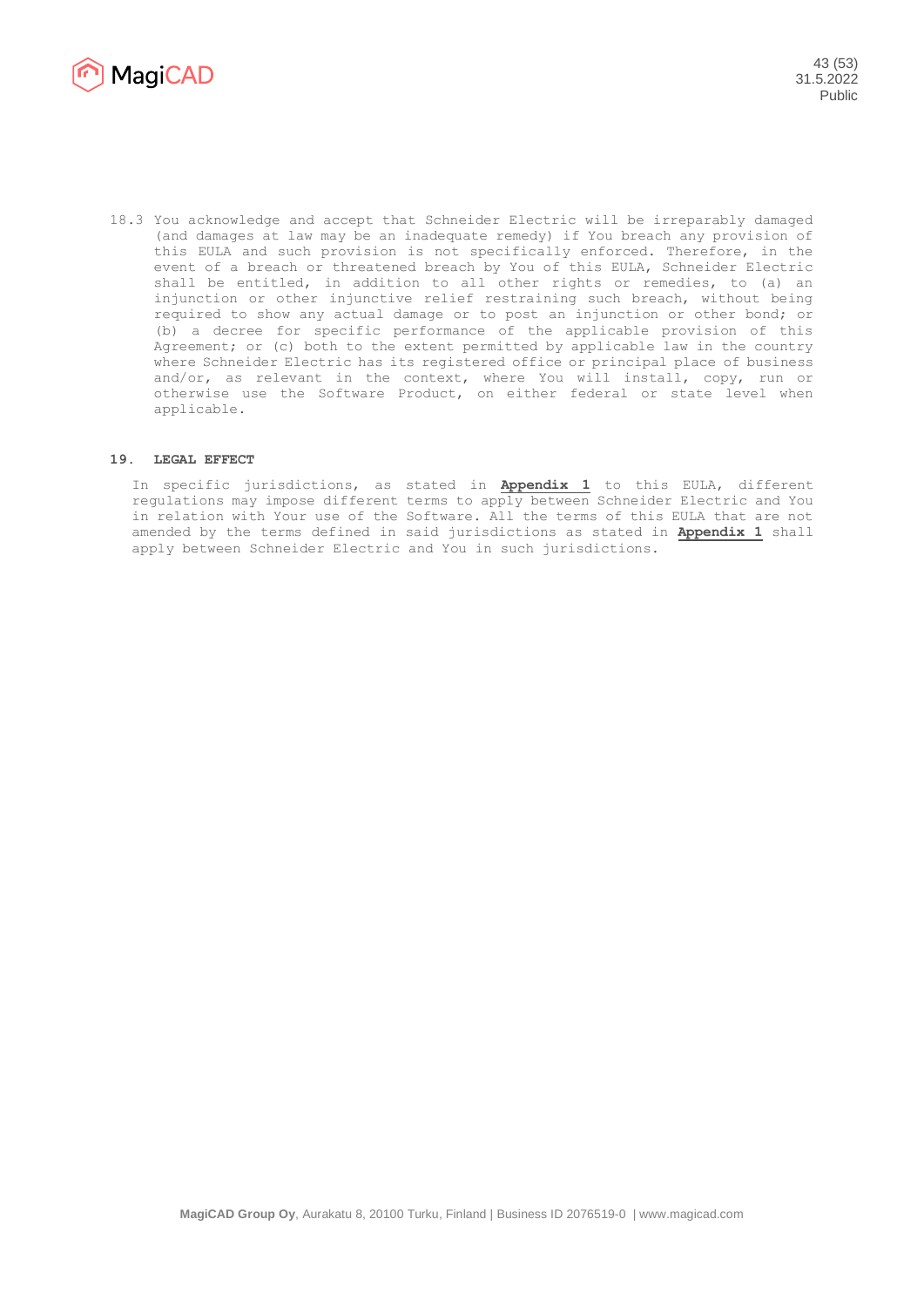

#### \*\*\*\*\*\*\*\*\*\*\*\*\*\*\*\*\*\*\*\*\*\*\*\*\*\*\*\*\*\*\*\*\*\*\*\*\*\*\*\*\*\*\*\*\*\*\*\*\*\*\*\*\*\*\*\*\*\*\*\*\*\*\*\*\*\*\*\*\*\*\*\*\*\*\*\*\*\*\*\*\*\*\* \*\*\*\*\*\*

#### **APPENDIX 1 TO END-USER LICENSE AGREEMENT**

## **SPECIFIC REGULATIONS / TERMS IN VARIOUS JURISDICTIONS**

**USA:**

In complement to what is stated in Section 2 **"Restrictions"**, a) – e) above:

The Software Product is a "Commercial Item(s)," as that term is defined at 48 C.F.R. § 2.101, consisting of "Commercial Computer Software" and "Commercial Computer Software Documentation," as such terms are used in 48 C.F.R. § 12.212 or 48 C.F.R. § 227.7202, as applicable. Consistent with 48 C.F.R. § 12.212 or 48 C.F.R. § 222.7202- 1 through § 227.7202-4, as applicable, the Commercial Computer Software and Commercial Computer Software Documentation are licensed to U.S. Government end users with only those rights as granted to all other end users, according to the terms and conditions contained in this EULA. Manufacturer is Schneider Electric.

#### **ARGENTINA:**

Subsection 9.2 of Section 9 **"Warranties"**, shall be replaced as follows:

9.2 The warranty period shall be of one hundred and eighty (180) days from the date of delivery of the Software Product to You.

The language in which the arbitration mentioned in Subsection 18.2 of Section 18 **"Applicable Law & Disputes"** shall be conducted shall be Spanish.

#### **AUSTRALIA:**

Subsection 9.6 of Section 9 **"Warranties"** shall be replaced as follows:

- 9.6 Certain legislation, including the Australian Consumer Law, may imply warranties or conditions or impose guarantees or obligations upon Schneider Electric which cannot be excluded, restricted or modified or cannot be excluded, restricted or modified except to a limited extent. Subject to this section 9.6 Schneider Electric limits its warranty in respect of any claim under the provisions to, at Schneider Electric's option:
	- (i) the replacement of Software Products or the supply of equivalent Software Products;
	- (ii) the repair of the Software Products;
	- (iii) the payment of the cost of replacing the Software Products or of acquiring equivalent Software Products; or
	- (iv) the payment of the cost of having the Software Products repaired.

#### **BRAZIL:**

Subsection 2.2 (v) of Section 2 **"Restrictions"**, shall be replaced as follows:

(v) directly or indirectly, export, re-export, download, or ship the Software Product in violation of the laws and regulations of the U.S.A. or the applicable jurisdiction in which You use or are downloading the Software Product, in specially in violation of the Law n. 9.609 dated February 19, 1998 and regulations of the Brazil.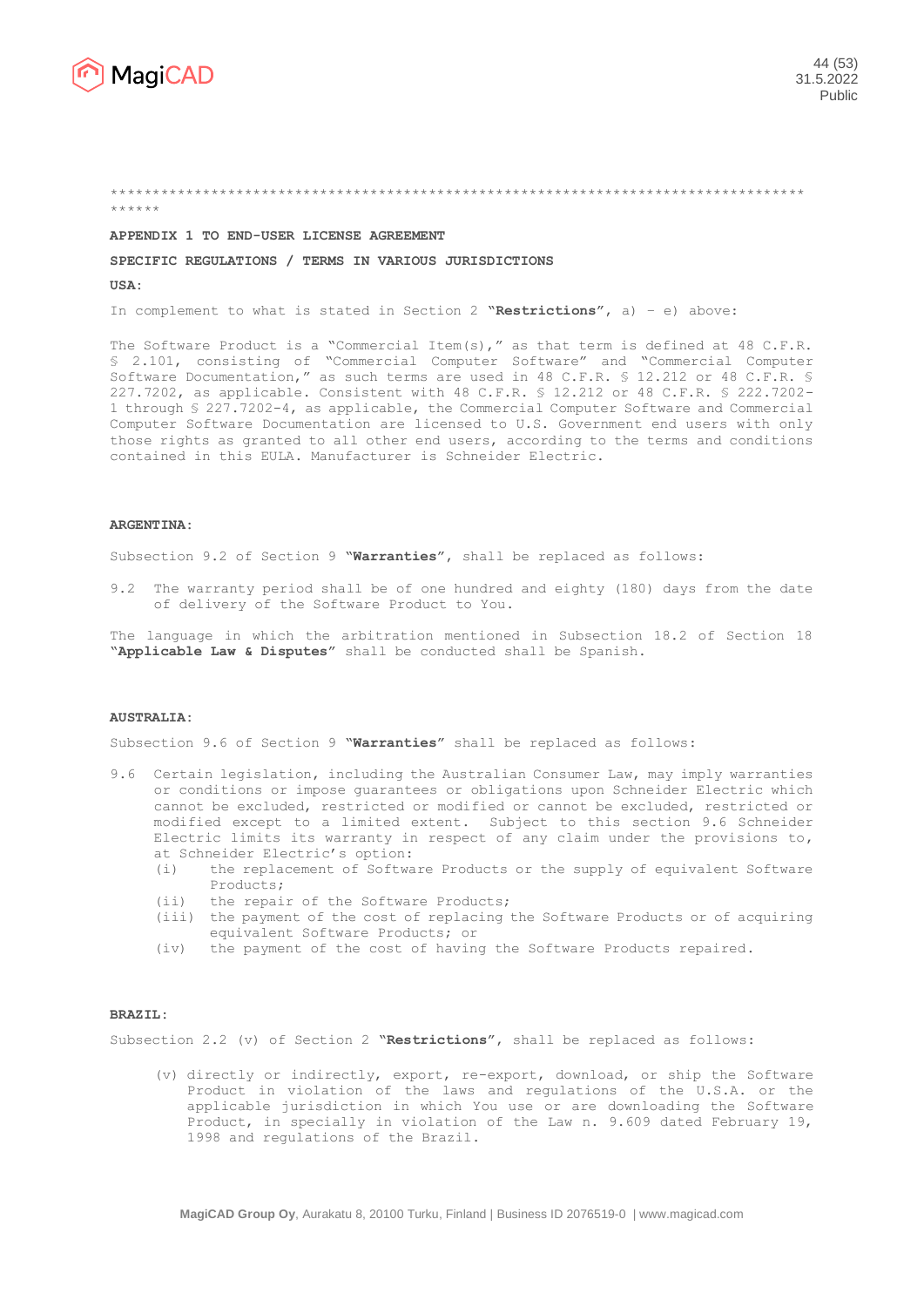

Section 18 **"Applicable Law & Disputes"**: Applied the Rules of Arbitration of the Chamber of Commerce Brazil - Canadá located in São Paulo City, State of São Paulo, Brazil.

**CANADA:** 

The following Sections shall be added:

#### **Application of Local Mandatory Laws**

The Parties do not intend that execution of this EULA to override or exclude the application of any mandatory local laws or legislation. The parties further agree to execute any necessary amendments to take into account any mandatory local laws or legislation applicable at the effective date.

#### **Langue Français / French Language**

Les parties aux présentes ont demandé que les Conditions de vente soient rédigées en langue anglaise. You agree to this Eula be drawn up in the English language only.

## **GERMANY**

Section 9 **"Warranties"** shall be replaced as follows:

#### **9. WARRANTIES**

9.1 Schneider Electric warrants that for a period of twelve (12) months from the date of its delivery to You by Schneider Electric or its authorised reseller (or any other warranty period depending upon the Software Product's reference and its related description available from Schneider Electric website), (i) the Software Product will perform substantially in accordance with its specifications as described in the Documentation, and (ii) the medium on which the Software Product is provided to You (if provided under a tangible form) and the License Key (if any) will be free from defects in materials and workmanship.

If the Software Product does not function as warranted during the warranty period Schneider Electric will, at Schneider Electric's option either fix the defect or non-compliance or replace the defective Software Product, the medium or the License Key without charge to You, provided that (i) You give notice of the defect to Schneider Electric or its authorised reseller within the above mentioned warranty period, and (ii) the defect does not fall under the exclusions set under Section 9.4 below. In the event Schneider Electric is not able to remedy a defect or non-compliance during the warranty period after having had reasonable opportunity to do so, You may either adequately reduce the fees paid or – unless the defect or non-compliance is non-material – rescind from the contract for the affected Software Product.

9.2 Schneider Electric's warranty shall be excluded to the extent the Software Product, its medium or License Key has been altered without prior written authorization by Schneider Electric or fails to perform in any way, as the result of Your negligent or unauthorized use such as, for instance but not limited to, the use of the Software Product with third party products (hardware, software, firmware or operating system) which are not intended by Schneider Electric for use with the Software Product, or the utilization of an improper hardware or software key (if applicable) with the Software Product, or the unauthorized maintenance of the Software Product.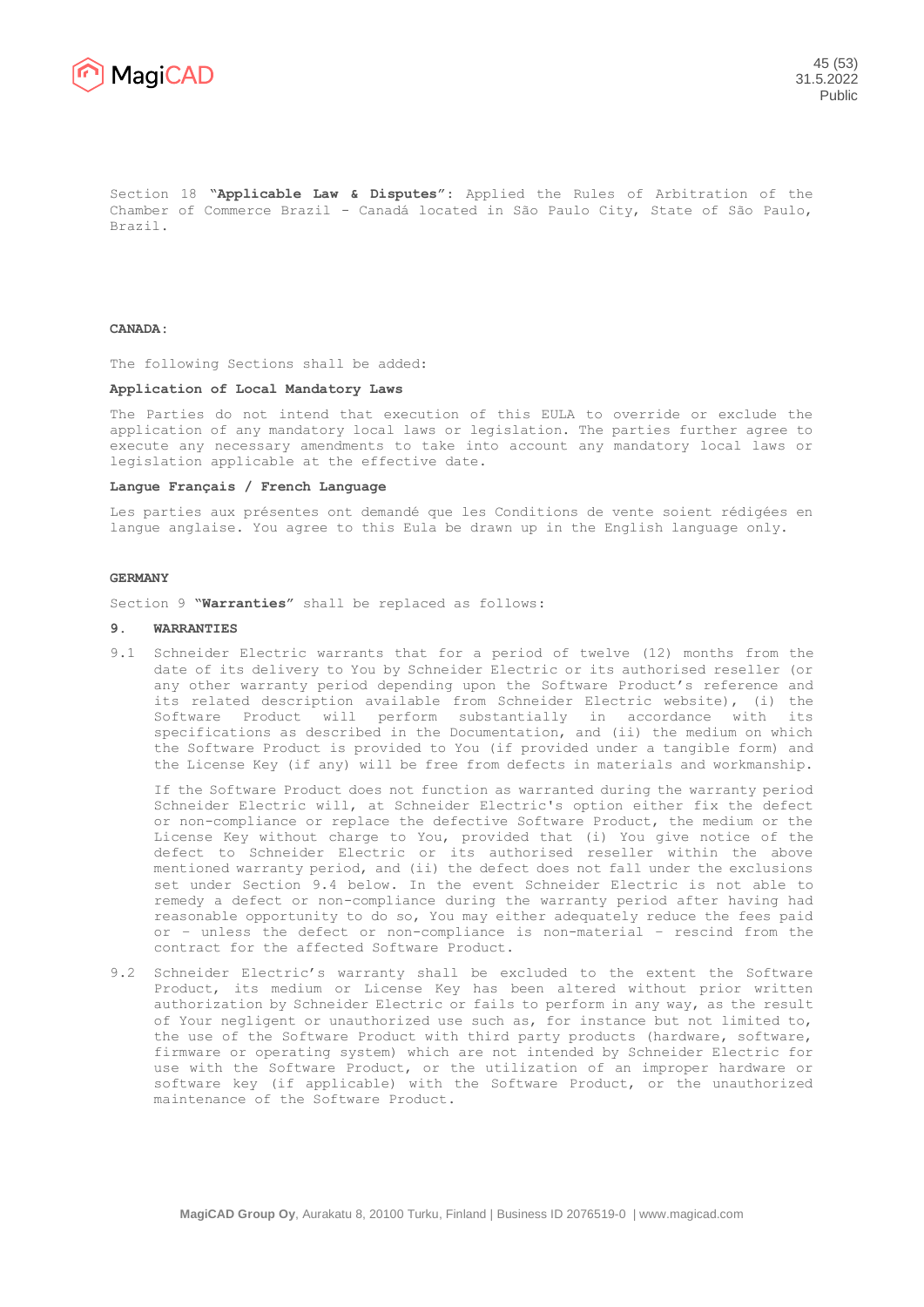

Any replacement Software Product, media or License Key supplied to You pursuant to Section 9.1 hereinabove will be warranted for the remainder of the original warranty period or six (6) months, whichever is longer.

- 9.3 Schneider Electric's warranty shall also be excluded in case of defect or malfunction of the Software Product, to the extent such defect or malfunction could have been prevented by implementing the Software Product update or upgrade made available by Schneider Electric pursuant to Section 5.4, which You were entitled and encouraged to do.
- 9.4 The foregoing defines Schneider Electric's entire warranty obligations to You except as otherwise required by applicable statutory law.
- 9.5 No oral or written information, statement, opinion or advice allegedly given by Schneider Electric, its authorized resellers, agents or employees, or anyone else on its behalf, shall create any liability or in any way extend or vary the scope of the warranties expressed in this EULA.

Subsections 10.1 to 10.3 of Section 10 **"Liabilities"** shall be replaced as follows:

## **10. LIABILITIES**

- 10.1 Unless stipulated otherwise in the EULA including the following provisions, Schneider Electric shall be liable for breaches of contractual and noncontractual duties pursuant to the applicable statutory provisions.
- 10.2 Schneider Electric can be held liable for damages irrespective of their legal grounds - in cases of intent and gross negligence. In cases of slight negligence, Schneider Electric shall only be liable
	- a) for damages resulting from injuries to life, body or health,
	- b) for damages resulting from an infringement of an essential contractual obligation (an obligation which must be fulfilled to enable a due performance of the contract and on whose fulfillment the contractual partner generally relies and may rely); however, in this case Schneider Electric`s liability shall be limited to compensation for the foreseeable, typically occurring damage,
	- c) for damages resulting from a loss of data Schneider Electric`s liability shall be limited to the typical recovery effort that a diligent user would incur using regularly and risk-adequate created backup copies.
- 10.3 The limitations of liability pursuant to Section 10.2 shall not apply where Schneider Electric fraudulently concealed a defect or guaranteed the quality of the Software Products. The same applies to claims of You pursuant to the German Product Liability Act (ProdHaftG). An exclusion or restriction of Schneider Electric s liability also applies with respect to Schneider Electric`s statutory representatives and vicarious agents.

## **PERU:**

The third paragraph of the introduction IMPORTANT – READ CAREFULLY shall be replaced as follows:

This EULA is a legal agreement between your corporation, company or other legal entity, to which the Software Product has been provided, (hereinafter "You"), and Schneider Electric (as defined hereunder). You declare that any person acting on your behalf or in your interest and completing the installation of the Software Product has the mandate or legal authority to bind You and confirm Your acceptance of the terms and conditions of this EULA. If a system integrator, contractor, consultant or any other party installs or uses the Software Product on Your behalf, in your interest or prior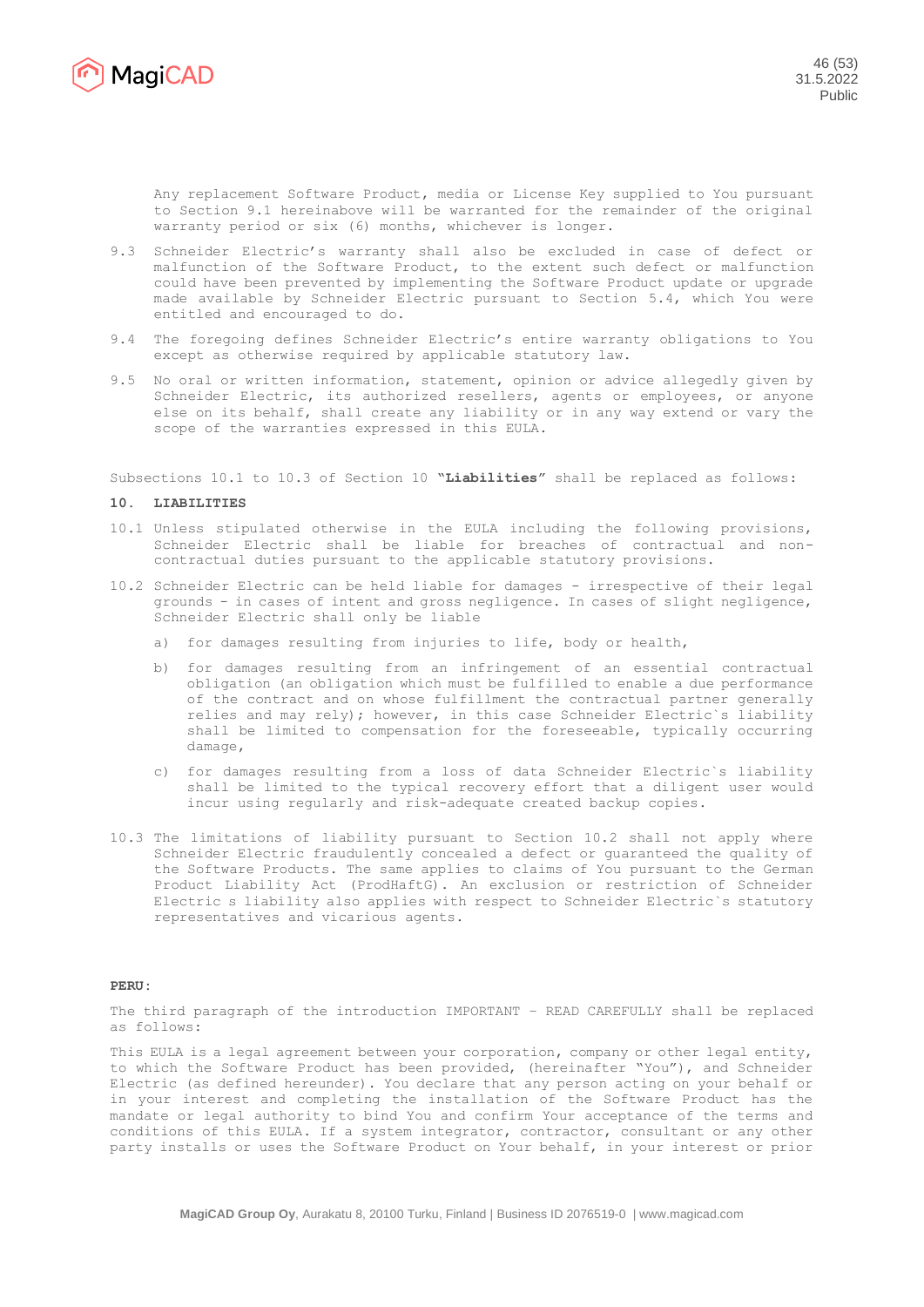

to Your use of the Software Product, such party will be deemed to be Your agent or representative acting on Your behalf, and You will be deemed to have accepted all of the terms and conditions contained in this EULA as if You had installed or used the Software Product Yourself. If You are a third party (e.g. a system integrator, contractor, consultant or any other third party) installing or using the Software Product on behalf of, in the interest of or prior to an end user- or licensee- of the Software Product (hereinafter "End User"), it is Your responsibility to ascertain that You have obtained the mandate or legal authority to bind the End User to this EULA.

Subsection 3.2 (iv) of Section 3 **"Description of Other Rights"** shall be replaced as follows:

### 3.2 **Authorized Applications.**

- (…)
- (vi) You indemnify, hold harmless, and defend Schneider Electric from and against any claims whether based in contract, warranty, tort (including negligence), strict liability, statute or otherwise, including, without limitation, damages for loss of business, loss of chance, loss of profits, business interruption, lawsuits, including attorneys' fees, loss of data, moral damage, or for any other pecuniary or non-pecuniary loss or damage, either directly or indirectly, either foreseeable or unforeseeable, that arise or result from the use or distribution of Your Authorized Applications, provided however that Your contractual obligation of indemnification shall not extend to the percentage of the claimant's damages or injuries or the settlement amount attributable to Schneider Electric's fault or to strict liability imposed upon Schneider Electric as a matter of law in any country (on either federal or state level, when applicable); the foregoing obligation of indemnification shall survive the expiry or termination of this EULA until any possibility for such claims to arise is completely extinguished; and

Subsection 3.3 (v) of Section 3 **"Description of Other Rights"** shall be replaced as follows:

- 3.3 **Embedding or integrating the Software Product.** You may embed or otherwise integrate the Software Product within Your own product or a third party product, provided that:
- (…)
- (v) You indemnify, hold harmless, and defend Schneider Electric from and against any claims whether based in contract, warranty, tort (including negligence), strict liability, statute or otherwise, including, without limitation, damages for loss of business, loss of chance, loss of profits, business interruption, lawsuits, including attorneys' fees, loss of data, moral damage or for any other pecuniary or non-pecuniary loss or damage, either directly or indirectly, either foreseeable or unforeseeable, that arise or result from You embedding the Software Product or otherwise integrate the Software Product within Your own product or a third party product, provided however that Your contractual obligation of indemnification shall not extend to the percentage of the claimant's damages or injuries or the settlement amount attributable to Schneider Electric's fault or to strict liability imposed upon Schneider Electric as a matter of law in any country (on either federal or state level, when applicable); the foregoing obligation of indemnification shall survive the expiry or termination of this EULA until any possibility for such claims to arise is completely extinguished; and

Subsection 10.2 of Section 10 Liabilities shall be replaced as follows:

10.2 NOTWITHSTANDING ANYTHING TO THE CONTRARY IN THIS EULA OR IN THE ORDER CONFIRMATION, IN NO EVENT SHALL SCHNEIDER ELECTRIC NOR ANYONE ELSE WHO HAS BEEN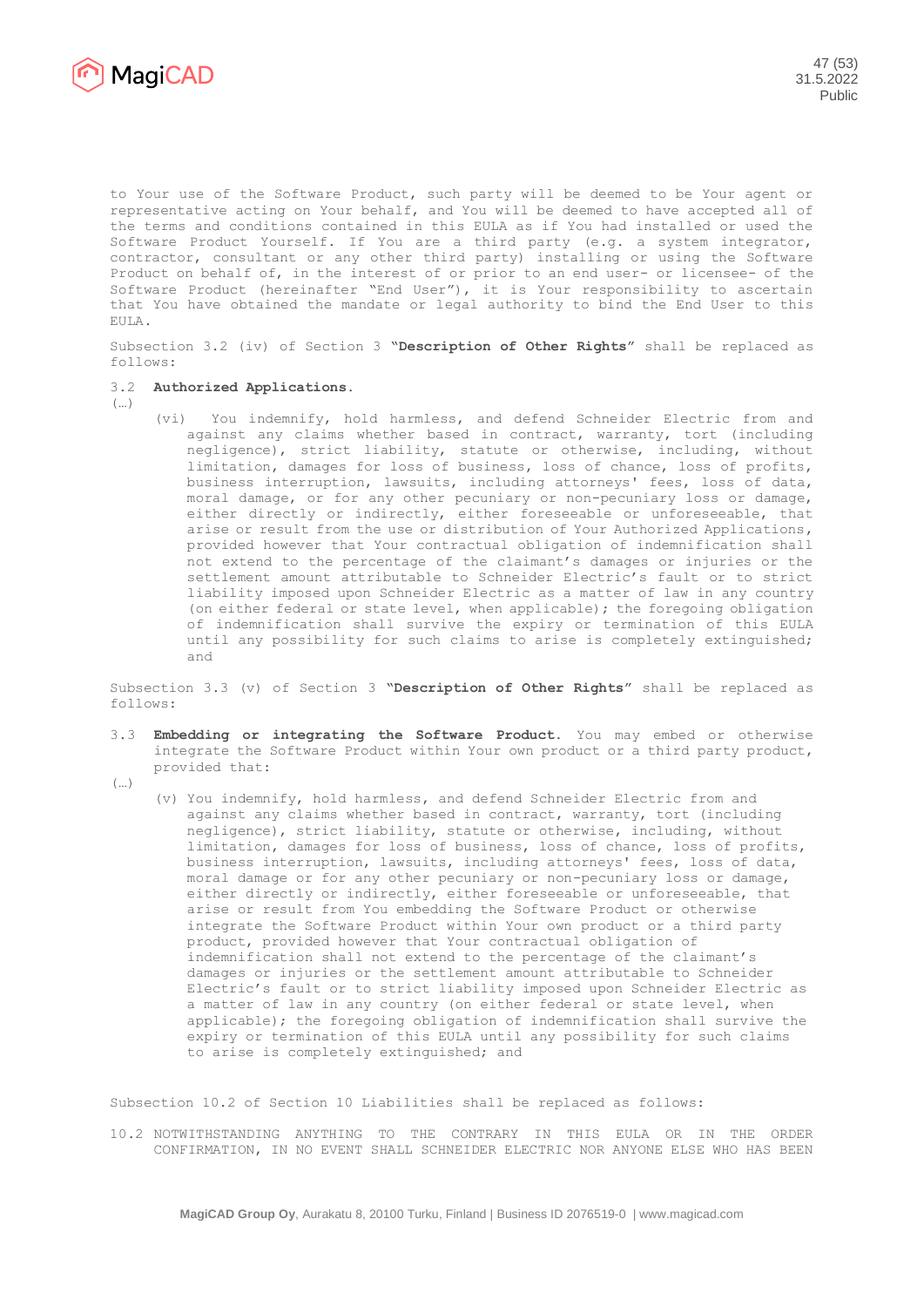

INVOLVED IN THE CREATION, PRODUCTION OR DELIVERY OF THE SOFTWARE PRODUCT, INCLUDING BUT NOT LIMITED TO SCHNEIDER ELECTRIC'S LICENSORS, BE LIABLE FOR ANY INDIRECT, INTANGIBLE, INCIDENTAL, PUNITIVE, SPECIAL OR CONSEQUENTIAL DAMAGES, LOSS, EXPENSE OR CAUSE OF ACTION, WHETHER BASED ON CONTRACT, WARRANTY, TORT (INCLUDING NEGLIGENCE), STRICT LIABILITY, STATUTE OR OTHERWISE, INCLUDING, WITHOUT LIMITATION, DAMAGES FOR LOSS OF BUSINESS, LOSS OF CHANCE, LOSS OF PROFITS, LOSS OF USE, BUSINESS INTERRUPTION, BUSINESS GOODWILL, LOSS OF DATA, MORAL DAMAGE OR FOR ANY OTHER PECUNIARY OR NON-PECUNIARY LOSS OR DAMAGE, ARISING OUT OF OR IN CONNECTION WITH THE USE, INABILITY TO USE OR MISUSE OF THE SOFTWARE PRODUCT, EVEN IF SCHNEIDER ELECTRIC HAS BEEN ADVISED OF THE POSSIBILITY OF SUCH DAMAGES.

The following sentence will be inserted at the end of Subsection 10.7 of Section 10 Liabilities:

You declare that Schneider electric does not perform any processing on data on your behalf or in your interest and, therefore, must not be considered as a *data processor*.

Subsection 18.1 of Section 18 **"Applicable Law & Disputes"** shall be replaced as follows:

18.1 This EULA shall be exclusively governed by the laws of the Republic of Peru, to the exclusion of said country's conflict of law rules. To the extent possible, Schneider Electric and You agree that the United Nations Convention on the International Sale of Goods shall not apply to this EULA.

#### **POLAND:**

Subsection 10.8 of Section 10 **"Liabilities"** shall be replaced as follows:

10.8 The limitations or exclusions of warranties and liability contained in this EULA shall apply only to the extent permitted by the law applicable to this EULA and, in particular, do not affect or prejudice the statutory rights which, as the case may be, will benefit You under any mandatory or public order laws or regulation applicable in any such country (on either federal or state level, when applicable). In particular Schneider Electric can be held liable for damages - irrespective of their legal grounds - in cases of intent and gross negligence or damages resulting from injuries to life, body or health.

Section 15 **"Assignment"** shall be replaced as follows:

Your rights or obligations under this EULA may be sold, sub-licensed, rented, assigned, delegated, transferred or otherwise conveyed by You or Your representatives only upon Schneider Electric's prior express written consent otherwise being null and void. Schneider Electric may assign this license to any company within the Schneider Electric Group of companies or to any company it may acquire control of or merge with.

Subsection 18.2 of Section 18 **"Applicable Law & Disputes"** shall be replaced as follows:

18.2 Without prejudice the statutory rights which, as the case may be, will benefit You under any mandatory or public order laws or regulation applicable, all disputes arising out of or in connection with this EULA shall be submitted to the International Court of Arbitration of the International Chamber of Commerce and shall be finally settled under the Rules of Arbitration of the International Chamber of Commerce by one arbitrator appointed in accordance with said Rules. The arbitration shall be conducted in the English language in the country where Schneider Electric has its registered office or principal place of business. Judgment upon the award rendered by the arbitrator may be entered by any court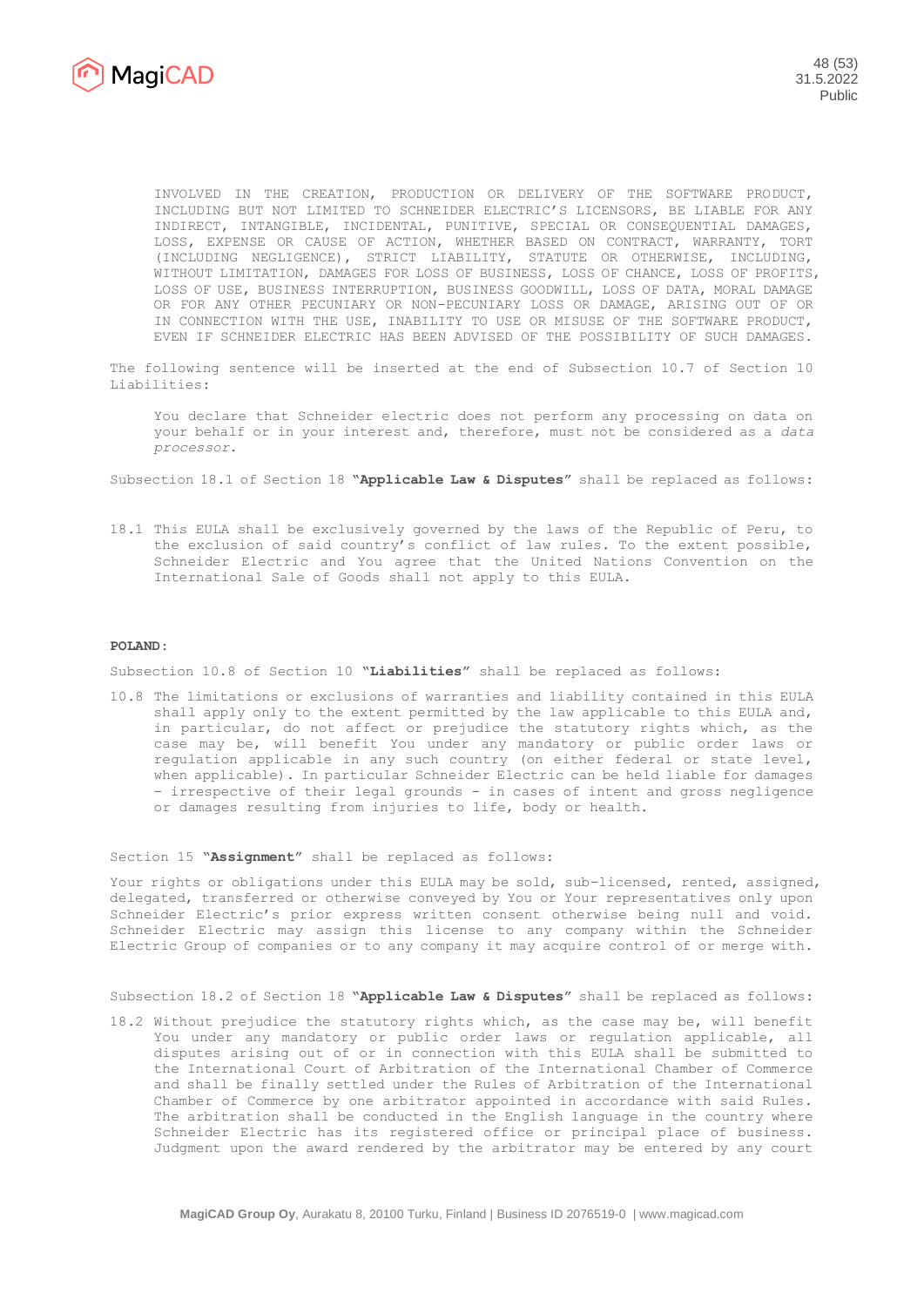

having jurisdiction thereof. NOTWITHSTANDING ANYTHING TO THE CONTRARY IN THIS EULA OR THE RULES OF ARBITRATION, THE COURT IS NOT EMPOWERED TO AWARD DAMAGES IN EXCESS OF THE COMPENSATORY DAMAGES (INCLUDING REASONABLE ATTORNEYS' FEES AND EXPERT WITNESS FEES) OR IN EXCESS OF THE LIMITATIONS OF LIABILITY AND DAMAGES SET FORTH IN THIS EULA, AND EACH PARTY HEREBY IRREVOCABLY WAIVES ANY RIGHT TO RECOVER SUCH DAMAGES (INCLUDING, WITHOUT LIMITATION, PUNITIVE DAMAGES), IN ANY FORUM. THE COURT WILL BE REQUIRED TO FOLLOW THE APPLICABLE LAW AS SET FORTH IN SECTION 18.1 AND FOLLOW THE TERMS OF THIS EULA. The court may award equitable relief in those circumstances where monetary damages would be inadequate. The successful or prevailing party will be entitled to recover its reasonable attorneys' fees, expert witness fees and other costs of proceedings, in addition to such other relief to which it may be entitled.

#### **RUSSIA:**

Section 9 **"Warranties"** shall be replaced as follows:

- 9.1 All other warranties, whether express or implied, statutory or otherwise are excluded.
- 9.2 Although Schneider Electric has taken reasonable steps to scan the Software Product for virus, bugs and other anomalies using commercially available means, Schneider Electric does not represent nor warrant that the Software Product is error free nor, if such errors exist, that they can be fixed. The Software Product under the above license is provided to You on an "as is" basis.

In complement to what is stated in Section 14 **"Export Control"** above:

The Software Product under this EULA contain or may contain components and/or technologies from the United States of America ("US"), the European Union ("EU") and/or other nations. You acknowledge and agree that the supply, assignment and/or usage of the Software Product and/or the embedded technologies under this EULA shall fully comply with related applicable US, EU and other national and international export control laws and/or regulations. Unless applicable export license/s has been obtained from the relevant authority and the Schneider Electric has approved, the Software Product shall not (i) be exported and/or re-exported to any destination and party (may include but not limited to an individual, group and/or legal entity) restricted by the applicable export control laws and/or regulations; or (ii) be used for those purposes and fields restricted by the applicable export control laws and/or regulations. You also agree that the Software Product will not be used either directly or indirectly in any rocket systems or unmanned air vehicles; nor be used in any nuclear weapons delivery systems; and will not be used in any design, development, production or use for any weapons which may include but not limited to chemical, biological or nuclear weapons. If any necessary or advisable licenses, authorizations or approvals are not obtained, whether arising from inaction by any relevant government authority or otherwise, or if any such licenses, authorizations or approvals are denied or revoked, or if the applicable export control laws and/or regulations would prohibit Schneider Electric from fulfilling any order, or would in Schneider Electric's judgment otherwise expose Schneider Electric to a risk of liability under the applicable export control laws and/or regulations if it fulfilled the order, Schneider Electric shall be excused from all obligations under such order and/or this EULA.

In complement to what is stated in Section 17 "**Miscellaneous"** above:

The parties of this EULA accept the performance of procedures for the prevention of corruption and monitor their compliance. The parties shall take all reasonable efforts to minimize the risk of business with counterparties, which may be involved in corrupt practices and provide mutual assistance in order to prevent corruption. With this the parties shall ensure the implementation of audit procedures in order to prevent risk of the parties' involvement in corrupt practices.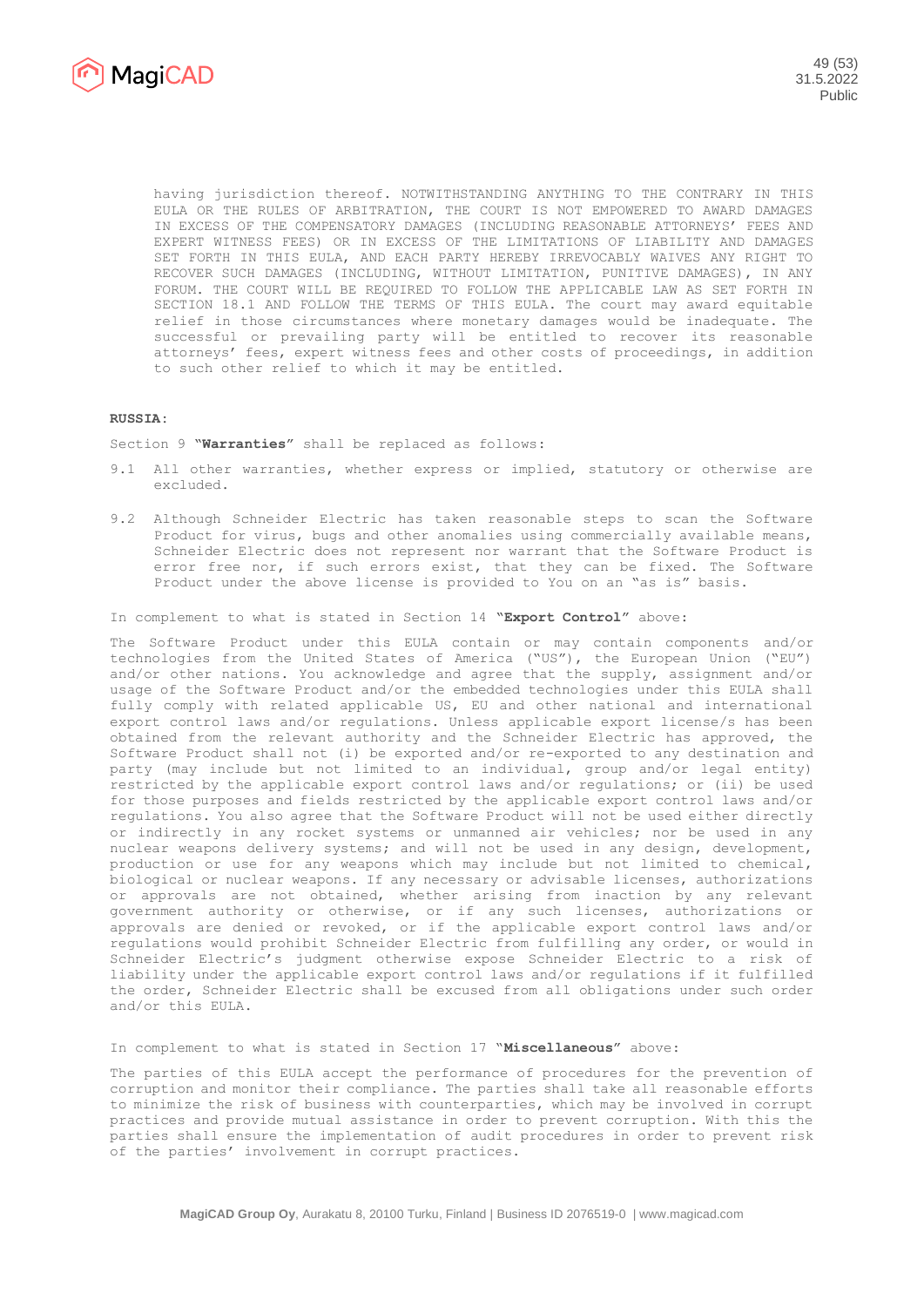

Subsection 18.2 of Section 18 **"Applicable Law & Disputes"** shall be replaced as follows:

18.2 All disputes arising out of or in connection with this EULA shall be submitted to the Court on Intellectual Rights (Russia, Moscow).

#### **UNITED KINGDOM AND IRELAND**

The Country shall be United Kingdom and/or Ireland as applicable and all references to country, jurisdiction and applicable statutes shall be construed accordingly.

Subsection 10.2, 10.3 and 10.5 of Section 10 **"Liabilities"** shall be replaced as follows:

- 10.2 NOTWITHSTANDING ANYTHING TO THE CONTRARY IN THIS EULA OR IN THE ORDER CONFIRMATION, IN NO EVENT SHALL SCHNEIDER ELECTRIC NOR ANYONE ELSE WHO HAS BEEN INVOLVED IN THE CREATION, PRODUCTION OR DELIVERY OF THE SOFTWARE PRODUCT, INCLUDING BUT NOT LIMITED TO SCHNEIDER ELECTRIC'S LICENSORS, BE LIABLE FOR ANY INDIRECT, INTANGIBLE, INCIDENTAL, PUNITIVE, SPECIAL OR CONSEQUENTIAL DAMAGES, LOSS, EXPENSE OR CAUSE OF ACTION, WHETHER BASED ON CONTRACT, WARRANTY, TORT (INCLUDING NEGLIGENCE), STRICT LIABILITY, PURSUANT TO AN INDEMNITY, STATUTE OR OTHERWISE, INCLUDINGOR FOR, WITHOUT LIMITATION, DAMAGES FOR LOSS OF BUSINESS, LOSS OF PROFITS, LOSS OF USE, BUSINESS INTERRUPTION, BUSINESS GOODWILL, LOSS OF DATA OR FOR ANY OTHER PECUNIARY OR NON-PECUNIARY LOSS OR DAMAGE (WHETHER DIRECT OR INDIRECT), ARISING OUT OF OR IN CONNECTION WITH THIS EULA, OR THE USE, INABILITY TO USE OR MISUSE OF THE SOFTWARE PRODUCT, EVEN IF SCHNEIDER ELECTRIC HAS BEEN ADVISED OF THE POSSIBILITY OF SUCH DAMAGES."
- 10.3 NOTWITHSTANDING ANYTHING TO THE CONTRARY IN THIS EULA OR IN THE ORDER CONFIRMATION, SCHNEIDER ELECTRIC'S TOTAL AGGREGATE LIABILITY FOR DAMAGES AND EXPENSES ARISING OUT OF OR IN CONNECTION WITH THIS EULA OR THE USE, INABILITY TO USE OR MISUSE OF THE SOFTWARE PRODUCT, WHETHER BASED ON CONTRACT, WARRANTY, TORT (INCLUDING NEGLIGENCE), STRICT LIABILITY, STATUTE OR OTHERWISE SHALL IN NO CASE EXCEED THE TOTAL AMOUNT PAID BY YOU TO LICENSE THE SOFTWARE PRODUCT WHICH CAUSED THE DAMAGES OR EXPENSES, PROVIDED THAT NOTHING SHALL LIMIT SCHNEIDER ELECTRIC'S LIABILITY FOR DEATH OR PERSONAL INJURY ARISING OUT OF SCHNEIDER ELECTRIC'S NEGLIGENCE OR FOR FRAUD OR FRAUDOLENT MISREPRESENTATION
- 10.5 The license granted under this EULA does not cover any modification, update, translation or adaptation, whether authorized or not, that might have been made to the Software Product by any person other than Schneider Electric where the Software Product is supplied along with a third party product. Such modifications shall be governed by the terms of license issued by such third party. Schneider Electric shall in no case be liable, whether in contract, warranty, tort (including negligence), strict liability, pursuant to an indemnity, statute or otherwise, for damages or consequences arising out of or in connection with said modification, update, translation or adaptation and makes no representation or warranty in connection therewith.

A new subsection 17.7 to Section 17 **"Miscellaneous"** shall be inserted as follows:

17.7 "Schneider Electric will not be responsible or liable to You, or deemed in default or breach hereunder by reason of any failure or delay in the performance of our obligations hereunder where such failure or delay is due to strikes, labour disputes, civil disturbances, riot, rebellion, invasion, epidemic, hostilities, war, terrorist attack, embargo, natural disaster, acts of God, flood, fire, sabotage, fluctuations or non-availability of electrical power, heat, light, air conditioning, or Your equipment, loss and destruction of property, or any other circumstances or causes beyond Schneider Electric's reasonable control.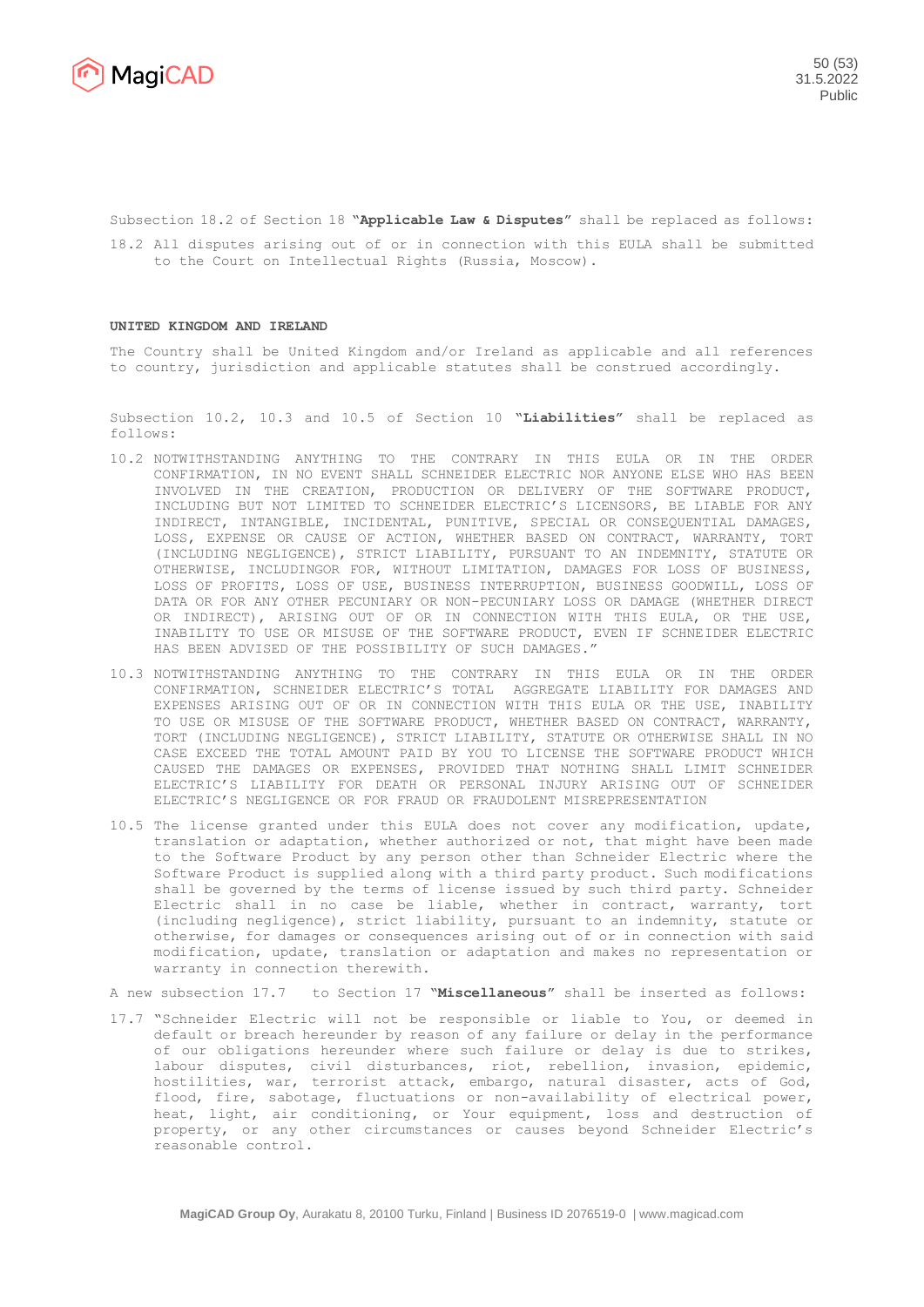

\*\*\*\*\*\*

## \*\*\*\*\*\*\*\*\*\*\*\*\*\*\*\*\*\*\*\*\*\*\*\*\*\*\*\*\*\*\*\*\*\*\*\*\*\*\*\*\*\*\*\*\*\*\*\*\*\*\*\*\*\*\*\*\*\*\*\*\*\*\*\*\*\*\*\*\*\*\*\*\*\*\*\*\*\*\*\*\*\*\*

#### **APPENDIX 2 TO END-USER LICENSE AGREEMENT**

**SPECIFIC TYPES OF LICENSE**

Specific other use rights may be granted to You depending upon the type of license You have acquired.

**Educational license.** If You wish to acquire the Software Product for educational purpose only, please contact Schneider Electric's organization or its authorized reseller serving Your country. In case the Software Product is identified as academic or educational software, You must be a qualified educational user to be entitled to use said Software Product; if You are not a qualified educational user, You have no rights under this EULA with respect to said academic or educational software. To determine whether You are a qualified educational user, please contact Schneider Electric's organization or its authorized reseller serving Your country. Once licensed to use said academic or educational Software Product, You may not sell or transfer any such Software Product or sub-license Your license right to use the same to anyone except to another person who is qualified by Schneider Electric as a qualified educational user.

As used in this Section of EULA, the term '**person**' shall be broadly interpreted to include without limitation any individual, any corporation, company or other legal entity.

**License for Field-Test.** If You have acquired a license for field-test purposes, You acknowledge and agree that the Software Product licensed to You under a field-test license is a pre-release software only. As such, said Software Product may not be fully functional and You assume the entire risk as to the results and performance of the Software Product. You may install and use the Software Product licensed to You under a field-test license on computers in Your workplace only for the purpose of testing said Software Product before it is commercialized by Schneider Electric and potentially identifying any errors, bugs or defects in said Software Product. You also agree to use reasonable efforts to provide feedback to Schneider Electric regarding Your use of the Software Product, including a prompt report to Schneider Electric of errors, bugs or defects that You might find. Therefore, notwithstanding anything in this EULA to the contrary, You may not distribute or transfer any applications You create with the Software Product licensed to You under a field-test license. Schneider Electric will not update the Software Product licensed to You under a field-test license, nor provide support in relation thereto. The Software Product licensed to You under a field-test license may contain code that will, after a certain time period, deactivate the Software Product and render it unusable. Although said Software Product will attempt to warn You of the time frame in which it will be disabled, You acknowledge and agree that said Software Product may be deactivated or rendered unusable with or without warning. Upon such deactivation, this EULA will be considered terminated. Prior to deactivation of the Software Product, You may contact Schneider Electric to convert Your field-test license on the Software Product to a standard license governed by this EULA on the final release of said Software Product if and when available from Schneider Electric by paying to Schneider Electric the applicable license fee (if any) and obtaining from Schneider Electric the relevant activation code(s).

#### **Corporate license.**

You may not acquire a Corporate License unless You are a company or a corporation.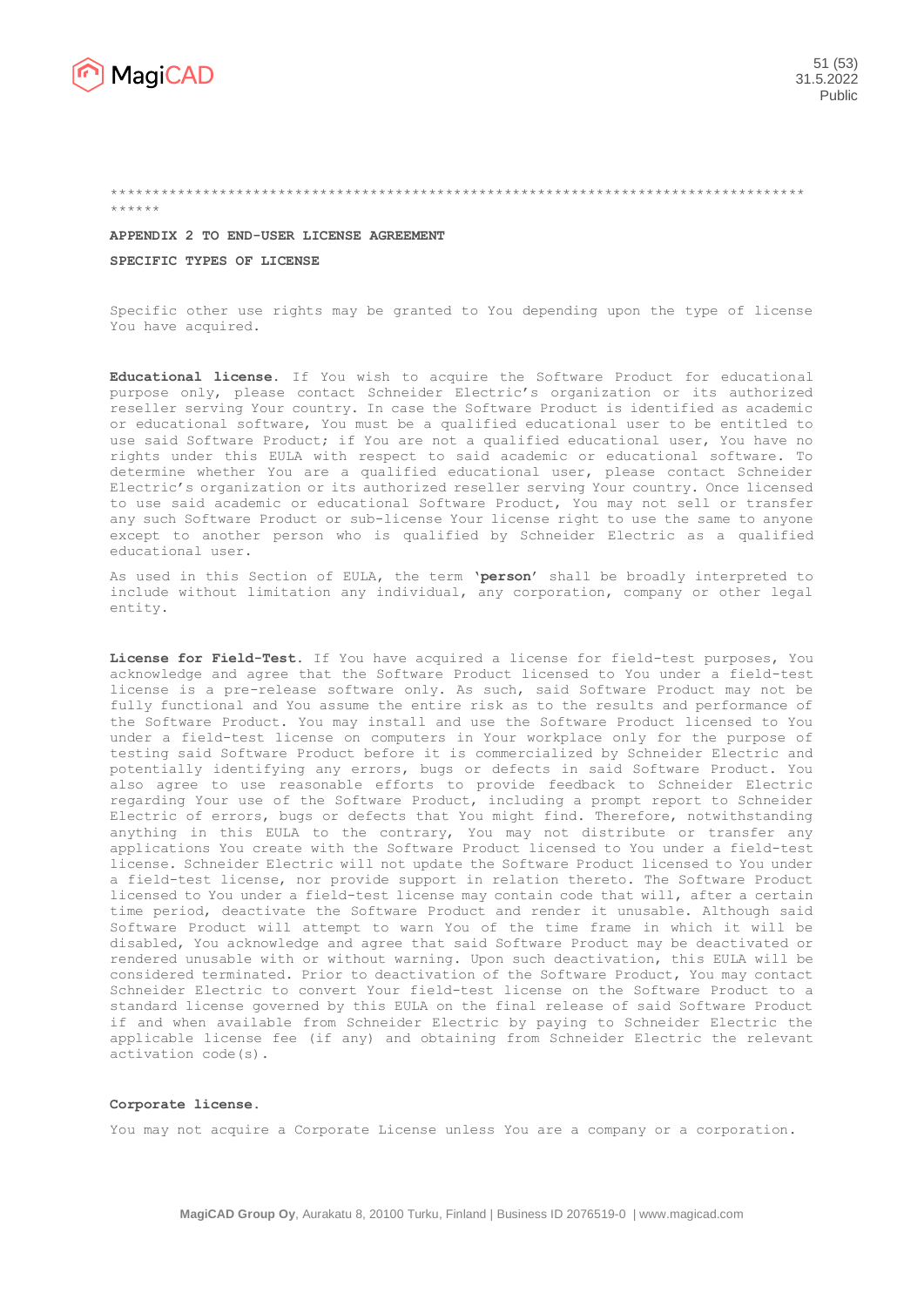

If You acquire a Corporate License from Schneider Electric, the media on which the Software Product is provided to You shall be configured so that it can only be used to operate the Software Product under a Corporate License; said media shall expressly mention the name of Your company, corporation or Group of Companies as being the licensee of a Corporate License on said Software Product.

The media containing the Software Product shall be provided to You separately from the license file necessary to activate said Software Product; said license file shall be configured so that it can only activate said Software Product under a Corporate License.

If and when acquiring a Corporate License, You acquire a concurrent use license under the following limits:

- You may install the Software Product for use by Authorized Users from and to the Sites only; - Any use of a Software Product licensed to You under a Corporate License is strictly prohibited by any person who or which is not an Authorized User, and from or to a location which does not qualify as a Site as defined hereunder.

If and when acquiring a Corporate License, it is agreed as an express deviation to Section 2.2 (i) of this EULA, that:

- You acquire the right to copy or reproduce the Software Product including the right to duplicate the media on which the Software Product is provided to You and the related license file; and
- You acquire the right to permit the use of the Software Product by any company or corporation which is part of Your Group of Companies (as defined hereunder),

in both cases, for the sole and restricted purpose of exercising the concurrent use license right granted to You under said Corporate License within the limits set forth hereinabove.

This Appendix forms an integral part of this EULA, and all terms and conditions of this EULA which are not expressly deviated under this Appendix, shall apply to You in accordance with the foregoing in addition to the terms and conditions set forth in this Appendix.

As used herein and for the purposes of Corporate Licenses only, the following terms shall have the following meaning:

- the term '**Group of Companies**' means any company or corporation:
	- a) in which You directly or indirectly own or control the voting rights attached to more than 50% of the issued ordinary share capital, or (ii) control directly or indirectly the appointment of a majority of directors (or equivalent) of its board of directors (or equivalent body); or
	- b) which directly or indirectly (i) owns or controls the voting rights attached to more than 50% of Your issued ordinary share capital, or (ii) controls the appointment of a majority of directors (or equivalent) of Your board of directors (or equivalent body); or
	- c) which is directly or indirectly owned or controlled by the same company or corporation as You in accordance with sub-case b) above.
- the term '**Authorized Users**' means any end-users at the Sites who use the Software Product;
- the term '**Sites**' means Your facility to which Schneider Electric initially supplied the Software Product as well as all of Your facilities and the facilities of Your Group of Companies, irrespective whether said facilities are located within the same country or several countries.